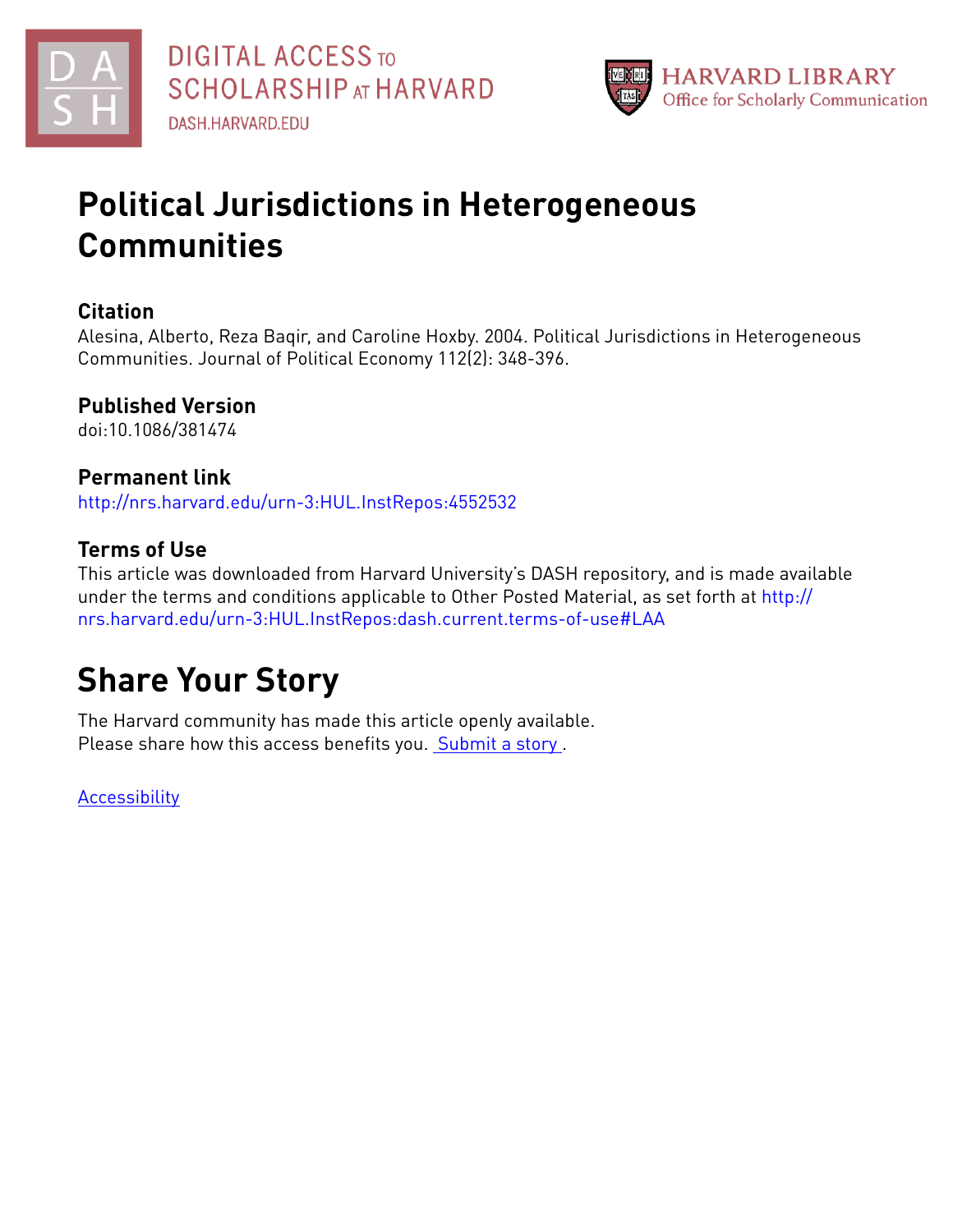### **Political Jurisdictions in Heterogeneous Communities**

### Alberto Alesina

*Harvard University, National Bureau of Economic Research, and Centre for Economic Policy Research*

### Reza Baqir

*International Monetary Fund*

### Caroline Hoxby

*Harvard University and National Bureau of Economic Research*

We investigate whether political jurisdictions form in response to the trade-off between economies of scale and the costs of a heterogeneous population. We consider heterogeneity in income, race, ethnicity, and religion, and we test the model using American school districts, school attendance areas, municipalities, and special districts. We find strong evidence of a trade-off between economies of scale and racial heterogeneity; we also find evidence of a trade-off between economies of scale and income heterogeneity. Conversely, we find little evidence that ethnic or religious heterogeneity shapes jurisdictions. To clarify the direction of causality between heterogeneity and jurisdictions, we exploit shocks to racial heterogeneity generated by the two world wars.

We thank Steve Levitt, Antonio Rangel, David Romer, two anonymous referees, and participants in seminars at Massachusetts Institute of Technology, Stanford, Harvard, Yale, the University of Stockholm, the World Bank, the National Bureau of Economic Research, and the MacArthur Network on Social Interactions and Inequality for very useful comments. Alesina gratefully acknowledges financial support from the National Science Foundation. Hoxby gratefully acknowledges financial support from the MacArthur Foundation Social Interactions and Economic Inequality Network.

[*Journal of Political Economy,* 2004, vol. 112, no. 2]<br>© 2004 by The University of Chicago. All rights reserved. 0022-3808/2004/11202-0001\$10.00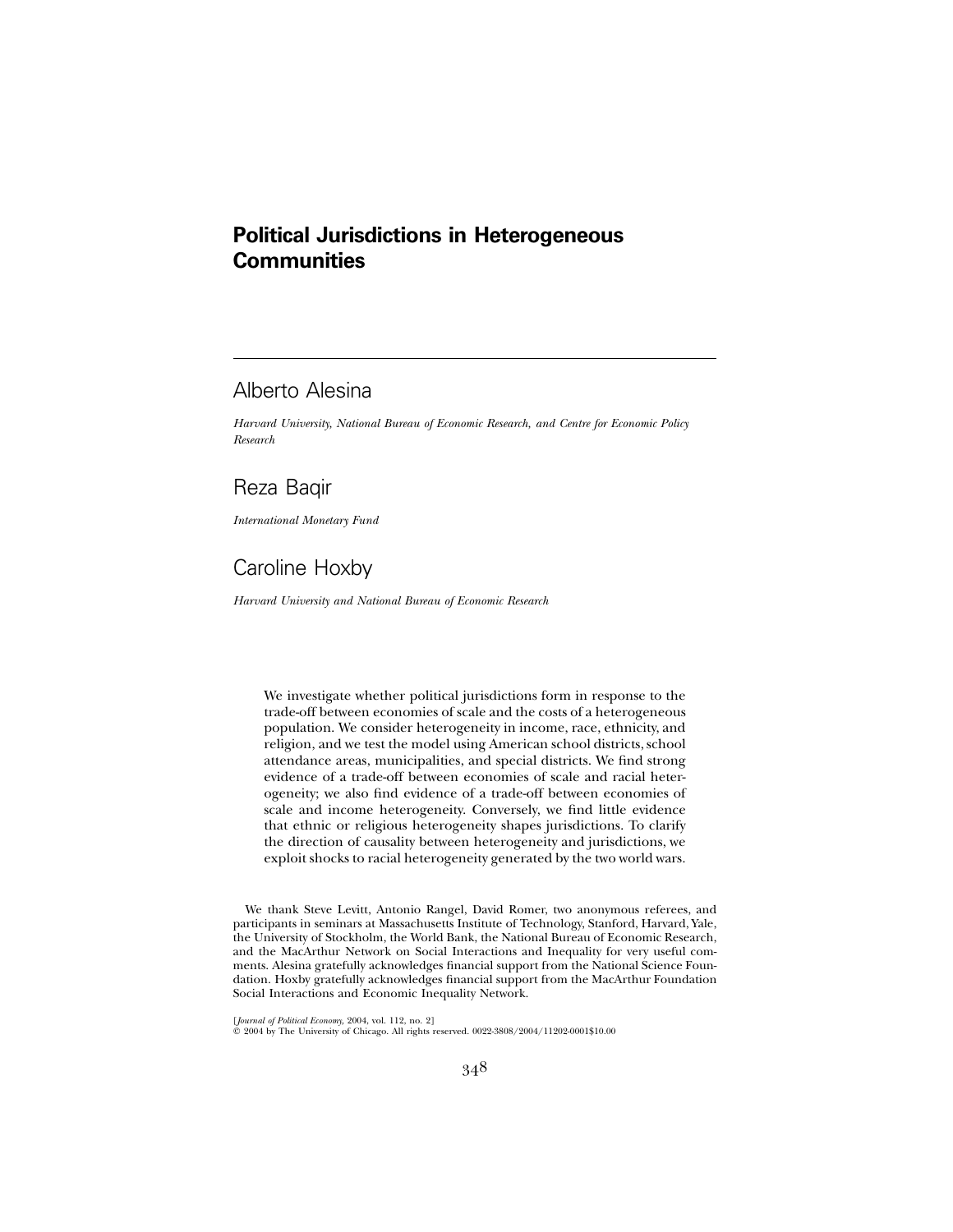#### political jurisdictions 349

#### **I. Introduction**

The largest country in the world, China, has 1.284 billion inhabitants; the smallest, Palau, has 19,409.<sup>1</sup> The largest county in the United States (Los Angeles, Calif.) has 9,519,338 inhabitants; the smallest (Loving, Texas) has  $67<sup>2</sup>$ . The largest school district in the United States has 1.1 million school-aged children; the smallest has one.<sup>3</sup> What determines the size of political jurisdictions?

A conventional answer to this question is historical contingency, a catchall for leaders, wars, migrations, and many other circumstances. While historical contingency is certainly important, in this paper we argue that there is a fundamental trade-off that shapes jurisdictions. This is the trade-off between the benefits of larger scale and the costs of a more heterogeneous population. Heterogeneity can be costly if different individuals have different policy preferences, so that they must compromise in order to share a jurisdiction. Heterogeneity is also costly if individuals prefer to interact with people like themselves, regardless of preferences over public policies.

Consider, for example, the problem of dividing an area into school districts. Large districts have economies of scale because they can provide libraries, sports facilities, and administration on a districtwide basis. On the other hand, in large districts, many families have to mix their children and agree on common educational policies. If families in an area are homogeneous, an increase in size may be purely beneficial (unless there is a point at which diseconomies of scale set in). If, instead, an increase in size implies an increase in heterogeneity, there may be a trade-off.

In this paper, we test whether such a trade-off exists using data on local jurisdictions in the United States. While we believe that this tradeoff may exist for many political jurisdictions including countries, focusing on local jurisdictions is instructive. Local jurisdictions such as school districts and municipalities are interesting in their own right because they affect social outcomes and policies. Also, local jurisdictions are more numerous and change more frequently than larger jurisdic-

<sup>&</sup>lt;sup>1</sup> Source: Central Intelligence Agency (2003). The data refer to 2002. Palau is the smallest country with a full membership in the United Nations. Three others are smaller but do not have a U.N. seat.

<sup>2</sup> Source: 2000 Census of Population. Yellowstone National Park (which is a county) actually has the smallest population of any county in the United States, but its population is artificially limited.

<sup>3</sup> The largest districts in the United States are the New York City School District (which includes all five boroughs), the Los Angeles Unified District, and the Chicago School District. There are approximately 50 school districts in the United States that have between one and three students in a typical year. They include districts such as Maine's Magalloway District and Montana's Two Dot District. These enrollment numbers are taken from the U.S. Department of Education (2003).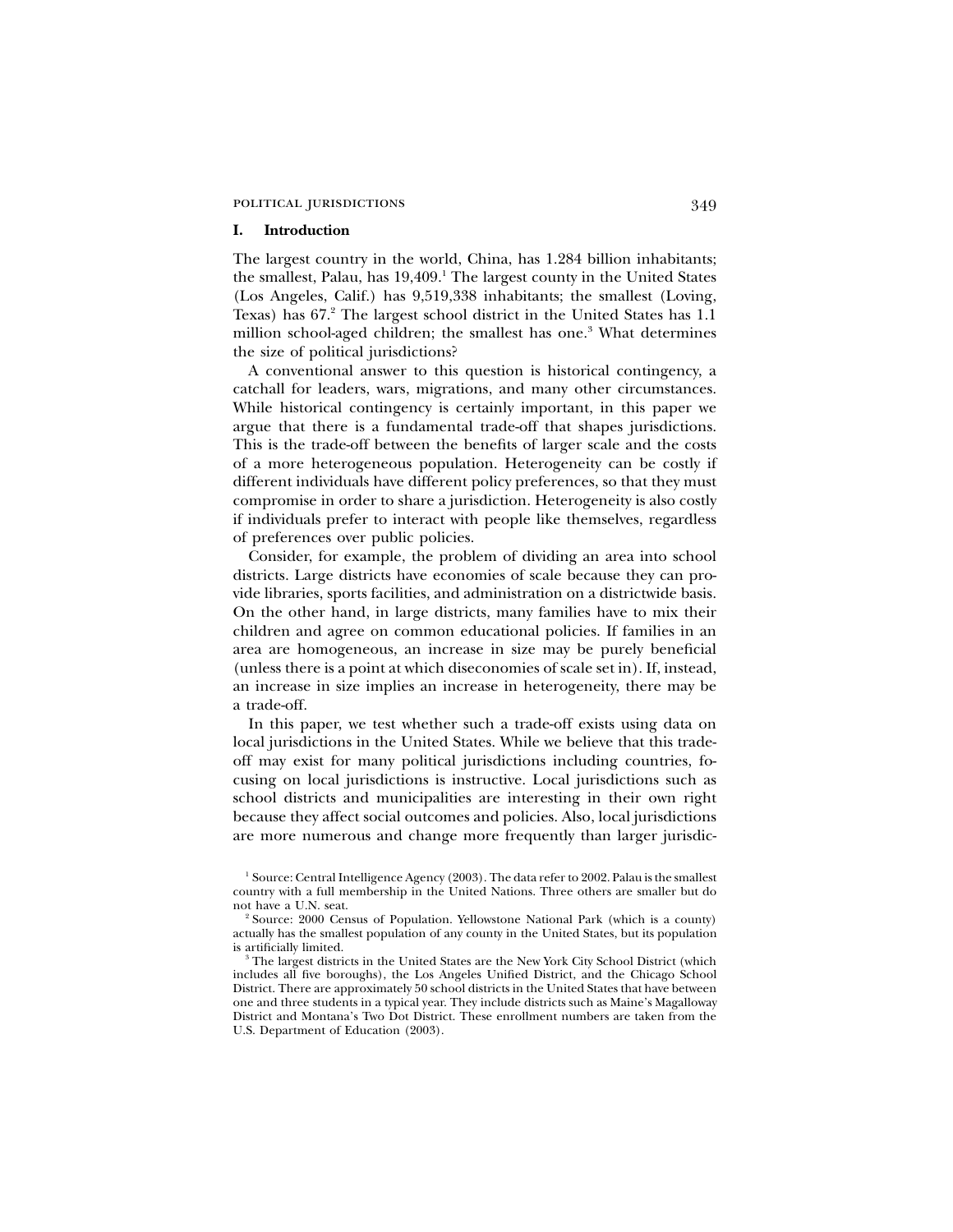tions, providing better opportunities for empirical tests. Finally, different types of local jurisdictions vary in the degree to which people must interact and make joint decisions: this helps us distinguish between the two reasons why heterogeneity may be costly.

Specifically, we test whether a trade-off between economies of scale and heterogeneity helps to explain the number and size of school districts, municipalities, special districts, and school attendance areas in the United States. We use counties as our basic areas because they almost never consolidate or break apart and local jurisdictions rarely traverse county lines. We concentrate on heterogeneity in income, race, ethnicity, and religion. While other types of heterogeneity, such as age heterogeneity, may be relevant (and, in fact, we include them in our estimation), we emphasize the results for the aforementioned types of heterogeneity. The reason is that a vast sociological and political literature argues that they are the main fault lines of preferences and political conflict in the United States (see, e.g., Huckfeld and Kohfeld 1989; Hacker 1992; Wilson 1996).

Our results suggest that people are willing to give up economies of scale in order to avoid being in a jurisdiction with significant racial or income heterogeneity. The trade-off between economies of scale and racial heterogeneity tends to be larger in magnitude and more robust empirically than the trade-off between economies of scale and income heterogeneity. This result is striking because the one *obvious* reason for people to care about the population in their jurisdiction is that people with different incomes face different tax burdens but receive about the same level of local public goods.

Readers may find it hard to envision how local jurisdictions respond to heterogeneity because they can recall few, if any, jurisdictions being created in their area. However, refusal to consolidate is the main mechanism by which jurisdictions respond. Through consolidation, the number of local jurisdictions in the United States fell 12-fold between 1900 and 2000. In most states, a heterogeneous area could end the twentieth century with a large number of jurisdictions simply by refusing to consolidate. In addition, the creation of new jurisdictions does account for some response.

Our paper is related to four strands of literature. One is recent work on the endogenous formation of political jurisdictions. In particular, Alesina and Spolaore (1997) argue that the trade-off between size and heterogeneity is an important explanation of the number and size of nations; Bolton and Roland (1997) focus instead on income differences. The second strand of literature studies the effects of racial heterogeneity on local policies, particularly policies that involve redistribution. Alesina, Glaeser, and Sacerdote (2001) and Luttmer (2001) describe how racial divisions affect redistributive policies in the United States. Cutler, El-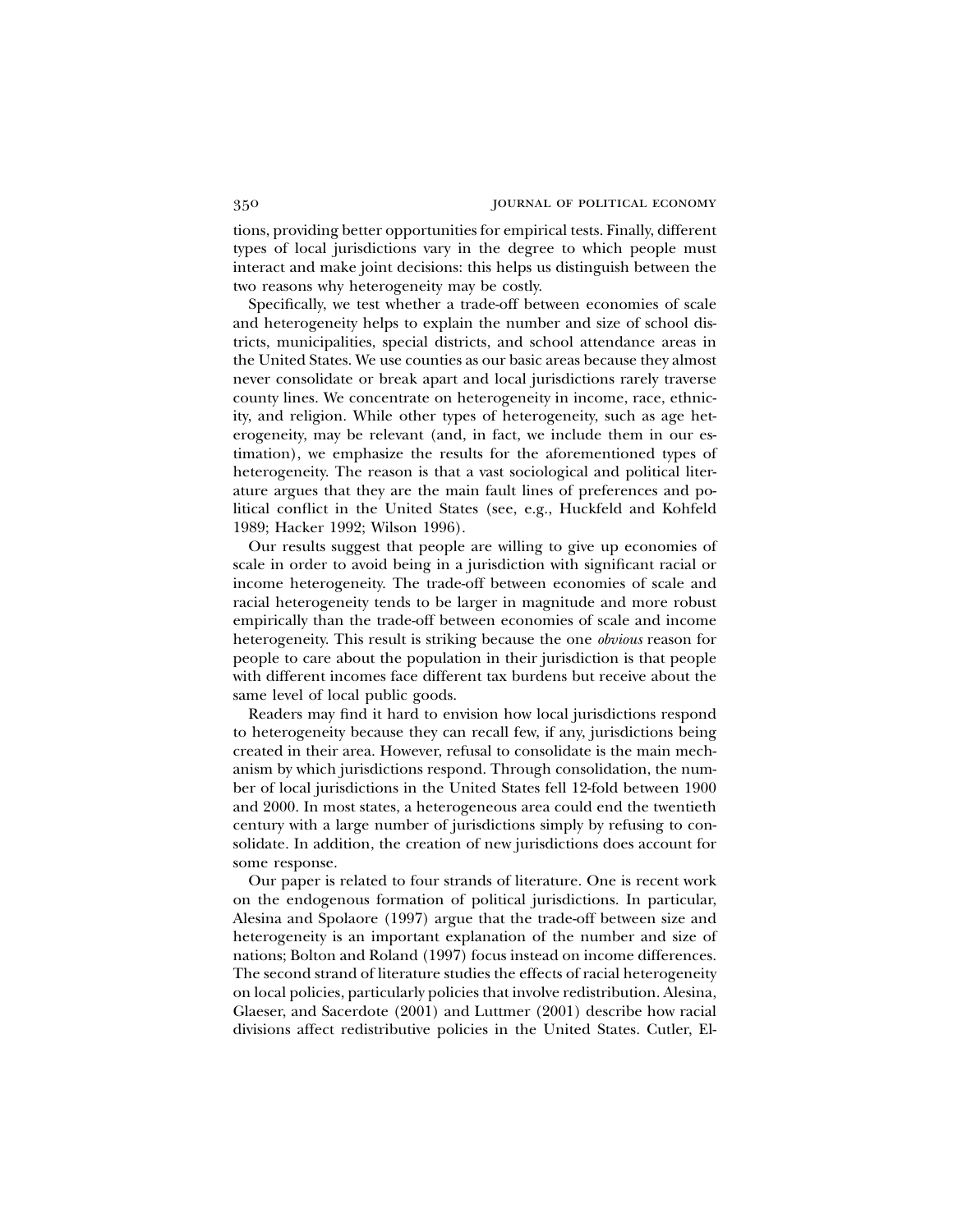#### POLITICAL JURISDICTIONS 351

mendorf, and Zeckhauser (1993), Poterba (1997), and Goldin and Katz (1999) find evidence that suggests that racial heterogeneity affects local policies toward public education. Alesina, Baqir, and Easterly (1999) argue that, in racially fragmented areas, individuals are less willing to pool their fiscal resources to provide public goods. Glaeser, Scheinkman, and Shleifer (1995) provide evidence that racial heterogeneity affects city growth. The third strand is the literature on the formation of local governments in the United States. Burns (1994), for instance, argues that land developers (who presumably had an interest in maximizing the value of their land) were important in the creation of jurisdictions. Finally, our paper can be seen as a test of the Tiebout (1956) model, in which households sort themselves among local jurisdictions according to their preferences for local public goods and taxes. Previous tests of the Tiebout model have always taken the number of jurisdictions as given, but this is a restriction not envisioned by Tiebout, who assumed that adjustment would occur both through household mobility and through endogenous formation of jurisdictions.

The paper is organized as follows. In Section II, we model the hypothesis that there is a trade-off between economies of scale and heterogeneity. Our empirical strategy and data are described in Section III. In Section IV, we present our results on school districts and attendance areas. Section V contains results on municipalities and special districts. Section VI discusses the actual mechanisms by which local jurisdictions consolidate or break apart. Section VII provides final comments and conclusions.

### **II. The Theory**

### *A. A Simple Model of Jurisdictions*<sup>4</sup>

Consider a political jurisdiction that has a population of size *M*. With an eye to the empirical work that follows, let us call this jurisdiction a "county." There are *T* types of individuals, and *T* is an even integer. The types are located at a distance *h* from each other. The mass of individuals of each type is denoted *m*, so that  $M = mT$ . Without loss of generality, the left-most and right-most individuals are located at a distance of *h*/2 from the borders of the county. We denote density by *d* and note that  $d = m/h$ .

For now, we consider only one spatial dimension in order to keep the model simple, and we interpret the distance between individuals as a general measure of their difference—which may be ideological, geographic, taste-based, or income-based. Individuals actually differ on mul-

<sup>4</sup> This model builds on Alesina and Spolaore (1997).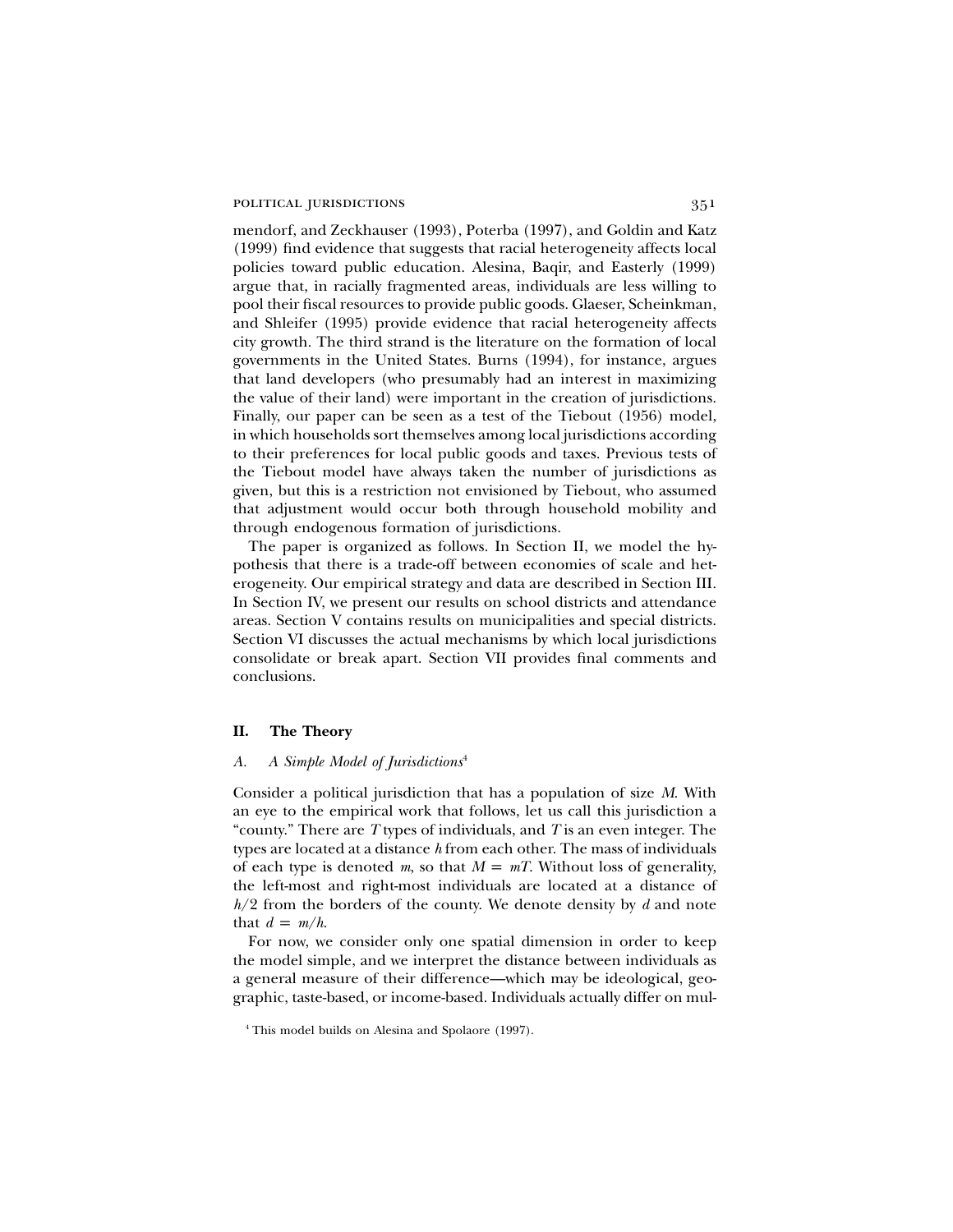tiple dimensions simultaneously, but the single-dimension model makes the predictions clear. We relax the single-dimension assumption below, and we take multiple dimensions into account in our empirical work.<sup>5</sup>

The assumption that each individual's location is fixed is natural if location represents tastes or ideology. It is less natural if location represents geography because individuals can move in response to changes in jurisdictional boundaries. In our empirical work, we address such endogenous mobility, treating it as a causality problem.

Each individual has the following utility function:

$$
U_i = g(A - al_i) + y - t_i, \quad g > 0, \ a > 0, \ A > 0.
$$
 (1)

In equation (1),  $l_i$  is the distance of individual  $i$  from the public good, *y* is income, and  $t_i$  is the tax paid by individual *i*. Thus  $y - t_i$  is private consumption. The linearity of this utility function simplifies the algebra but does not affect the qualitative nature of the results. The utility an individual derives from the public good is decreasing with his distance from it, where, remember, distance captures both a geographical and an ideological dimension. For example, a county might contain a white population that prefers a traditional school located in the suburban area, a Hispanic population that prefers a school with bilingual education that is located in an urban area, and a black population that prefers a school that teaches black history and is located in the urban area.

We are interested in the number of school districts, say, into which this county splits. Each school district provides a public school, and residents of a district attend the school and pay taxes to finance it.<sup>6</sup> Thus a school and two borders characterize a school district.<sup>7</sup> (Below, we discuss the possibility of multiple schools in a district.) The cost of each school is given by

$$
k = \bar{k} + k_1 Sm,\tag{2}
$$

where *k* is cost,  $\bar{k}$  is fixed cost,  $k_1$  is variable cost, and *S* is the number of types of the school district, so that *Sm* is the population being served by the district. We have economies of scale since average costs are de-

<sup>5</sup> Under certain conditions, partial analysis of a single dimension of a multidimensional model would yield similar results (see, e.g., Epple and Platt 1998). Researchers have used a few approaches to maintain clarity: unidimensional heterogeneity (most common), partial analysis of single dimensions in multidimensional models, or strong restrictions on the correlations among variables on which people differ. Calibrated computational models are useful for prediction but do not yield clear intuition.

<sup>&</sup>lt;sup>6</sup> For simplicity, assume that each household uses the school to the same degree.

<sup>&</sup>lt;sup>7</sup> It is immediate to show that disjoint school districts would not be equilibrium.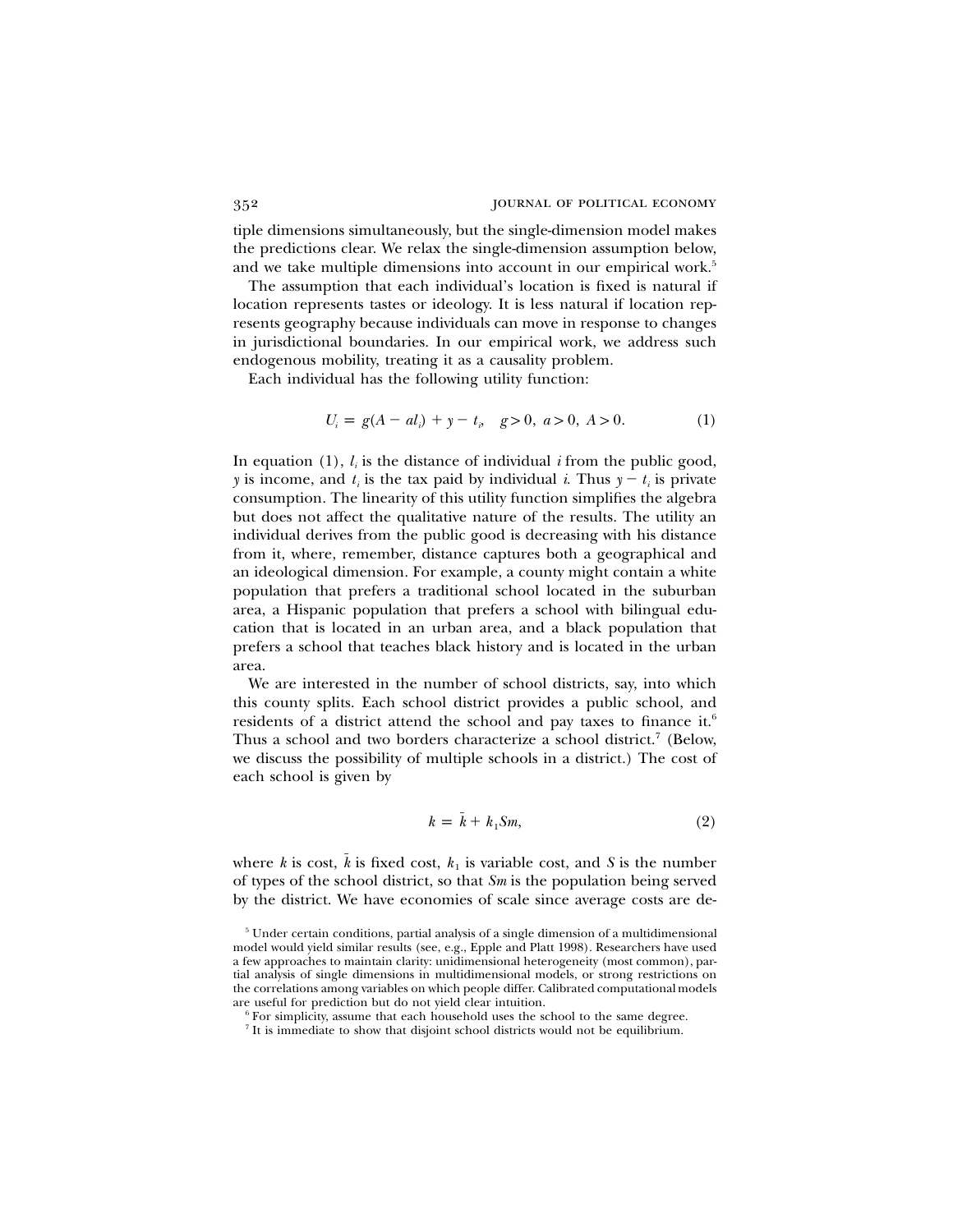POLITICAL JURISDICTIONS 353

creasing in the district's size.<sup>8</sup> By the budget constraint of each school district, we have

$$
\int_{S} t_i = \bar{k} + k_1 S m. \tag{3}
$$

RESULT. A social planner maximizing the sum of individual utilities would locate the school in the middle of each school district and would choose the following number *N* of equally sized school districts:

$$
N = \begin{cases} \frac{T}{2} \sqrt{\frac{\text{gahm}}{\bar{k}}} & \text{if } \frac{T}{2} \sqrt{\frac{\text{gahm}}{\bar{k}}} > 1\\ 1 & \text{otherwise.} \end{cases}
$$
(4)

The proof is a straightforward generalization of proposition 1 of Alesina and Spolaore  $(1997)$ . Since individuals have linear utility, the social planner is indifferent to the distribution of taxes; obviously an income tax would produce the same tax burden for everyone since everyone's income is the same. Note that in order to equalize utilities among individuals, the social planner would choose to draw the borders of the school district between two adjacent individuals; this also implies that every individual strictly belongs to one and only one school district. Several comments are in order.

- 1. The optimal number of school districts is increasing in the benefits of the public good (captured by the parameter *g*). In more colorful terms, the more people like schooling, the more they are willing to pay to avoid having a school that is far away, in terms of distance or tastes.
- 2. The optimal number of school districts is increasing in the disutility of distance (captured by the parameter *a*). That is, the more people dislike sharing the same public goods with others who have different preferences, the larger the optimal number of jurisdictions and the smaller their size.

<sup>8</sup> Diseconomies of scale may set in for districts of very large size. See below.

<sup>9</sup> For instance, in the simplest case (homogeneous density and incomes), the proof is as follows. A social planner would locate the school in the middle of each district to minimize the average (and, thus, total) distance from the school. Since there is a uniform distribution of individuals, the districts will be of equal size. Thus, in a district with population *Sm*, the average distance from the public good is  $\overline{l} = (h/4)S$ . The social planner's problem is to maximize  $g(A - a\bar{l}) + y - (\bar{k}/Sm) - k_1$  subject to  $\bar{l} = (h/4)S$  and  $\bar{N} = T/S$ . Because utility is linear, the social planner is indifferent to the distribution of taxes. The solution to this problem is given by eq. (4). We ignore integer problems, but we point out that each county must have at least one school district.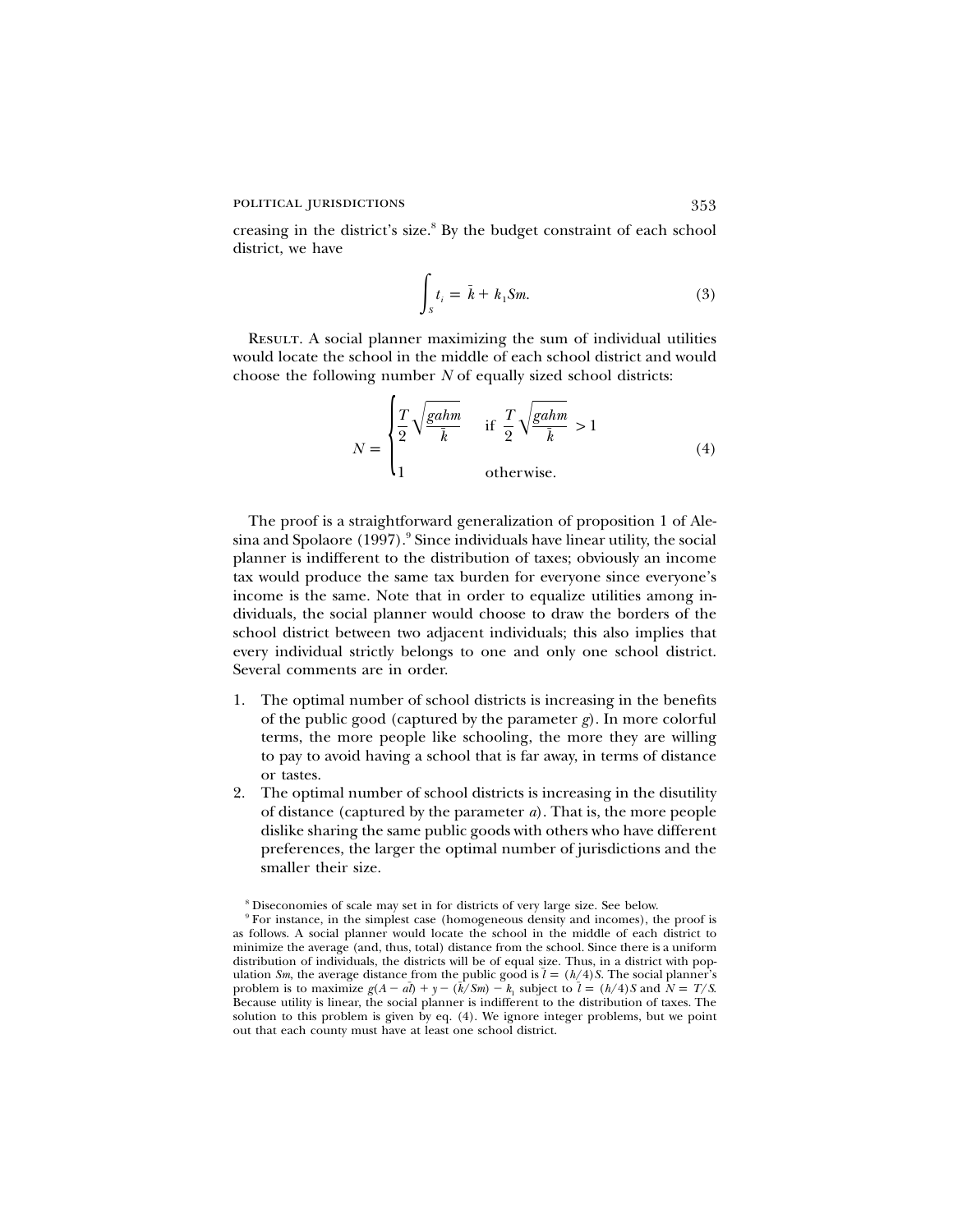- 3. The higher  $\bar{k}$  is (which captures the importance of economies of scale), the lower the optimal number of jurisdictions and the larger their size. Each additional person makes costs per person fall greatly in a jurisdiction with a small population, but an additional person has little effect on costs per person in a jurisdiction with a large population. More precisely, the importance of economies of scale declines with the population of a jurisdiction, and the decline is nonlinear in the population.
- 4. The higher heterogeneity is (captured by the parameter *h*), the larger the number of school districts. That is, the more heterogeneous the ideologies or tastes of a given population are, the larger the number of districts. If one interprets *h* as a measure of distance, then the more sparsely populated a county is, the larger the number of districts.
- 5. The total number of jurisdictions is increasing in the total size of the population. It increases linearly in the number of types, but it increases with the square root of the mass of population *m* at each type.
- 6. Consider the case in which the parameter values are such that the county has only one school district. Suppose that heterogeneity increases. The optimal number of school districts may still be one. The reason is that the change in parameter values may be insufficient to push the county past the threshold that makes two school districts optimal. The integer problem is similar. The smaller the population of a county is, the less likely that a given change in heterogeneity will pass the threshold at which creating a new district is optimal.

An interesting question is whether proposition 1 is reproduced by a decentralized equilibrium, in which households choose how many districts to have in their county without the help of a social planner. The answer depends on voting rules and on the availability of interpersonal transfers.<sup>10</sup> Alesina and Spolaore (1997) show, however, that even if the optimal number of jurisdictions cannot be sustained by a voting mechanism, the equilibrium number of jurisdictions has the comparative statics discussed above.

<sup>&</sup>lt;sup>10</sup> Actually, *within* jurisdictions, we expect house prices to differ to compensate individuals who are arbitrarily located farther from the public good, given the number of jurisdictions. We do not need to invoke this result because we characterized counties as line segments; thus, for an optimal number of jurisdictions, there are optimal boundary lines. If we had characterized counties as circular lines, individuals would fight over *where* boundaries should be drawn for a given number of jurisdictions. We would then need to allow house prices to differ to quell such disputes.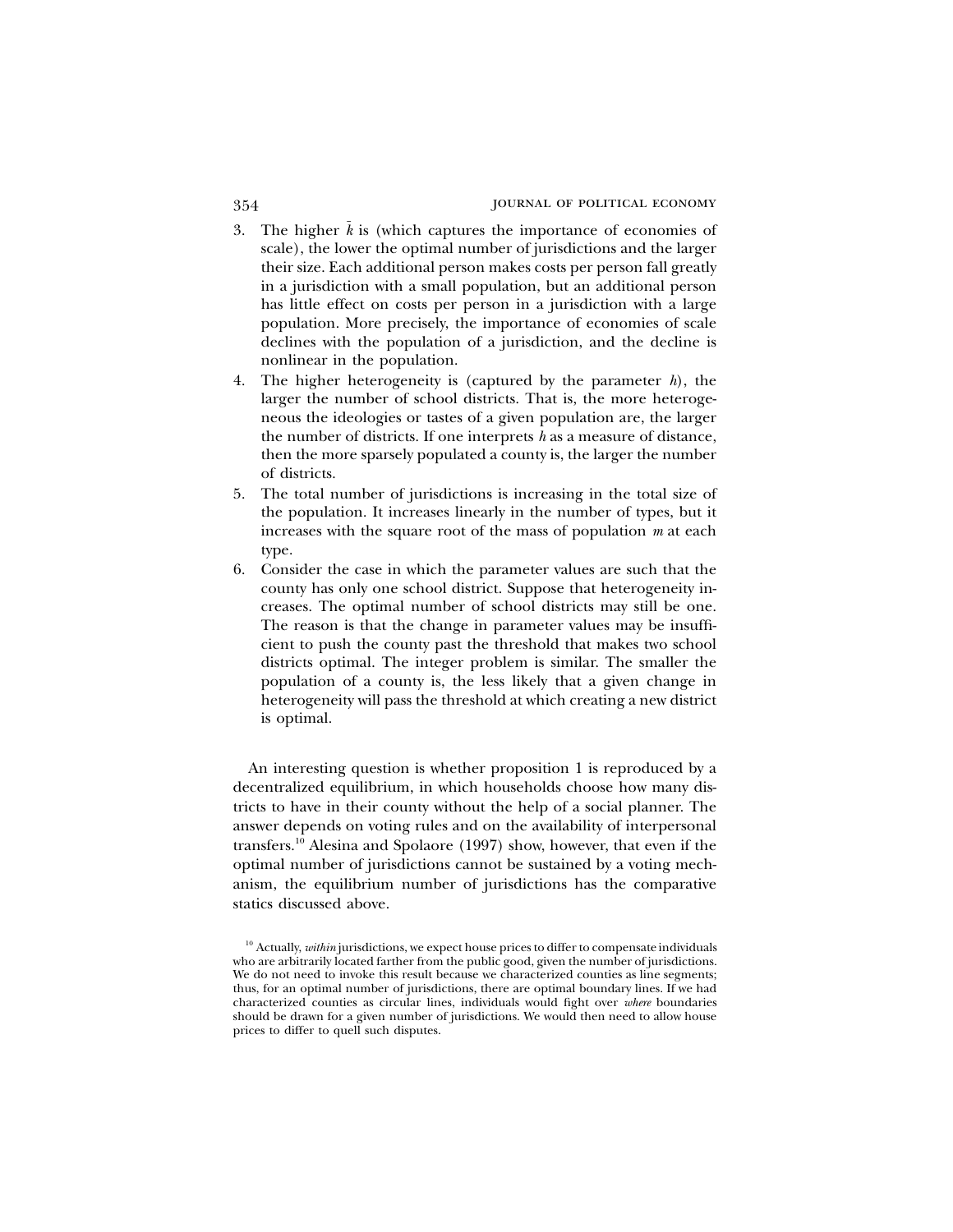#### POLITICAL JURISDICTIONS 355

#### *B. On Geographic and Preference Heterogeneity in a Single Dimension*

So far, we have mapped all types of heterogeneity into a single dimension to keep the model transparent. However, we must relax this restriction in one particular way in order to derive predictions with empirical relevancy because population density is extremely variable in the United States.

Note that, with total population held constant, equation (4) implies that the number of jurisdictions decreases as density increases. If one substitutes *T* for *M/m* and  $h = m/d$ , one gets

$$
N = \frac{M}{2} \sqrt{\frac{ga}{d\bar{k}}}.\tag{5}
$$

It is important to see the intuition of equation (5): with *M* and *T* held constant, an increase in density *d* is equivalent to a reduction in *h*. Thus a reduction in *h*, with *M* and *T* held constant, implies both an *increase* in density and a *reduction* in heterogeneity of preferences. This is where it is troubling to have the single-dimensional line capture both geography and preferences. In the real world, cities have high density (people live close to each other), but cities also have great heterogeneity of preferences, race, income, and so on. Our single-dimensional model cannot handle this reality because it imposes the idea that wherever density is high, heterogeneity of preferences is automatically low. To handle this issue, we need to use a bidimensional model so that geographical distance and ideological distance are not perfectly correlated.

We sever the correspondence between preference heterogeneity and geographical distance by breaking each county into *J* parts, each part having a mass of population  $m_i$  and  $T_i$  types of individuals for  $j = 1$ , ..., *J*. Total population is  $M = \sum_{j=1}^{n} M_j = \sum_{j=1}^{J} m_j T_j$ . Assume that the *m* are increasing with *j* and *h* is constant throughout the county. Thus a lower subscript identifies more sparsely populated parts of the county, since remember that  $d = m/h$ . If one ignores the integer problem, it would be optimal to choose a different  $N_i$  for each part of the county that has a different density.

The solution is

$$
N = \sum_{j=1}^{J} N_j = \frac{1}{2} \sqrt{\frac{gah}{\bar{k}}} \left( \sum_{j=1}^{J} T_j \sqrt{m_j} \right).
$$
 (6)

Equation (6) has the same basic comparative statics as equation (4), the solution in the simpler case. However, equation (6) allows us to take separate account of the geographic density of an area when we evaluate the effect of preference heterogeneity. The equation also allows us to evaluate counties that have areas of low density and high density—a city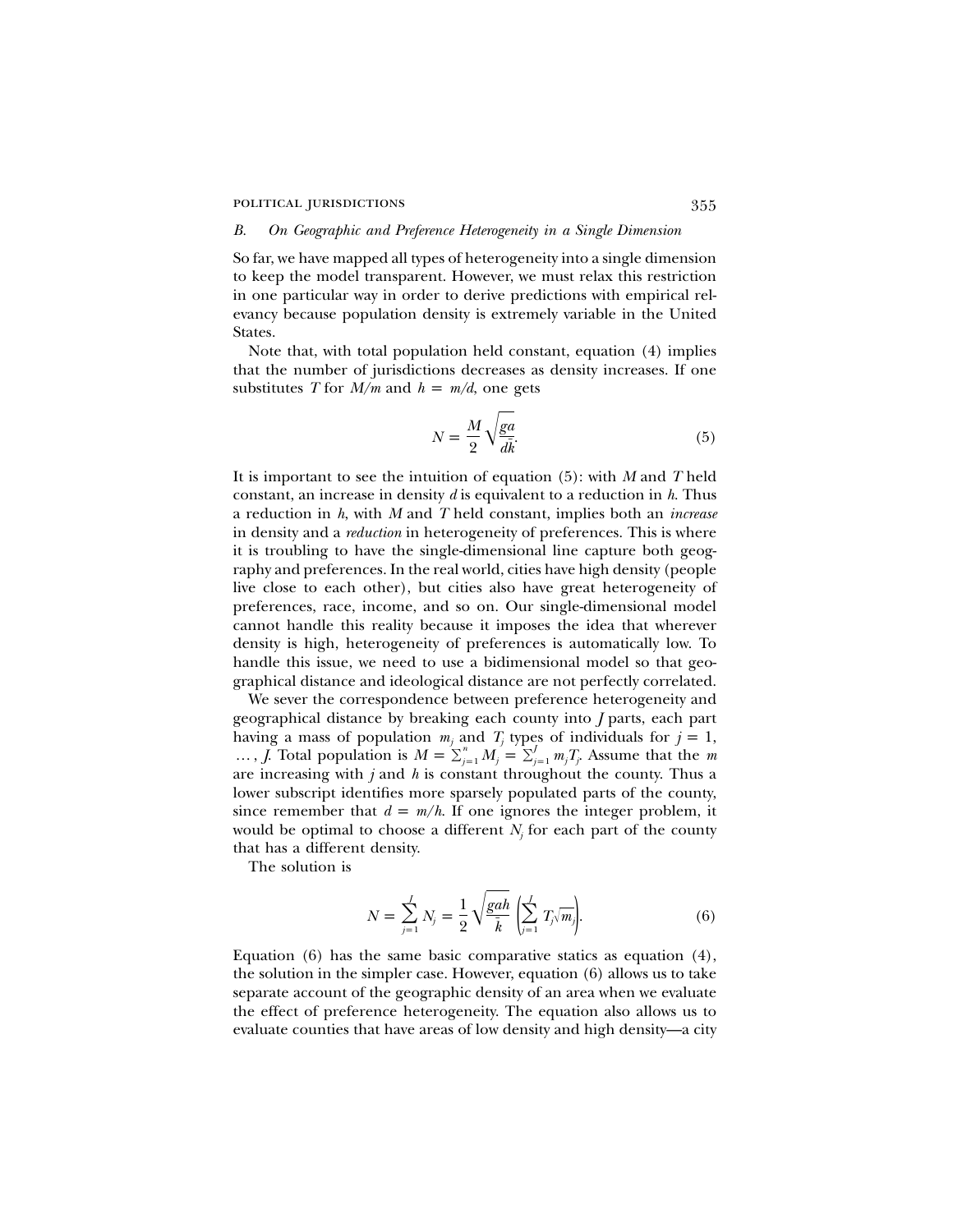in one corner, a rural area in another. Equation (6) guides our investigation, and we derive our estimating equation directly from it.

#### *C. Discussion and Extensions*

#### 1. More than One School in a District

So far, we have identified a jurisdiction with a public good; that is, each district has exactly one school. More generally, if heterogeneity increases, households can build another school within their district. Building a new school and creating a new district are very different choices; the former choice is "cheaper," in terms of institutional transaction costs, but it does not allow different groups of people in the district to independently control or finance their schools. Legally, all schools in a district must have the same contract with teachers, the same spending per pupil, and so on.

How could we extend the model to allow a district to have multiple schools? Building a new school should have a lower fixed cost than creating a new school district, but building a new school limits the diversification among different groups (compared to creating a new district). If we interpret the line of the model as an ideological spectrum, we can capture these phenomena by assuming that two schools in the same district cannot be too far from each other. That is, multiple schools in a district have to be closer to the ideological middle than they would optimally be if they were schools in separate districts. In short, if heterogeneity increases, residents have two choices: the more radical (but more expensive) choice of creating a new district and the less independent (but cheaper) choice of building a new school. We examine both choices in our empirical analysis.

#### 2. Multiple Public Goods

A school district or special district provides only one type of public good, but municipalities typically provide several public goods, such as policing, fire protection, and roads. The model captures the determination of municipalities if the public good is interpreted as a bundle of local goods and services. The mere fact that municipalities provide multiple public goods suggests that there is a trade-off between economies of scope and heterogeneity that is similar to the trade-off between economies of scale and heterogeneity. If there were no economies of scope, it would be optimal to have a special district for each local public good. Note, however, that different types of public goods imply a very different level of interpersonal interaction, from the very high level of interaction in schools to the very low level in garbage collection. Thus one should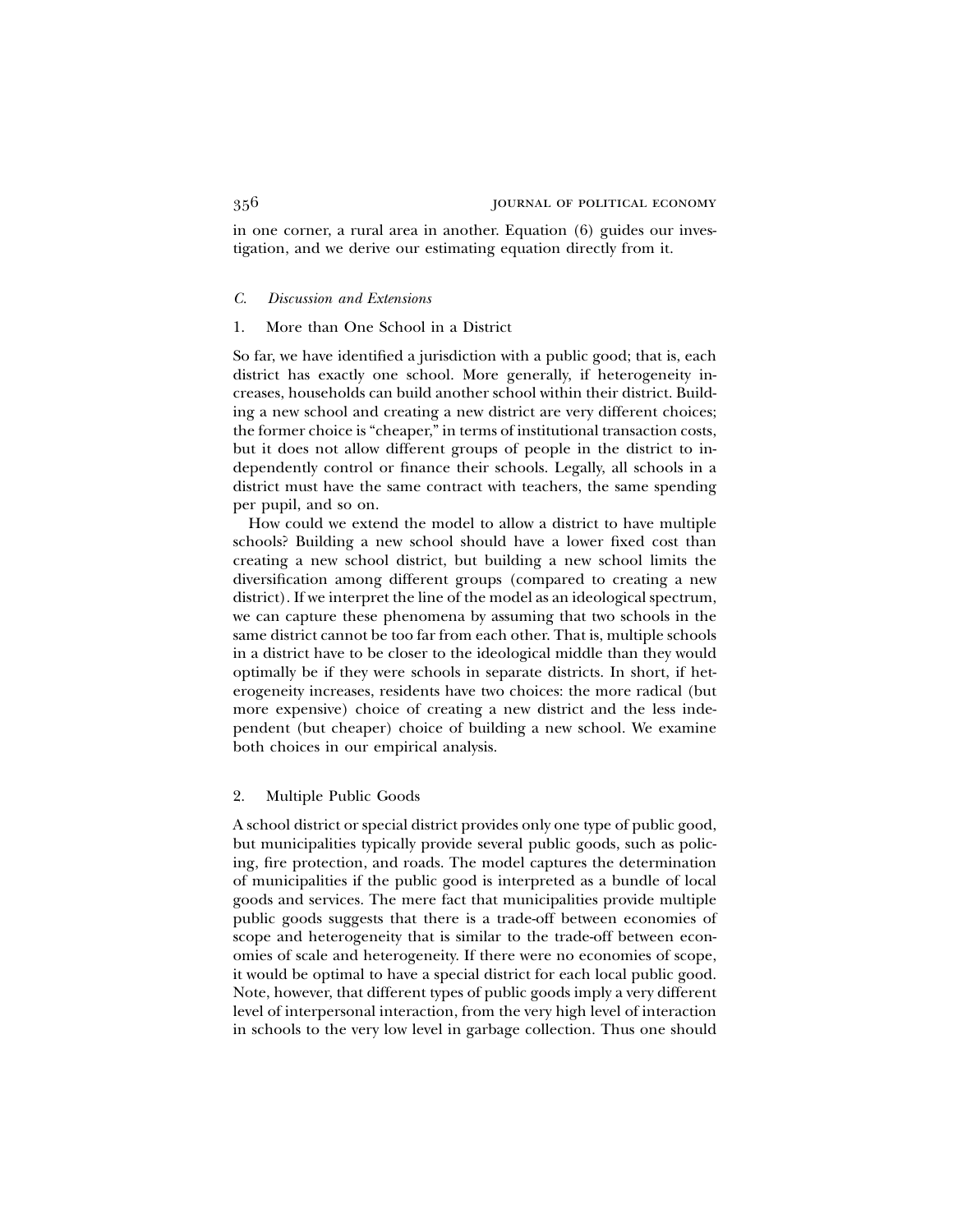expect the effect of, say, racial preferences to be stronger for jurisdictions providing public goods with higher levels of interpersonal contacts. Below we present evidence consistent with this observation.

#### 3. What Explains Preferences for Homogeneity?

There are two reasons why individuals might prefer homogeneity. One is that individuals who share an ethnic background, race, income, or religion may have more similar preferences over public policies than those who do not. The other reason is that people may actually have preferences similar to those of people in other groups, but they may nevertheless prefer to interact with people in their own group.<sup>11</sup> So, for instance, a white person may prefer a mainly white school not because the curriculum is different from that of mainly black schools, but simply because he prefers to interact with individuals of his own race. Our model fits either source of preferences equally well. In writing the exposition of the model, we emphasize the first reason (similar preferences) because it is simpler to envision. However, if we make *h* a measure of the disutility of interacting, the model can embody the second reason: imagine people from different ethnic or income backgrounds having more or less disutility of interacting depending on how close their ethnicities or incomes were. Norwegian Americans and Danish Americans, for instance, might be closer to the line than Norwegian Americans and Chinese Americans. Empirically, it is difficult to distinguish in a precise way between the two reasons that people might prefer homogeneity. However, we shall provide some highly suggestive evidence.

#### 4. Diseconomies of Scale

In the model, there are no diseconomies of scale, but some people believe, on the basis of anecdotal evidence, that jurisdictions with very large populations are unwieldy and do suffer from diseconomies. It is unclear whether people who make such claims are really considering scale only, with the heterogeneity of the population held constant. In our investigations, we found little evidence of diseconomies of scale, so we do not pursue the issue further.

<sup>&</sup>lt;sup>11</sup> For a discussion of this second hypothesis and empirical evidence on segregation in the United States, see Cutler, Glaeser, and Vigdor (1999).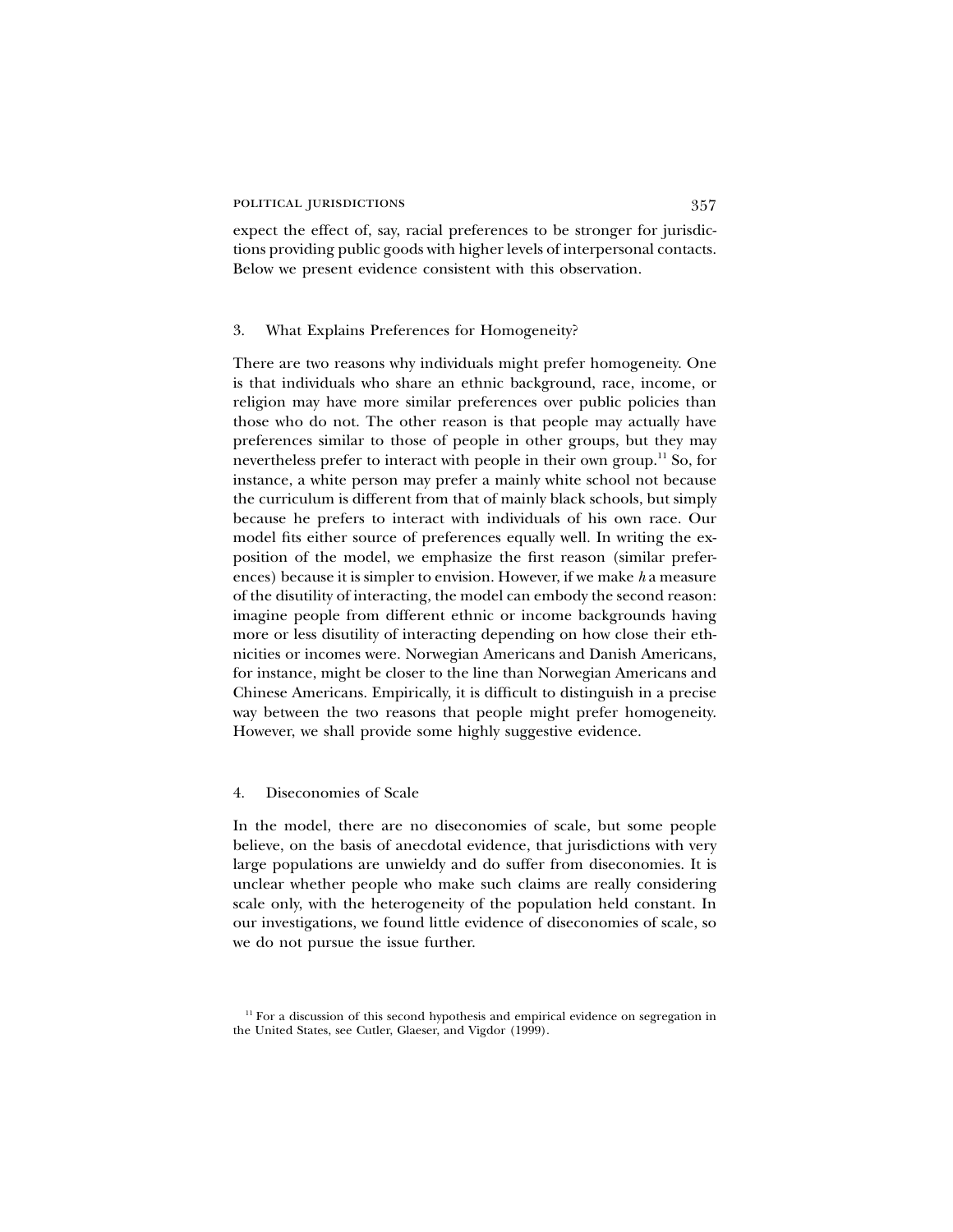#### **III. Empirical Strategy**

#### *A. From Theory to Testing*

Our empirical strategy is guided by equation (6), which we reproduce here in logs:

$$
\ln N = \frac{1}{2} \ln h + \frac{1}{2} \ln g + \frac{1}{2} \ln a - \frac{1}{2} \ln \bar{k} + \ln \sum_{j=1}^{J} T_j \sqrt{m_j}.
$$
 (7)

This expression suggests that the number of jurisdictions should depend on four types of variables: (i) measures of the size and density of the county, (ii) measures of fixed costs, (iii) measures of preferences for public goods, and (iv) measures of heterogeneity of preferences, which are our focus.

Let us begin with the first set of variables. The term  $T_j \sqrt{m_j}$  suggests that the model calls for measures of density  $(d = m/h)$  and measures of total population in parts of the county with different population density. Consider a linear approximation of equation (7) using a multivariate Taylor expansion. Define  $\Psi = \ln \sum_{j=1}^{J} T_j \sqrt{m_j}$ 

$$
\ln N = \text{const} + \frac{1}{2} \ln h + \frac{1}{2} \ln g + \frac{1}{2} \ln a - \frac{1}{2} \ln \bar{h}
$$
  
+ 
$$
\sum_{j=1}^{J} \Psi_{T_j} T_j + \sum_{j=1}^{J} \Psi_{m_j} m_j + \sum_{j=1}^{J} \Psi_{m_j T_j} m_j T_j
$$
  
+ 
$$
\sum_{j=1}^{J} \Psi_{T_j T_j} T_j^2 + \sum_{j=1}^{J} \Psi_{m_j m_j} m_j^2 + \cdots
$$
 (8)

In equation (8),  $\Psi_{T_i}$  is the derivative of  $\Psi(\cdot)$  with respect to  $T_i$ , and so on. The last five terms in equation (8) show that the model calls for measures of the population living in parts of the county with different density (remember that  $M_i = T_j m_i$ , so with  $m_i$  held constant,  $T_i$  measures the total population of *j*). The model also calls for a measure of density,  $m_i$  (remember that, with *h* held constant, density  $d = m_i/h$ ).

The last five terms of (8) are an array of population and population density variables that describe the *baseline* for jurisdictional creation in a county. Put another way, variables such as preferences and fixed costs may make a county's number of jurisdictions differ from its baseline, which is determined by population and population density.

We implement equation (8) with four categories of density for each county: low population density (fewer than 1,000 people per square mile), medium population density (between 1,000 and 10,000 people per square mile), high population density (between 10,000 and 50,000 people per square mile), and very high population density (more than 50,000 people per square mile). This gives us 20 population and population density variables ( $i = 4$  times five terms). Having these 20 terms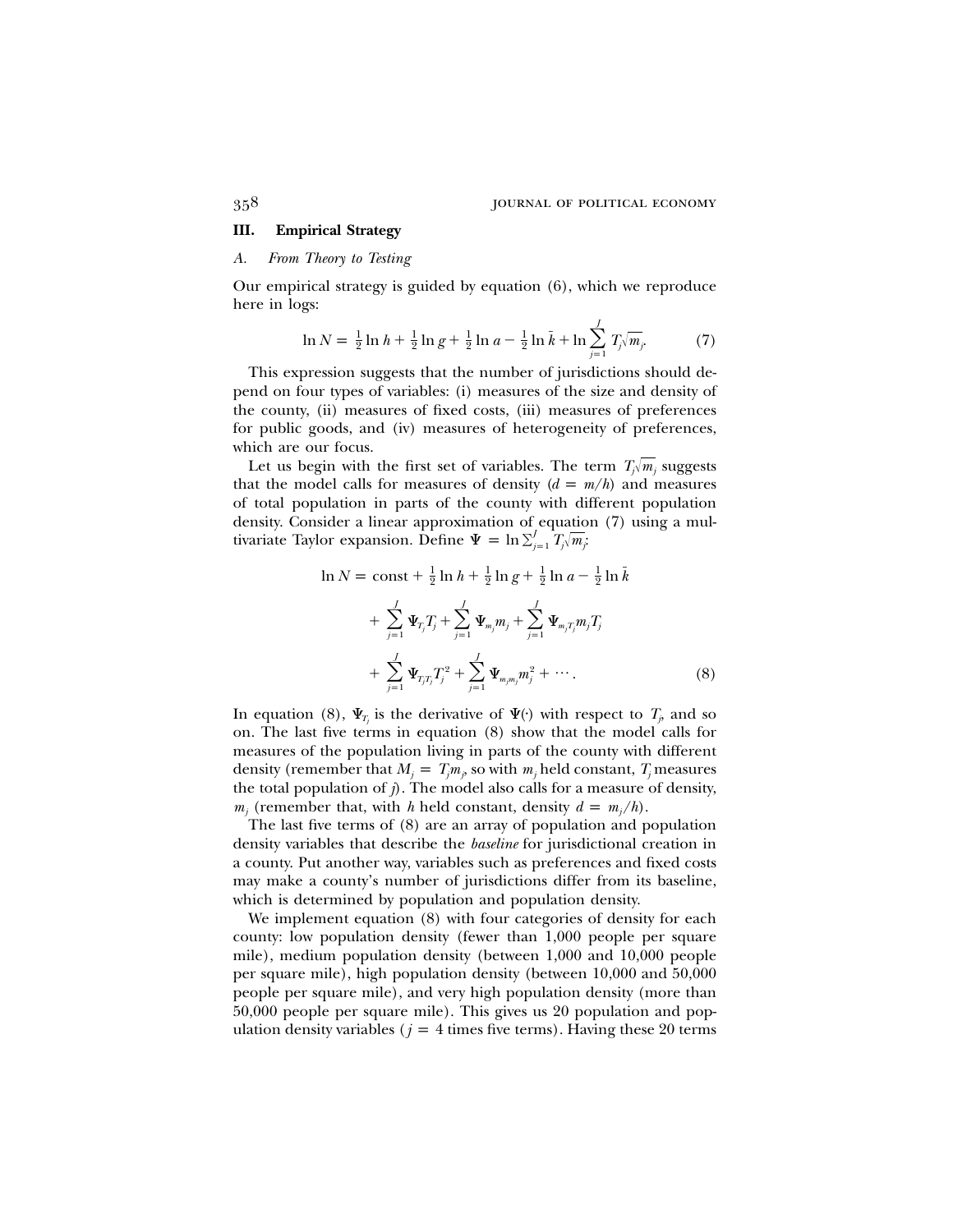#### POLITICAL JURISDICTIONS 359

greatly improves the fit of our equation. Essentially, if we do not get the baseline right, it is hard to explain the data. However, we found that setting *j* bigger than four did not improve the fit.

As a proxy for fixed costs  $(k)$ , we use natural boundaries for jurisdictions: streams. Hoxby (2000) shows that areas with more streams have more jurisdictions, all else equal. In addition, we include state indicator variables to proxy for fixed costs generated by different state laws and regulations. As proxies for the *level* at which the county's population desires the public good (*g* in the model), we include the county's mean income, share of adults with a high school education, share of adults with a college education, and share of people who are age 65 or older. In some specifications, we also include industry employment shares (the share of employment associated with each industry). It is not obvious that industry composition affects the preferred level of public goods, but we use the industry employment shares to test whether the results are sensitive to including county characteristics that *may* affect public goods. Finally, our main variables of interest are measures of the fragmentation of preferences (*h* in the model), which we proxy with racial and ethnic fragmentation indices, religious fragmentation indices, and measures of income inequality.

#### *B. The Causal Mechanism through Which the Trade-off Operates*

We have presented the model as though an area's population is exogenously determined and the number of jurisdictions responds endogenously. The model, however, really says only that a certain number of jurisdictions is optimal, given a population's heterogeneity. So, if the model were correct and households were mobile across areas, households might migrate to areas that were divided up more optimally. Endogenous mobility would not make the model wrong; it would affect how one thought about the mechanism through which the trade-off worked. We do not think, however, that endogenous mobility is likely to be the mechanism because there is no guarantee that an area with a large number of jurisdictions would attract migrants who have the "right" mix of heterogeneity for the number of jurisdictions. For instance, an area with many (and therefore expensive) jurisdictions might appeal disproportionately to white, high-income households, but their migration would make the area less heterogeneous, thereby working "against" finding a correlation between fractionalization and number of jurisdictions.

We attempt to resolve the issue of causality by two means. First, we assure ourselves that the relationship is associated with *changes* in jurisdictions by looking at panel evidence: are changes in population heterogeneity associated with changes in the number of jurisdictions? If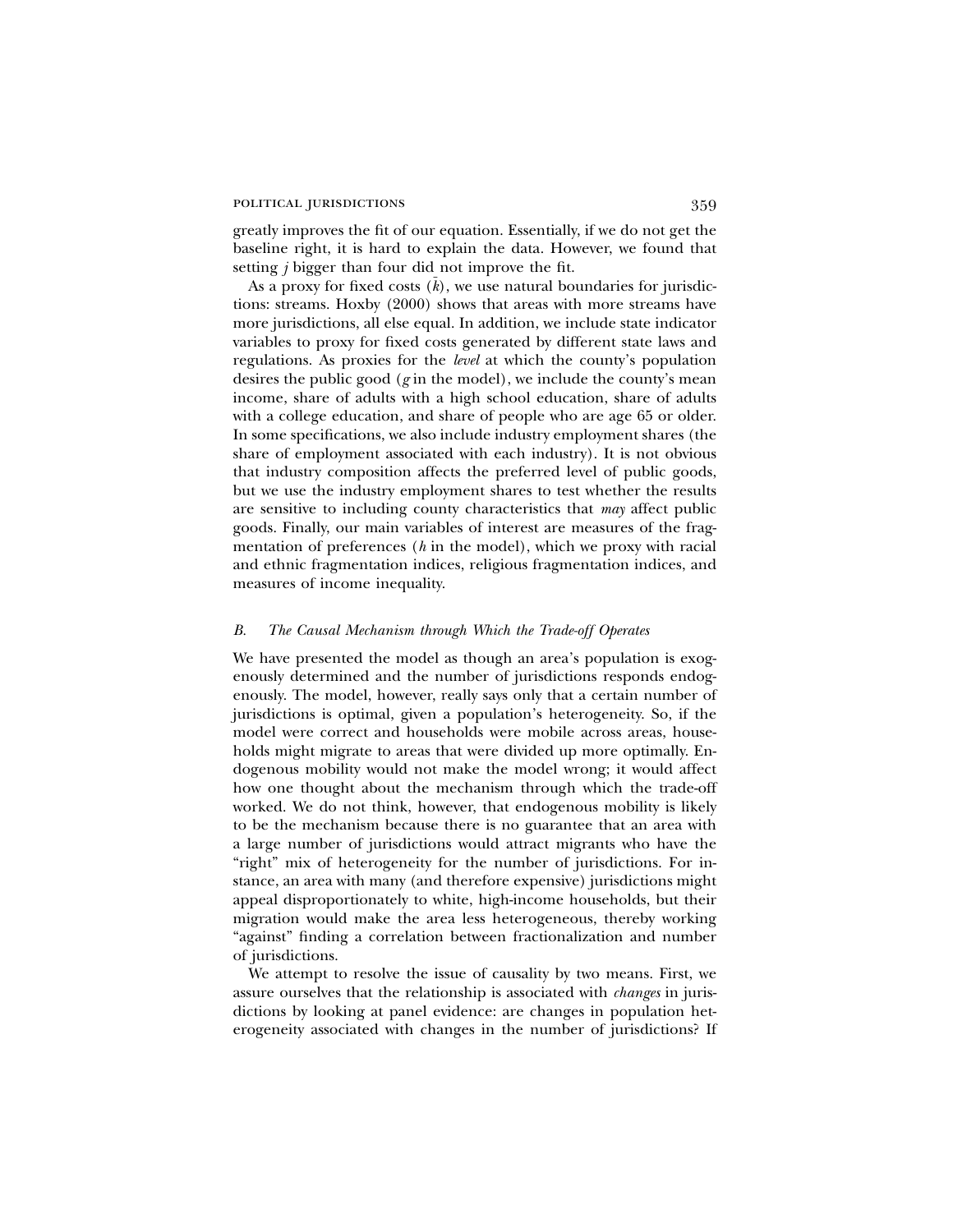we were to see the jurisdictions remaining stable while population heterogeneity changed to fit the existing jurisdictions, it would suggest that endogenous mobility was the key mechanism. However, showing that changes in jurisdictions go hand in hand with changes in population heterogeneity is only necessary, not sufficient, for causality. For sufficient evidence, we need changes in heterogeneity that are credibly exogenous. We find such changes in the shocks to certain counties' racial heterogeneity that occurred during World Wars I and II. In the two "Great Black Migrations," Northern war industries drafted black workers from the South to replace their former supply of white workers. The supply of white workers decreased both because white men served in the military and because the wars shut off the flow of white immigrants.

#### *C. Data*

We consider three types of jurisdictions: school districts, municipalities, and special districts. We also consider school attendance areas within districts. Our variables are generally measured at the county level, and the key dependent variables are the numbers of jurisdictions (of a given type) in a county. Because we need stable areas that are capable of being divided into jurisdictions, we exclude counties from our sample that are clearly inappropriate. The excluded counties are those with unstable boundaries and those in states that do not allow counties to be divided into multiple local jurisdictions.

Although much of our data come from U.S. Censuses of Population, we use data from more than 50 sources. In order to focus on facts that every reader needs to know, we have relegated some details of our data set construction to the Data Appendix in the online edition of the *Journal*. Table 1 shows summary statistics for our 1990 variables; other summary statistics are shown in the Data Appendix (table A1).

We use the Gini coefficient as our main measure of income heterogeneity. The mean county in our sample has a Gini coefficient of 0.407 and a standard deviation of 0.031. We obtained similar results using the Theil index, the coefficient of variation, and ratios of income deciles.

Our index of racial heterogeneity is the probability that two randomly drawn individuals in a county belong to different races, where the "races" are the five categories used in the 1990 Census of Population: white non-Hispanic, black non-Hispanic, Asian and Pacific Islander, Native American, and Hispanic. Formally,

$$
\text{race} = 1 - \sum_{i} (\text{group}_i)^2,\tag{9}
$$

where group<sub>i</sub> denotes the share of the population that belong to race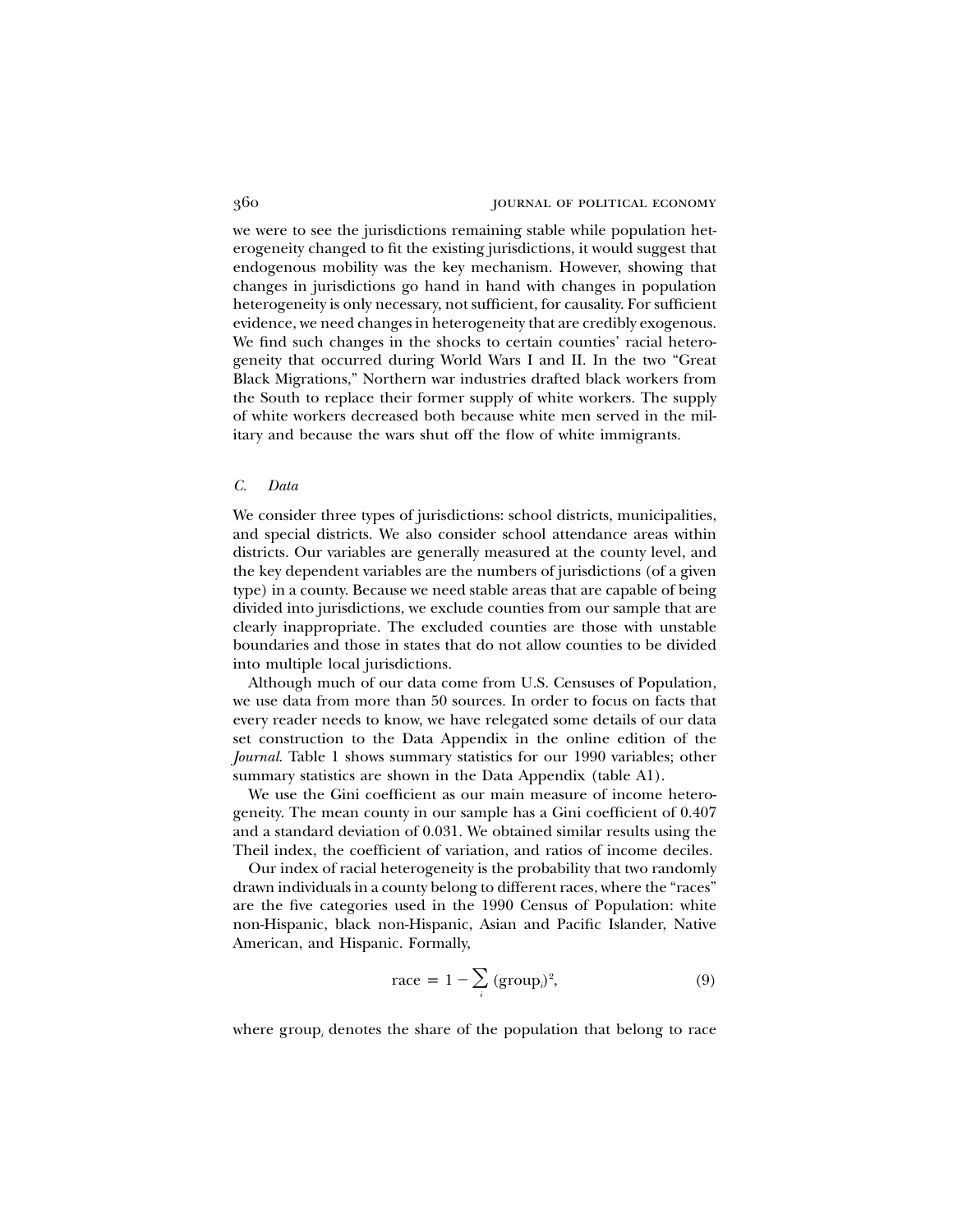| Variable                                            | Mean   | Standard<br>Deviation |
|-----------------------------------------------------|--------|-----------------------|
| Number of districts                                 | 5.444  | 7.730                 |
| Number of schools                                   | 25.781 | 58.844                |
| Number of municipalities                            | 6.498  | 6.649                 |
| Number of special districts                         | 10.904 | 17.026                |
| Racial heterogeneity index based on whole           |        |                       |
| population                                          | .188   | .176                  |
| White ethnic heterogeneity index based on whole     |        |                       |
| population                                          | .728   | .088                  |
| Hispanic ethnic heterogeneity index based on        |        |                       |
| whole population                                    | .379   | .197                  |
| Racial heterogeneity index based on school-aged     |        |                       |
| population                                          | .215   | .188                  |
| White ethnic heterogeneity index based on           |        |                       |
| school-aged population                              | .697   | .107                  |
| Hispanic ethnic heterogeneity index based on        |        |                       |
| school-aged population                              | .306   | .212                  |
| Gini coefficient for household income               | .407   | .031                  |
| Religious heterogeneity index                       | .631   | .181                  |
| School-aged population (1,000s)                     | 17.620 | 57.700                |
| Population (1,000s)                                 | 79.182 | 263.813               |
| Land area (1,000 sq. mi.)                           | 1.115  | 3.811                 |
| Number of streams in county                         | 70.114 | 95.281                |
| Mean household income (1,000s)                      | 29.389 | 6.867                 |
| Percentage of adults with at least a high school    |        |                       |
| education                                           | 70.622 | 10.119                |
| Percentage of adults with at least a college educa- |        |                       |
| tion $(16 \text{ years})$                           | 12.812 | 6.090                 |
| Percentage aged 65 or older                         | 14.861 | 4.420                 |
| Population density (1,000 sq. mi.)                  | .231   | 1.633                 |
| Percentage of employment in agriculture             | 10.061 | 10.115                |
| Percentage of employment in mining and              |        |                       |
| resources                                           | 2.625  | 5.576                 |
| Percentage of employment in construction            | 7.129  | 2.674                 |
| Percentage of employment in manufacturing           | 20.827 | 12.168                |
| Percentage of employment in transportation          | 6.582  | 2.504                 |
| Percentage of employment in trade                   | 18.614 | 3.652                 |
| Percentage of employment in finance, real estate,   |        |                       |
| and insurance                                       | 3.847  | 1.658                 |
| Percentage of employment in business services       | 2.713  | 1.539                 |
| Percentage of employment in personal services       | 3.933  | 2.047                 |
| Percentage of employment in entertainment           | 6.527  | 2.741                 |
| Percentage of employment in health                  | 2.299  | .814                  |
| Percentage of employment in education               | 8.990  | 3.625                 |
| Percentage of employment in other professions       | 3.077  | 1.201                 |
| Percentage of employment in public                  |        |                       |
| administration                                      | 5.068  | 3.596                 |
|                                                     |        |                       |

TABLE 1 Descriptive Statistics for Counties

NorE.—The table shows unweighted descriptive statistics for the data, in which an observation is a county. A county<br>is in the sample if it is stable and *can* legally have lower-level jurisdictions within it. The data are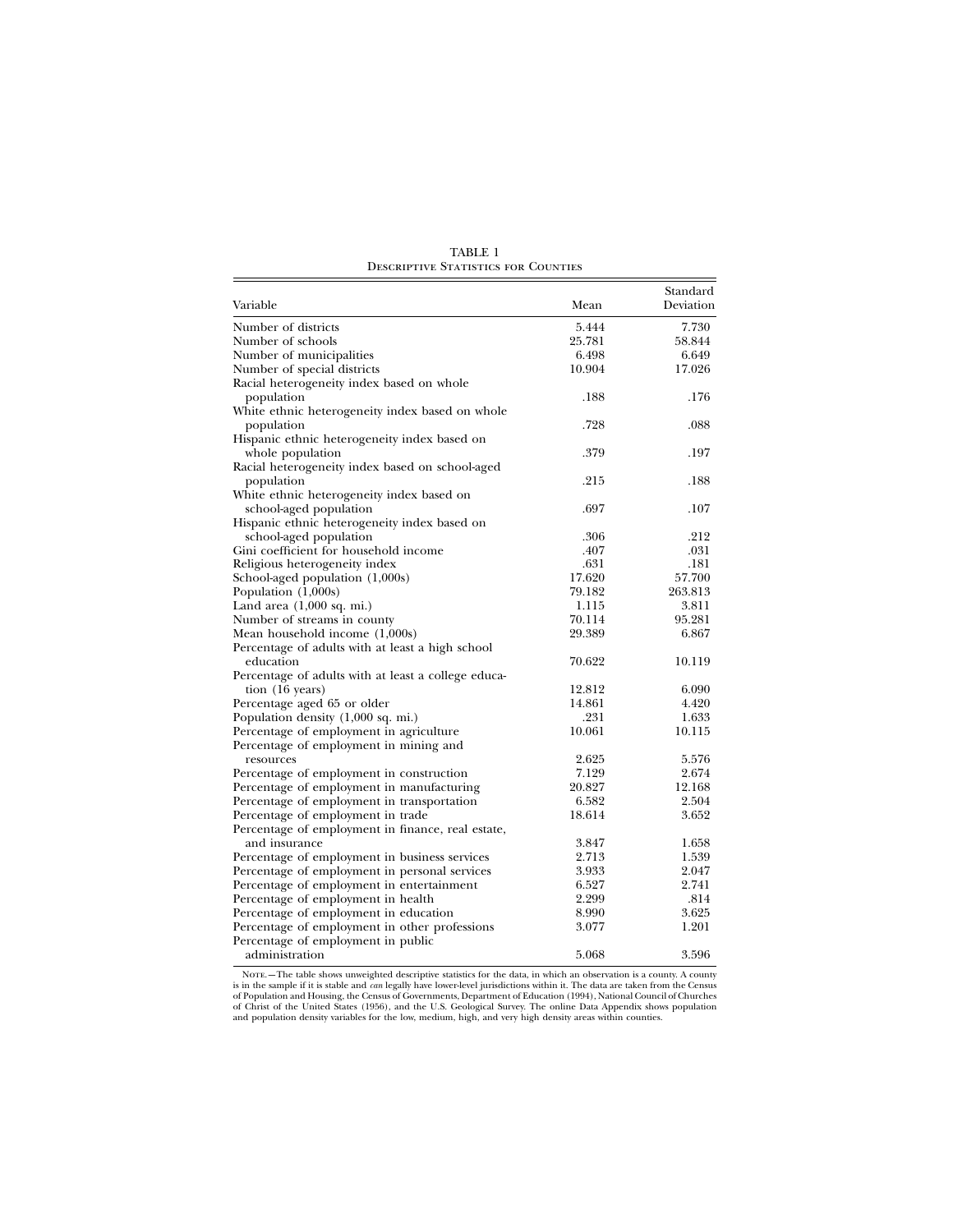*i*. The mean county in our sample has a heterogeneity index of 0.188 with a standard deviation of  $0.176$ .<sup>12</sup>

In theory, our heterogeneity index does not distinguish between counties that are 80 percent white and 20 percent black and "reverse" counties that are 20 percent white and 80 percent black. In practice, however, whites have a plurality in 98 percent of the counties in our sample. Therefore, for all intents and purposes, "more heterogeneity" means "fewer whites" in American data.

We define analogous indices of ethnic heterogeneity within the white and Hispanic populations of the United States. (Ethnic groups within the black, Asian, and Native American populations are too small to be usable.) Specifically, we define an index of white (Hispanic) ethnic heterogeneity as the probability that two randomly drawn white (Hispanic) individuals in a county belong to different primary ancestry groups.<sup>13</sup> To make the results interpretable, we need to define ancestry groups that have roughly equal distinctness as *groups*. For instance, if a family were the only Botswanan Americans in a city, it is likely that they would not stay distinct but instead seek out people from other countries in sub-Saharan Africa. Thus we collapse small ancestry groups within the white and Hispanic populations on the basis of the language and geographic proximity of their mother countries. For instance, the Scottish are aggregated with the English into the British. Such aggregations are not a science, but they are necessary, and all major ethnic groups in the United States have their own categories. The mean county has a white ethnic heterogeneity index of 0.728 (with a standard deviation of 0.088) and a Hispanic ethnic heterogeneity index of 0.379 (with a standard deviation of 0.197).

We define analogous indices of religious heterogeneity using data on adherence to 17 major Judeo-Christian denominations.<sup>14</sup> The mean county has a religious heterogeneity index of 0.631 (with a standard deviation of 0.181).

<sup>&</sup>lt;sup>12</sup> Because there is no one best way to measure racial heterogeneity, we experimented with measures other than the one described above. We replaced the racial heterogeneity index with separate percentage black and percentage Hispanic variables (which are the major sources of variation in the racial heterogeneity index), but we found that percentage black and percentage Hispanic have effects that are so similar that we lose little information by using a single index of racial heterogeneity.

<sup>&</sup>lt;sup>13</sup> We use the following ancestry/ethnic groups for whites: British, Irish, French, Italian, German, Greek, Portuguese, Swiss/Austrian, Benelux (Belgian, Dutch, Luxembourgian), Scandinavian, Russian/Ukrainian, Hungarian, Polish, other Eastern European, Arab, and other white. We use the following ancestry/ethnic groups for Hispanics: Mexican, Cuban, Puerto Rican, South American, and other Central American.

<sup>&</sup>lt;sup>14</sup> We use the following religious groups: Baptist, Catholic, Christian Scientist, Eastern/ Byzantine Rite Catholic, Congregationalist/related Reformed Christian, Episcopalian, Friends, Jewish, Lutheran, Mennonite/Amish, Methodist, Mormon, Orthodox, Presbyterian, Seventh Day Adventist, Unitarian/Universalist, miscellaneous conservative, and evangelical Christian.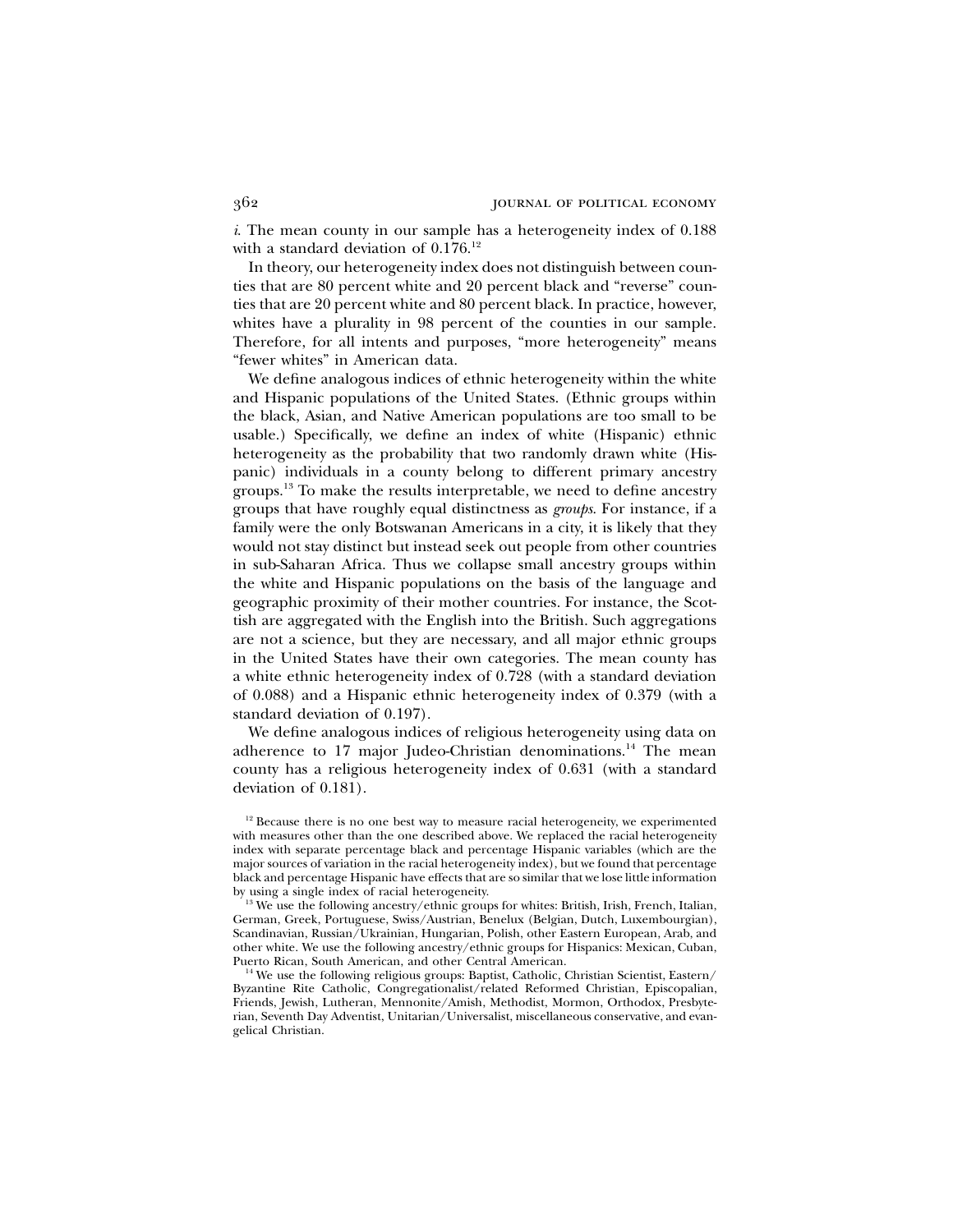#### political jurisdictions 363

The last five terms of equation (8) tell us that we need the following variables for each density category within a county: population, population squared, population density, population density squared, and population times population density. We have the four density categories described above (low, medium, high, and very high), so we build 20 variables from census block– (or tract-) level data, aggregated to the county level. See the online Data Appendix for details of their construction.

Municipalities are general-purpose governments such as cities, towns, boroughs, and villages. Special district governments are units that are administratively and fiscally independent of municipalities. Most special districts perform a single function or a very limited number of functions, such as fire protection, water supply, drainage, garbage collection, or flood control. The procedures for creating a special district are considerably less demanding than those for creating a municipality or school district. See the online Data Appendix for additional data on jurisdictions.

For our cross-sectional analysis, we use data from 1990 because that year has the most detailed data. For our basic panel analysis, we use data from 1960 and 1990 and take care to make them comparable (see the online Data Appendix). The reason that we use the long interval from 1960 to 1990 is that jurisdictional consolidation and secession were slow during this period, owing to the fact that many obvious jurisdictional changes had already occurred. If we were to study the beginning and end of a single decade during this period, the number of jurisdictional changes would be too small to generate precise estimates. For our panel analyses of the two world wars, we can look at single decades (1910–20 and 1940–50) because jurisdictional changes occurred more frequently. For our panel analyses of the two world wars, we examine only school districts because we were unable to find sufficient information on municipalities and special districts.

#### **IV. Results on School Districts**

#### *A. The Cross-Sectional Relationship between Heterogeneity and School Districts*

In this section showing cross-sectional results, we attempt to establish the pattern and strength of the relationship between population heterogeneity and the number of jurisdictions. We do not, however, insist on a particular direction of causality, so readers should interpret the cross-sectional results as evidence that the trade-off exists but with an unknown mechanism.

Table 2 displays our basic results on the number of school districts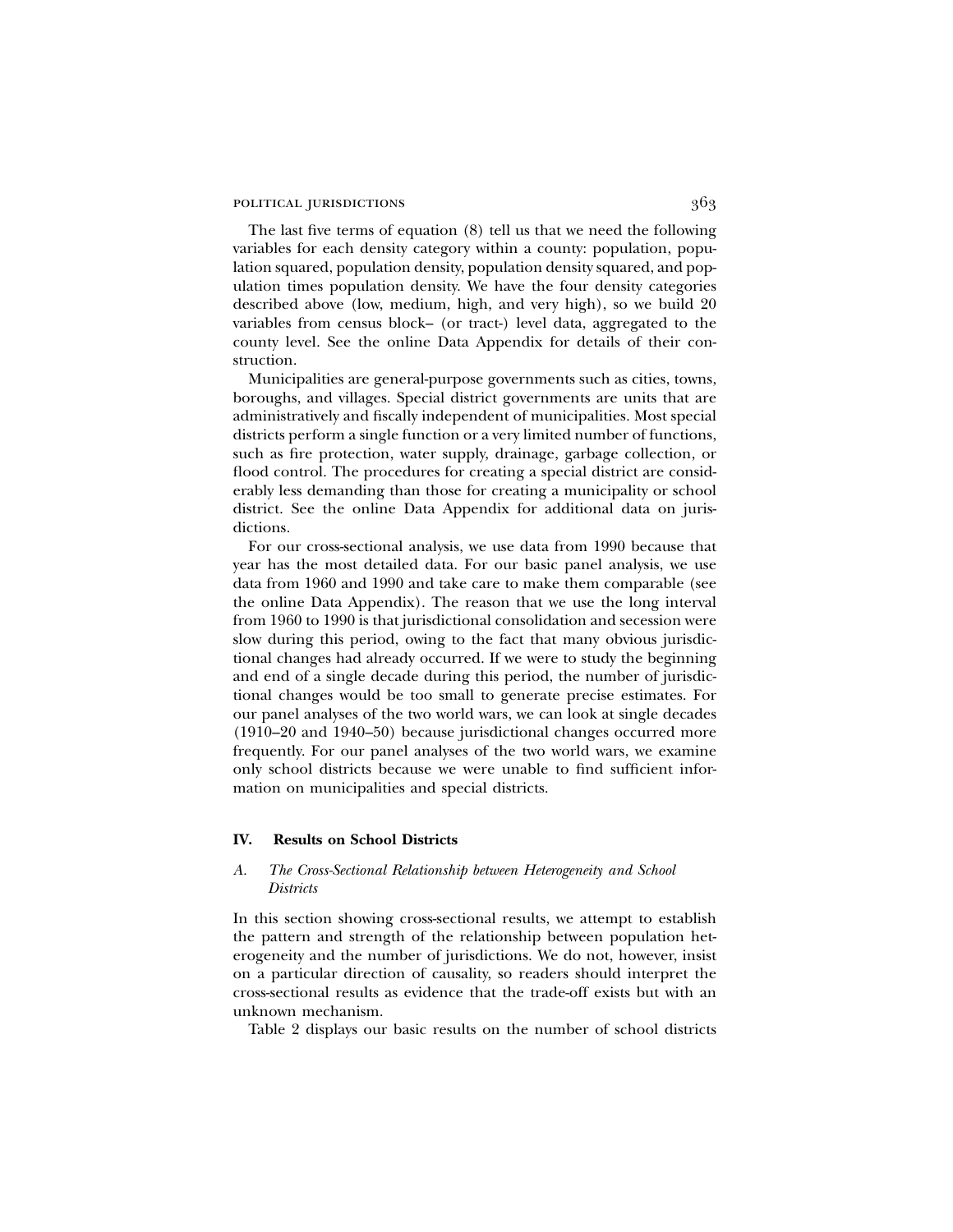| LIFECT OF POPULATION FIETEROGENEITY ON THE NUMBER OF SCHOOL DISTRICTS IN A COUNTY<br>Dependent Variable: ln (Number of School Districts in a County) |                          |  |  |  |                                             |  |
|------------------------------------------------------------------------------------------------------------------------------------------------------|--------------------------|--|--|--|---------------------------------------------|--|
|                                                                                                                                                      |                          |  |  |  | POPULATION HETEROGENEITY VARIABLES BASED ON |  |
|                                                                                                                                                      | <b>Entire Population</b> |  |  |  | School-Aged Chile                           |  |
|                                                                                                                                                      |                          |  |  |  | (6)                                         |  |

 $\equiv$ 

TABLE 2<br>Еffеct of Population Heterogeneity on the Number of School Districts in a County<br>Dependent Variable: ln(Number of School Districts in a County)

|                                   | <b>Entire Population</b> |                   |         | School-Aged Children |         |                   |         |                   |
|-----------------------------------|--------------------------|-------------------|---------|----------------------|---------|-------------------|---------|-------------------|
|                                   | $^{(1)}$                 | (2)               | (3)     | (4)                  | (5)     | (6)               | (7)     | (8)               |
| Racial heterogeneity              | .288                     | .279              | .280    | .284                 | .260    | .228              | .216    | .204              |
|                                   | 0.096                    | 0.096             | (.100)  | (.102)               | (.085)  | (.089)            | (.087)  | (.091)            |
| White ethnic heterogeneity        |                          | $-.433$<br>(.163) |         | $-.271$<br>(163)     |         | $-.144$<br>(.136) |         | $-.046$<br>(.136) |
| Hispanic ethnic heterogeneity     |                          | .065<br>(.062)    |         | .053<br>(.062)       |         | $-.015$<br>(.056) |         | $-.010$<br>(.055) |
| Gini coefficient household income | 1.500                    | 1.369             | 1.434   | 1.242                | 1.511   | 1.322             | 1.500   | 1.284             |
|                                   | .601)                    | (.612)            | (.600)  | (.611)               | (.600)  | (.624)            | (.598)  | (.624)            |
| Religious heterogeneity           | .032                     | .041              | $-.024$ | $-.009$              | .036    | $-.054$           | $-.015$ | $-.065$           |
|                                   | 0.086                    | 0.089             | (.086)  | (.088)               | (.086)  | (.092)            | (.086)  | (.091)            |
| In(mean household income)         | .338                     | .295              | .246    | .240                 | .322    | .266              | .249    | .204              |
|                                   | (.104)                   | (.105)            | (129)   | (131)                | (0.104) | (.108)            | (.130)  | (.136)            |

÷.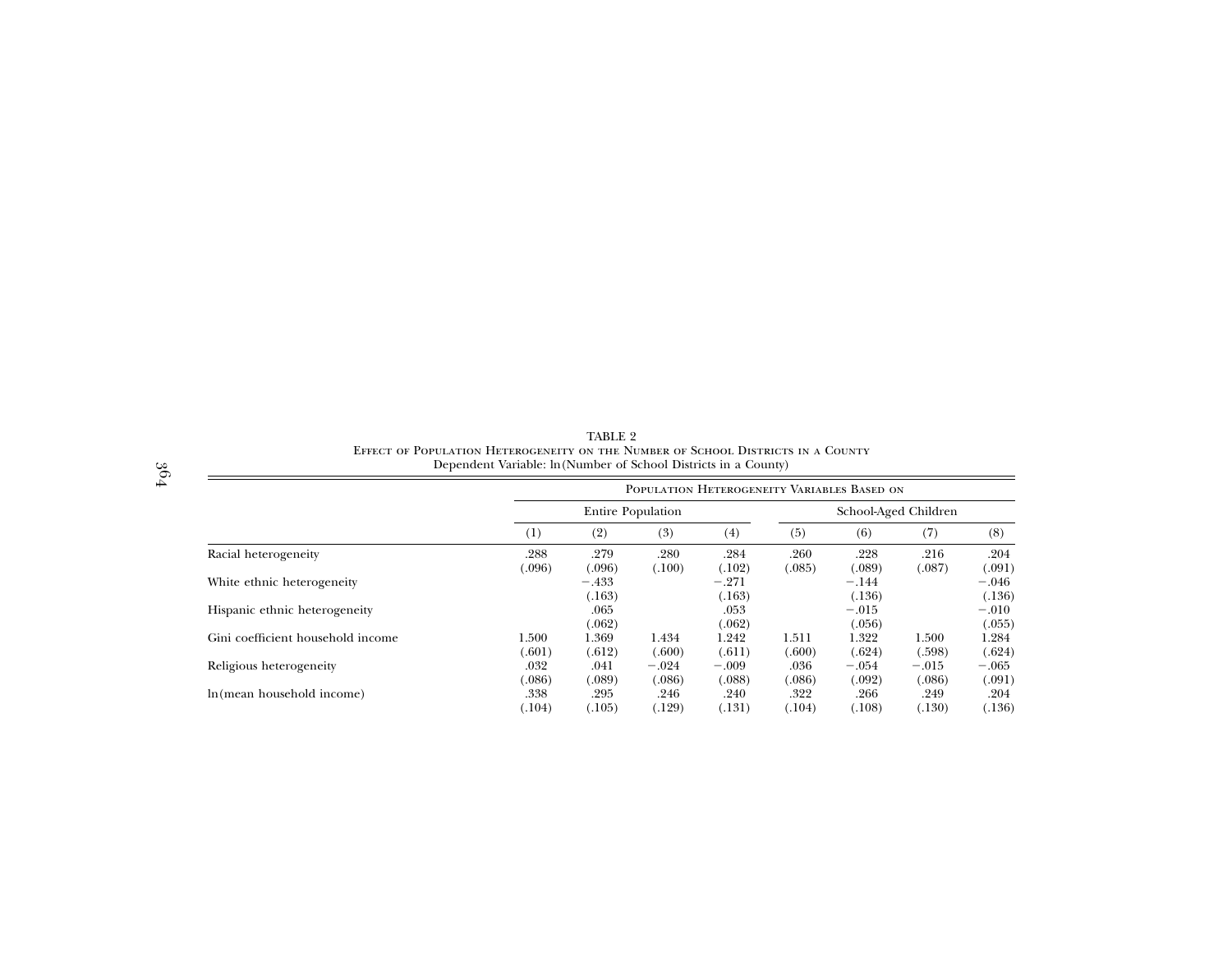| Percentage of adults with at least high school    | $-.003$ | .001    | $-.001$ | .001    | $-.003$ | $-.001$ | $-.001$ | .001    |
|---------------------------------------------------|---------|---------|---------|---------|---------|---------|---------|---------|
|                                                   | (.002)  | (.002)  | (.002)  | (.003)  | (.002)  | (.002)  | (.003)  | (.003)  |
| Percentage of adults with at least college        | $-.008$ | $-.008$ | $-.015$ | $-.012$ | $-.007$ | $-.007$ | $-.013$ | $-.011$ |
|                                                   | 003)    | (.003)  | (.004)  | (.004)  | (.003)  | (.003)  | (.004)  | (.004)  |
| Percentage of population aged 65 or older         | .014    | .013    | .015    | .016    | .013    | .012    | .014    | .012    |
|                                                   | .003)   | (.003)  | (.004)  | 0.004   | (.003)  | (.003)  | (.004)  | (.004)  |
| In(number of streams)                             | .028    | .026    | .045    | .045    | .027    | .024    | .043    | .043    |
|                                                   | (.011)  | (.011)  | (.011)  | (.012)  | (.011)  | (.011)  | (.012)  | (.012)  |
| 20 variables that describe population and pattern |         |         |         |         |         |         |         |         |
| of population density                             | مما     | مما     | مما     | مما     | مما     | مما     | ✔       |         |
| State fixed effects                               | مما     | مما     | ✔       | مما     | مما     | مما     | مما     |         |
| 16 industry share variables                       |         |         | مما     | مما     |         |         | ✔       | ممر     |
| Observations (counties)                           | 2.718   | 2.670   | 2.718   | 2.670   | 2.718   | 2.546   | 2.718   | 2,546   |

NOTE.-Least-squares estimates of cross-sectional data from 1990. Standard errors follow coefficients, in parentheses. An observation is a county. There are fewer observations in regressions that include the Hispanic ethnicity index because some districts have missing information about the ancestry of the Hispanic population. Such information appears to be missing at random. Sources of data are described in the online Data Appendix and include the 1990 Census of Population, Department of Education (1994), and National Council of Churches of Christ of the United States (1956). The 20 variables that describe population and population density are the population of the county in areas of low, medium, high, and very high density; the squares of each of the four preceding variables; the actual population density of the county in its low, medium, high, and very high density areas; the squares of the preceding four variables; and the interactions between the population and population density in each of the four types of areas (low, medium, high, and very high density). See the text and the online Data Appendix for more on these variables. The<br>employment share variables are use wholesale trade; business services; finance, insurance, and real estate; personal services; entertainment, health, education, and other professional services.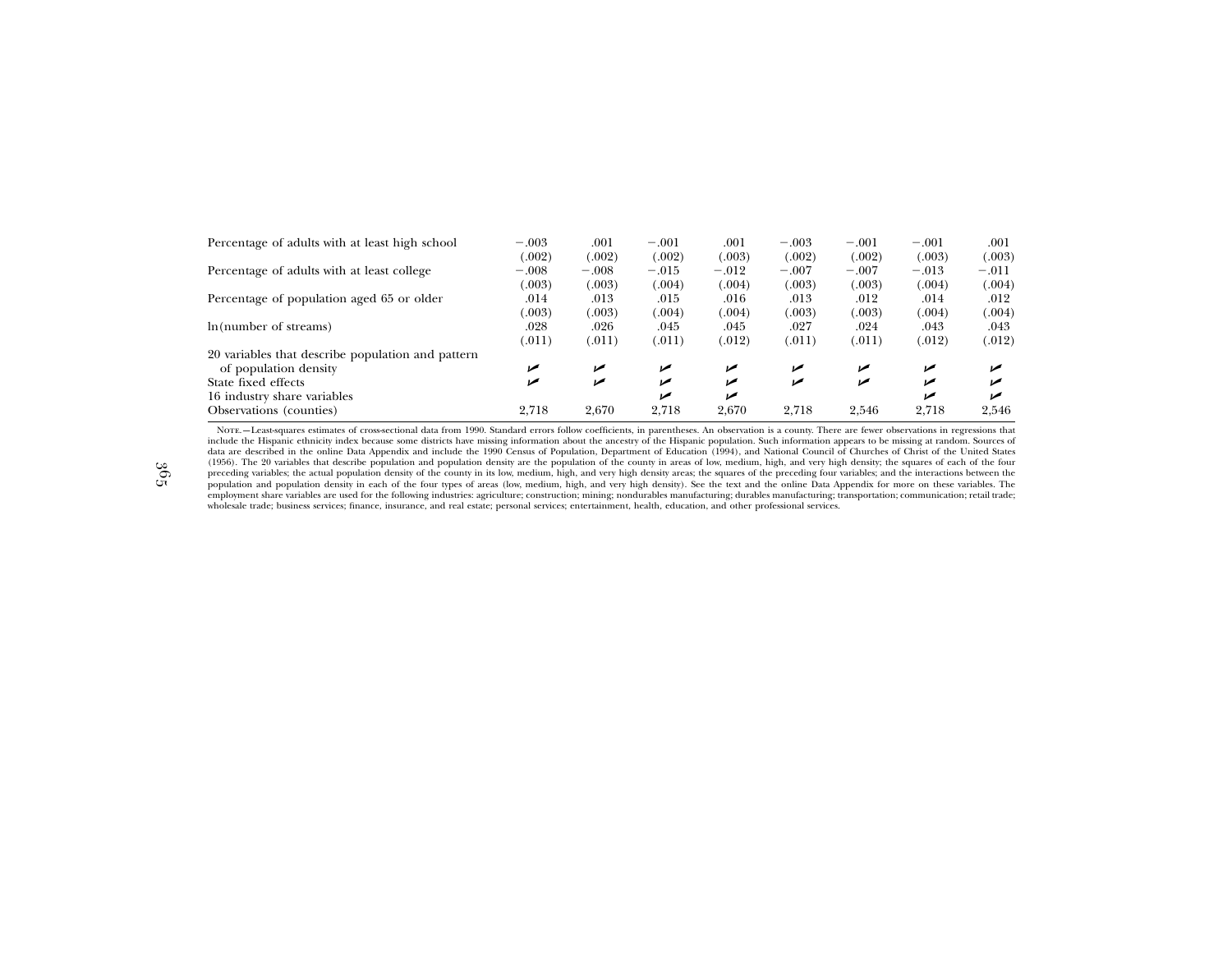in each county. The table is structured so that columns 1–4 use heterogeneity indices based on the entire population of each county, and columns 5–8 use heterogeneity indices based on the school-aged population. The school-aged population is important because it determines whom a student could actually meet in school.<sup>15</sup> The specifications shown in the table always include racial, income, and religious heterogeneity, as well as the variables for which the model clearly calls (population variables, population density variables, and proxies for  $g$  and  $\bar{k}$ ). We show specifications with and without ethnic heterogeneity variables so that readers can see for themselves how racial and ethnic heterogeneity interact. Also, we show specifications with and without employment by industry shares to demonstrate that omitted variables are not an obvious source of the results.

The measure of racial heterogeneity has a statistically significant effect on the number of school districts in all specifications. Recall that a twostandard-deviation change in the racial heterogeneity index is 0.36 (0.38 for school-aged children). Thus, if we focus on the specification with the most control variables, we interpret the coefficient on the racial heterogeneity index as follows: a two-standard-deviation (36 percent) increase in the probability that a person will encounter a person of another race in his county raises the number of school districts in his county by 10 percent, all else equal. The corresponding coefficient for school-aged children suggests that there is an 8 percent increase in school districts for a two-standard-deviation increase in the probability of an interracial encounter.

The ethnic heterogeneity indices and industry employment shares change the estimated effect of racial heterogeneity only slightly.

The coefficient on white ethnic heterogeneity is statistically significantly different from zero in only one specification (with no industry shares), and the coefficient on Hispanic ethnic heterogeneity is never statistically significantly different from zero. We conclude that ethnic heterogeneity (as opposed to racial heterogeneity) has little effect on the number of school districts in a county.

Our measure of income heterogeneity (the Gini coefficient) has a positive effect on the number of school districts in a county. Two standard deviations in the Gini coefficient is 0.06, so the interpretation of the coefficient in the most generous specification is as follows: a twostandard-deviation increase in a county's income heterogeneity raises its number of school districts by 8 percent, all else equal. The effect of

<sup>&</sup>lt;sup>15</sup> The composition of a county's school-aged children may differ from that of its entire population if the county systematically attracts or repels families with school-aged children or has a composition that is shifting over time.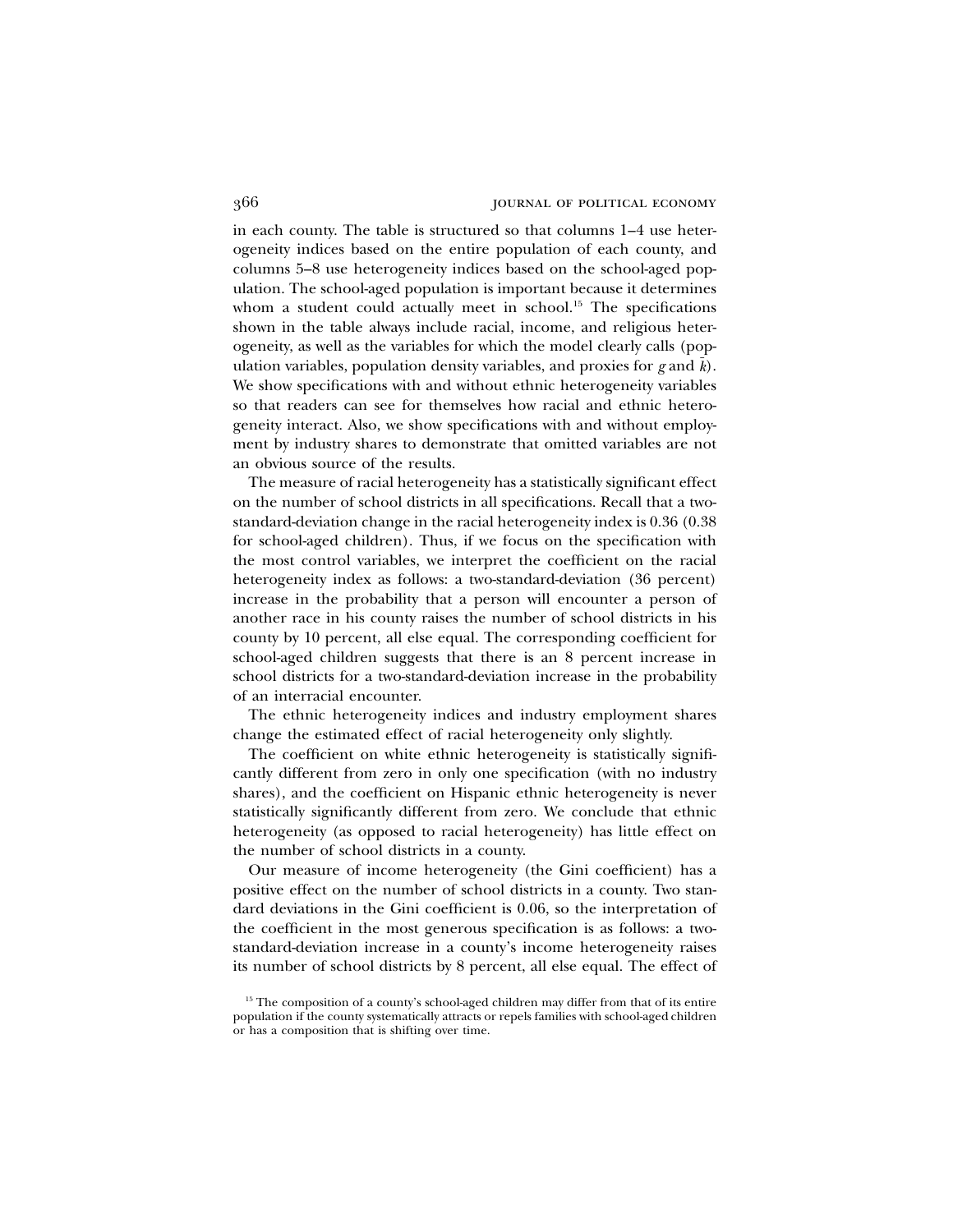income inequality changes only slightly when ethnic heterogeneity and industry employment shares are included.

The index of religious heterogeneity is never statistically significantly different from zero. Counties with more streams have more districts, probably because streams were natural barriers that affected how a county was initially divided into districts.

The remaining demographic variables are either proxies for *g* (indicators of how much people desire the local public good) or variables that are intended to reduce the possibility of omitted variables bias. Mean household income is positively associated with the number of school districts. This suggests that higher-income families are willing to pay the extra cost associated with having more districts in order to have districts that are more local. The share of adults with at least a high school education has no statistically significant effect. The share of adults with a college education has a negative effect, but we hesitate to interpret this surprising coefficient because college education is strongly collinear with mean household income. The share of the population who are aged 65 or older has a statistically significant positive effect. We had no expectations for this variable because there is no consensus in the existing literature about the effect of the elderly on local public goods.<sup>16</sup>

We do not show coefficients on the 20 population and population density variables because they need to be interpreted as a group and we use them mainly to get a solid baseline so that we can see the effects of other variables. Readers may be interested to know, however, that population does have a positive relationship with the number of school districts in a county. This relationship is very strong when the population is added to areas with a low population density and quite strong when the population is added to areas with a medium or high population density. Adding population to an area with a very high population density has no effect. The reason is probably that it is impractical to divide up a small area into multiple jurisdictions. New York City, for instance, might be predicted to have a jurisdiction for each city block if we did not take its population density into account!

#### *B. Results for School Attendance Areas*

Increasing the number of districts in a county is costly, but a demand for separation may be partially satisfied by increasing the number of

<sup>&</sup>lt;sup>16</sup> Poterba (1997) suggests that the elderly reduce local public goods, especially education. Goldin and Katz (1999) show an opposite effect, using data from the early twentieth century, but their result is not causal. Hoxby (1998) shows that the correlation between elderly and public goods has become more negative over time. She argues that the reason is that the correlation between percentage elderly and a jurisdiction's maturity (i.e., the omitted variables bias) has eroded over time.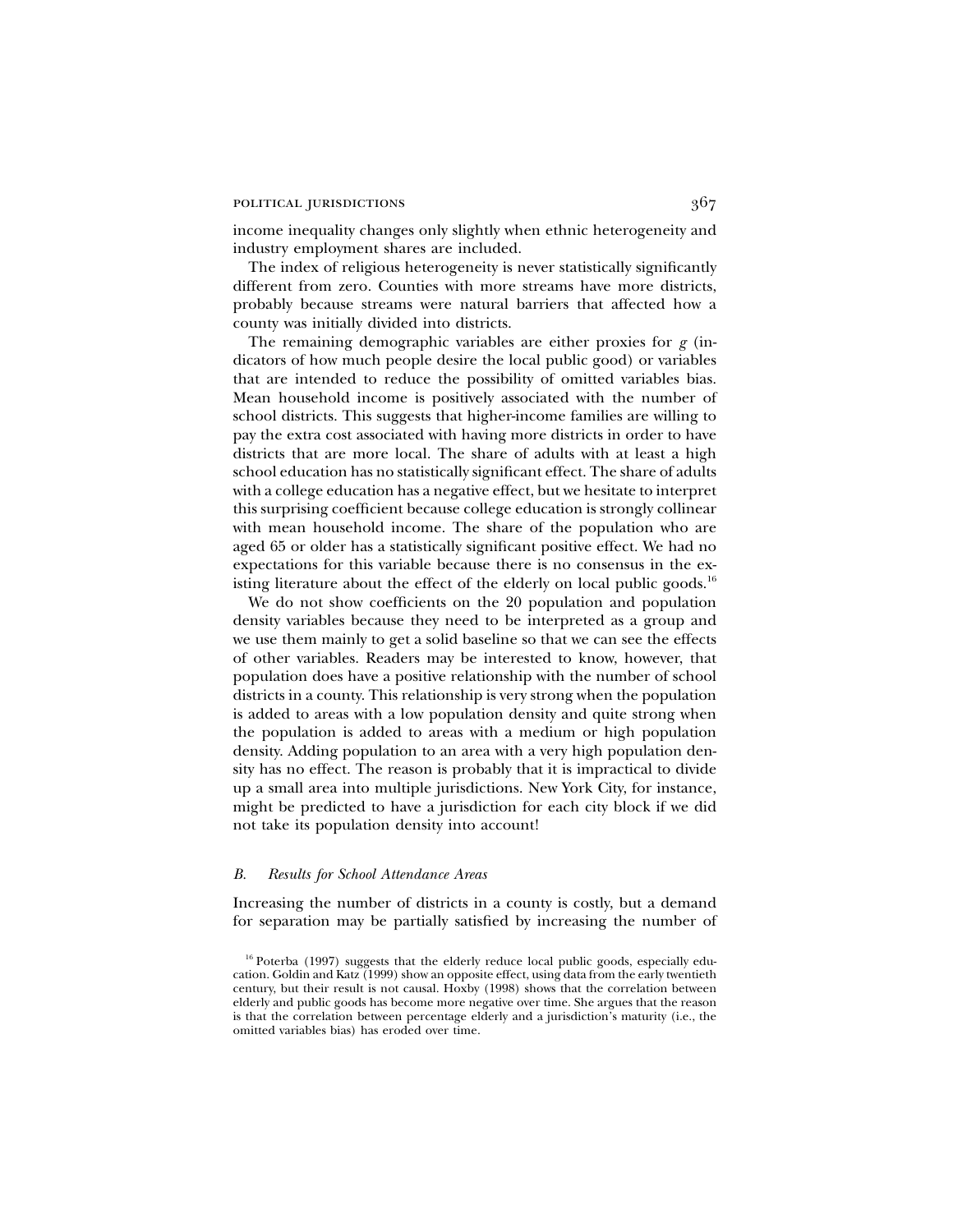school attendance areas. In particular, if people in a district have similar preferences for public goods and merely wish to avoid interacting, separate school attendance areas are preferable to separate districts because they are cheaper and just as effective. If people have heterogeneous preferences, school attendance areas are only a partial solution because they allow only modest differences in preferences to be expressed: major curricular and hiring decisions are made at the district level. Moreover, separate school attendance areas do *not* prevent the redistribution of income through the financing of local public goods. If avoiding redistribution were the only motivation for multiple jurisdictions, income heterogeneity would affect only the number of districts, not the number of attendance areas controlling for the number of districts.

In short, if the number of school attendance areas responds to heterogeneity *controlling for the number of districts*, it is likely that a heterogeneous population has heterogeneous preferences or an unwillingness to interact, not merely an urge to avoid redistribution. We can get similar evidence by looking *within* districts: does a district with a more heterogeneous population divide itself up into more attendance areas, all else equal?

Table 3 investigates these hypotheses. Panel A shows regressions identical to those in table 2, except that the dependent variable is the number of school attendance areas and we control for a county's number of school districts. That is, once the effects of heterogeneity are accounted for in the number of districts, is there remaining pressure on school attendance areas? We use heterogeneity variables based on the schoolaged population because the school-aged are the key to student encounters.

The results in panel A of table 3 show that, even after one accounts for the effect of population heterogeneity on the number of school districts, greater population heterogeneity is associated with a greater number of school attendance areas. This suggests that avoiding redistribution is not the only reason why heterogeneity is associated with more jurisdictions. Moreover, nearly all the types of heterogeneity affect the number of school attendance areas, suggesting that heterogeneity raises the number of attendance areas even when it is too meager to raise the number of districts. This is what we expect, given the much higher costs of creating a district. A two-standard-deviation increase in each of the heterogeneity variables raises the number of school attendance areas by the following amounts (given the number of districts): racial heterogeneity, 9 percent; Hispanic ethnic heterogeneity, 6 percent; income heterogeneity, 4 percent; and religious heterogeneity, 15 percent. We focus on the coefficients in column 4 because the specification includes the greatest number of controls.

Panel B of table 3 shows, using *within*-district evidence, that a district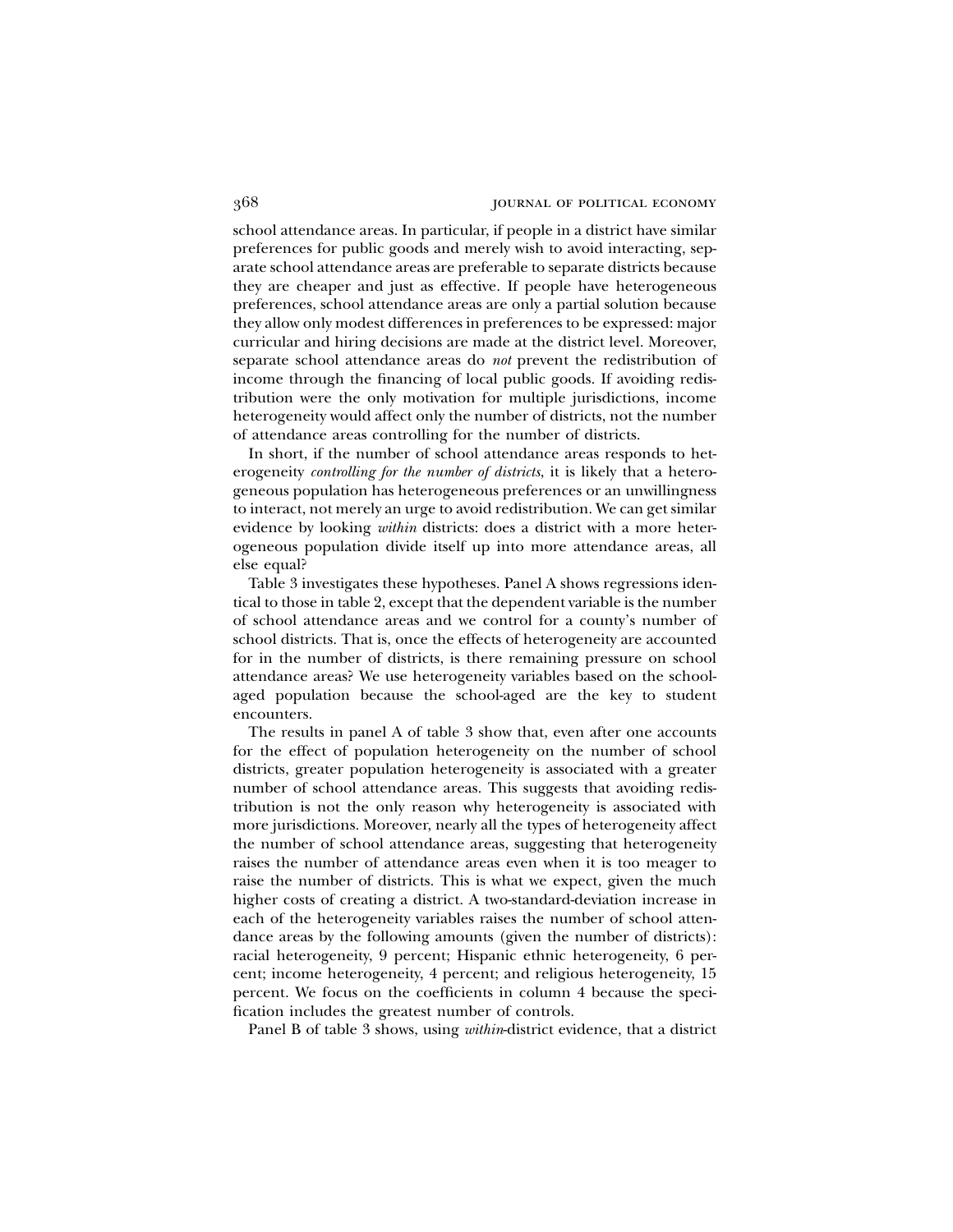has more attendance areas if it has greater racial, white ethnic, Hispanic ethnic, or income heterogeneity. The coefficients in column 4 can be interpreted as follows. If a school district were to have a two-standarddeviation (34-percentage-point) increase in the probability of interracial encounters, its number of attendance areas would increase by approximately 9 percent. A two-standard-deviation change in within-district income heterogeneity (10 percentage points) would raise the number of attendance areas by about 15 percent. A two-standard-deviation increase in Hispanic ethnic heterogeneity (45 percentage points) would raise the number of attendance areas by 23 percent.<sup>17</sup>

In short, it appears that not only racial and income heterogeneity but also religious and Hispanic ethnic heterogeneity raise the number of school attendance areas for a given number of districts. We suspect that racial and income groups have sufficiently different preferences or sufficiently great unwillingness to interact that they affect districts. The trade-offs generated by Hispanic ethnic and religious heterogeneity are apparently too weak to affect districts, but strong enough to affect attendance areas.

#### *C. Avoiding Interactions versus Avoiding Joint Decisions about Local Public Goods*

If we see that people achieve just as much homogeneity with an inexpensive abundance of school attendance areas as they do with an expensive abundance of school districts, then the desire to avoid interacting with dissimilar people cannot explain all jurisdictional structure. We can infer that people want to make public-goods choices with people whose preferences are similar.

We investigate this hypothesis by forming ratios of actual to possible heterogeneity experienced. First, we form the ratio of the probability that a person would randomly encounter a person of a different race in his *school* to the probability that he would randomly encounter a person of a different race in his *county*. We also form the ratio of the probability that a person would encounter a person of different poverty status in his school to the probability that he would encounter a person of different poverty status in his county.<sup>18</sup>

Table 4 shows the results of regressing these ratios of actual to possible

<sup>&</sup>lt;sup>17</sup> The religious heterogeneity and streams variables are not available at the district level; they are omitted from the equation.

<sup>&</sup>lt;sup>18</sup> The ratios necessarily rely on school-aged people because we depend on administrative data for analysis of school attendance areas. For poverty status, we use eligibility for free lunch, which is the best available proxy. A student is eligible for free lunch if his or her family is within 125 percent of the federal poverty line.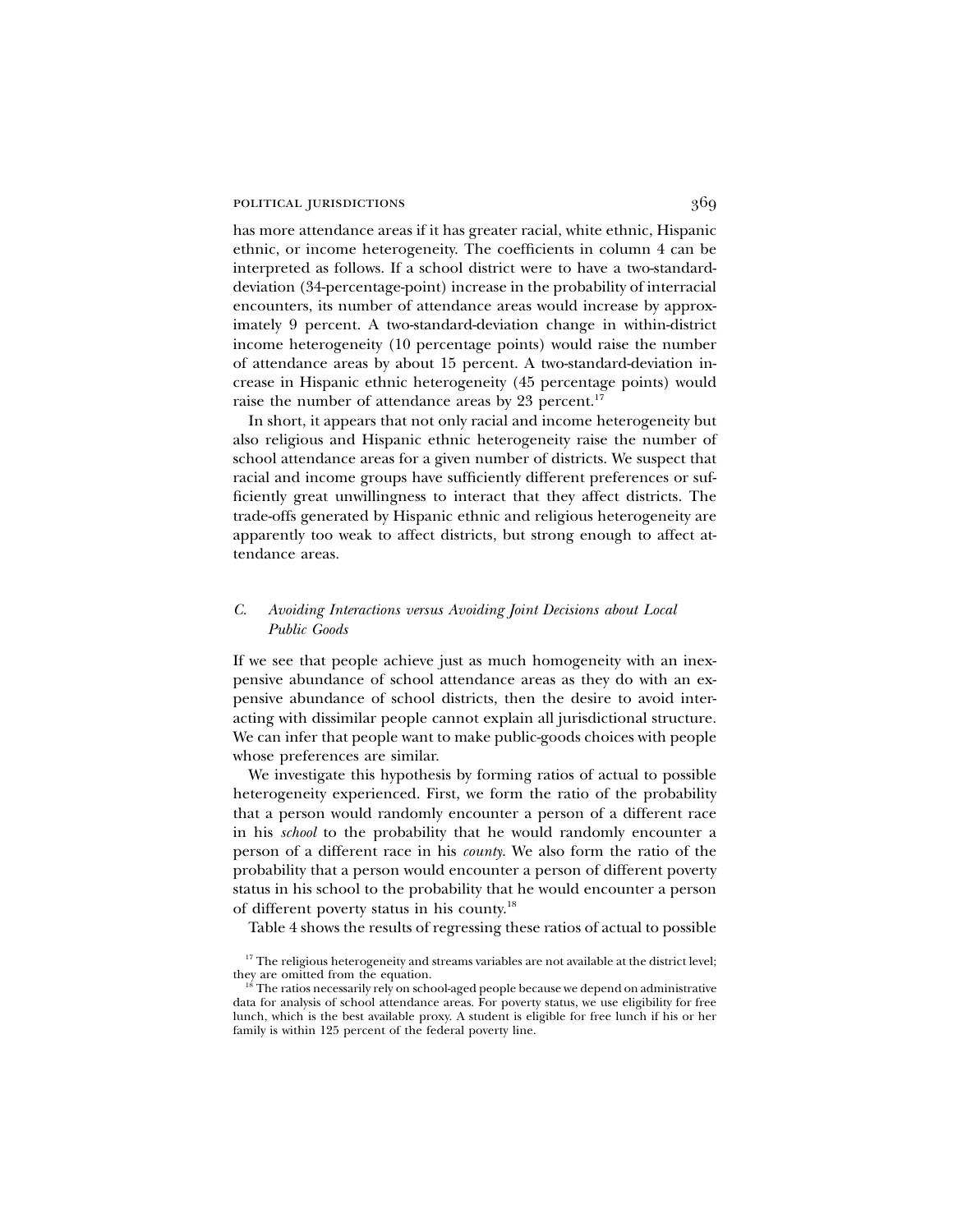| TABLE 3                                                                |
|------------------------------------------------------------------------|
| EFFECT OF SCHOOL-AGED POPULATION HETEROGENEITY ON THE NUMBER OF SCHOOL |
| <b>ATTENDANCE AREAS</b>                                                |

|                                                                                                           |                          | REGRESSION                                                                               |                          |                          |
|-----------------------------------------------------------------------------------------------------------|--------------------------|------------------------------------------------------------------------------------------|--------------------------|--------------------------|
|                                                                                                           | (1)                      | (2)                                                                                      | (3)                      | (4)                      |
|                                                                                                           |                          | A. Dependent Variable: ln(Number of<br>School Attendance Areas in a County)              |                          |                          |
| Number of school districts in the county                                                                  | .477                     | .467                                                                                     | .442                     | .437                     |
| Racial heterogeneity based on school-aged<br>children                                                     | (.014)<br>.325<br>(.068) | (.014)<br>.302<br>(.068)                                                                 | (.013)<br>.260<br>(.068) | (.013)<br>.249<br>(.068) |
| White ethnic heterogeneity based on<br>school-aged children                                               |                          | .134<br>(.114)                                                                           |                          | .142<br>(.110)           |
| Hispanic ethnic heterogeneity based on<br>school-aged children                                            |                          | .228<br>(.044)                                                                           |                          | .146<br>(.042)           |
| Gini coefficient household income                                                                         | .984<br>(.427)           | 1.036<br>(.429)                                                                          | .707<br>(.407)           | .722<br>(.411)           |
| Religious heterogeneity                                                                                   | .571<br>(.061)           | .528<br>(.062)                                                                           | .422<br>(.058)           | .408<br>(.059)           |
| In (mean household income)                                                                                | $-.007$<br>(.074)        | $-.005$<br>(.074)                                                                        | $-.193$<br>(.088)        | $-.198$<br>(.088)        |
| Percentage of adults with at least high<br>school                                                         | $-.002$<br>(.002)        | $-.003$<br>(.002)                                                                        | $-.001$<br>(.002)        | $-.002$<br>(.002)        |
| Percentage of adults with at least college                                                                | $-.003$<br>(.002)        | $-.003$<br>(.002)                                                                        | $-.008$<br>(.003)        | $-.008$<br>(.003)        |
| Percentage of population aged 65 or<br>older                                                              | $-.015$<br>(.002)        | $-.017$<br>(.002)                                                                        | $-.017$<br>(.002)        | $-.018$<br>(.003)        |
| In (number of streams)                                                                                    | .036<br>(.008)           | .028<br>(.008)                                                                           | .039<br>(.008)           | .036<br>(.008)           |
| State fixed effects                                                                                       | مما                      | مما                                                                                      | مما                      | مما                      |
| 20 variables that describe population and<br>pattern of population density<br>16 industry share variables | مما                      | مما                                                                                      | مما<br>مما               | مما<br>مما               |
| <b>Observations</b>                                                                                       | 2,718                    | 2,546                                                                                    | 2,718                    | 2,546                    |
|                                                                                                           |                          | B. Dependent Variable: ln (Number of<br>School Attendance Areas in a School<br>District) |                          |                          |
| Racial heterogeneity based on school-aged<br>children                                                     | .357<br>(.043)           | .180<br>(.046)                                                                           | .357<br>(.042)           | .260<br>(.046)           |
| White ethnic heterogeneity based on<br>school-aged children                                               |                          | .229<br>(.064)                                                                           |                          | .053<br>(.063)           |
| Hispanic ethnic heterogeneity based on<br>school-aged children                                            |                          | .625<br>(.027)                                                                           |                          | .506<br>(.026)           |
| Gini coefficient household income                                                                         | 1.032<br>(.109)          | 1.354<br>(.163)                                                                          | .893<br>(.109)           | 1.460<br>(.164)          |
| ln(mean household income)                                                                                 | .117<br>(.028)           | .094<br>(.036)                                                                           | $-.042$<br>(.032)        | $-.089$<br>(.042)        |
| Percentage of adults with at least high<br>school                                                         | .001<br>(.001)           | $-.001$<br>(.001)                                                                        | $-.001$<br>(.001)        | $-.001$<br>(.001)        |
| Percentage of adults with at least college                                                                | $-.001$<br>(.001)        | $-.002$<br>(.001)                                                                        | .001<br>(.001)           | $-.002$<br>(.001)        |
| Percentage of population aged 65 or<br>older                                                              | $-.650$<br>(.089)        | $-1.290$<br>(.118)                                                                       | $-.604$<br>(.088)        | $-1.280$<br>(.120)       |
| State fixed effects                                                                                       | ➤                        | ➤                                                                                        | ➤                        | ➤                        |

 $\overline{\phantom{a}}$ 

State fixed effects  $\blacksquare$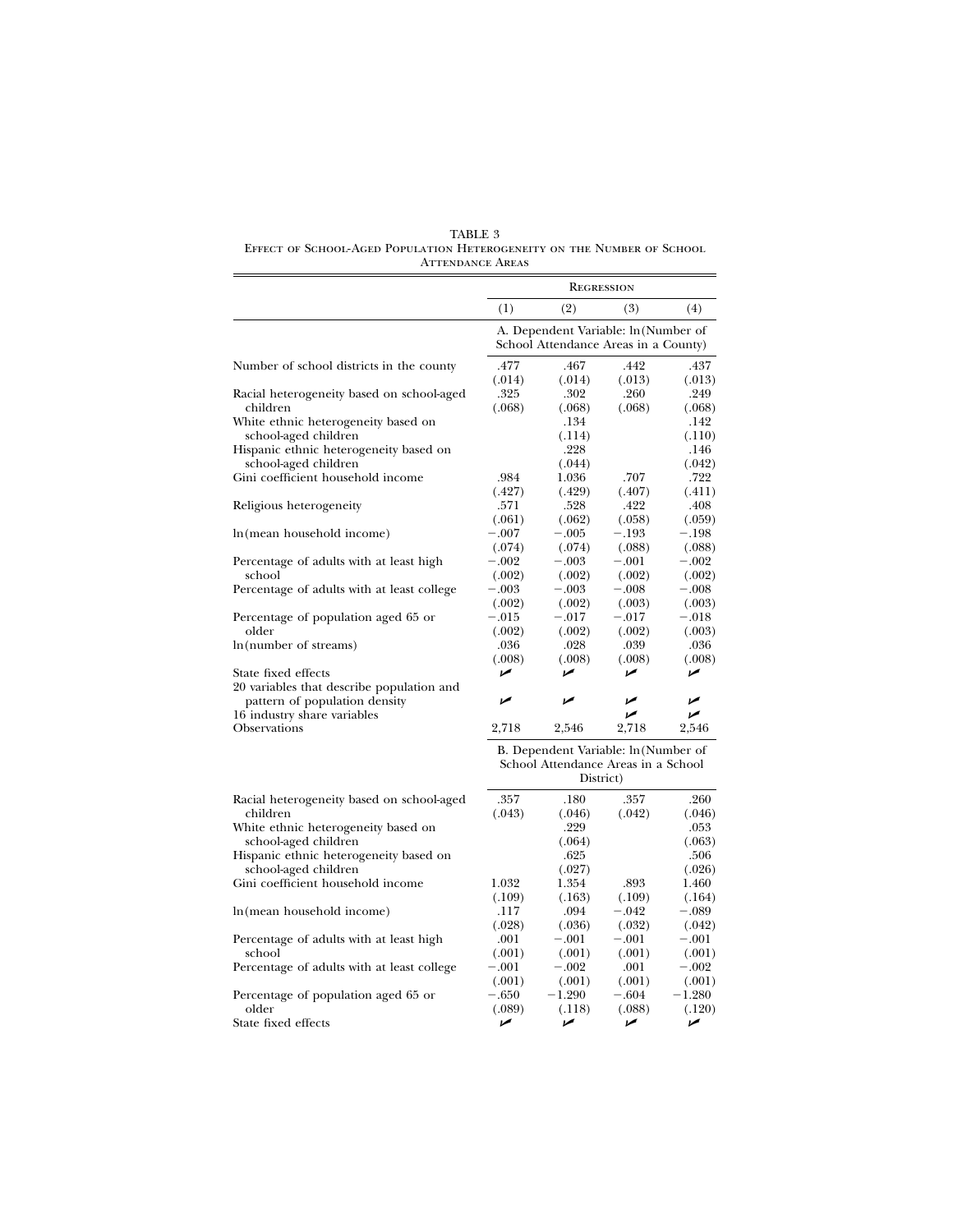| TABLE 3     |
|-------------|
| (Continued) |

|                                                                            | <b>REGRESSION</b> |        |        |        |  |  |  |
|----------------------------------------------------------------------------|-------------------|--------|--------|--------|--|--|--|
|                                                                            | (1)               | (2)    | (3)    | (4)    |  |  |  |
| 20 variables that describe population and<br>pattern of population density |                   |        |        |        |  |  |  |
| 16 industry share variables<br><b>Observations</b>                         | 14.718            | 12.265 | 14.718 | 12,265 |  |  |  |

NOTE.—See the note to table 2. In panel A, the number of school districts is controlled for.

heterogeneity on a county's number of school districts and school attendance areas.<sup>19</sup>

We find that the availability of more school attendance areas has a very strong effect on the homogeneity a person experiences, but the availability of more school districts has little or no effect. For instance, the coefficients in the first row of table 4 suggest that people who live in a county with twice as many districts, all else equal, reduce their probability of interracial encounters by 0.9 percent and their probability of cross-poverty encounters by 0.1 percent. Not only are these point estimates small; the first is statistically significantly different from zero at only the 10 percent level and the second is not statistically significantly different from zero at any conventional level. (Note that these reductions are percentages of whatever a person's base probabilities were.)

The coefficients in the second row of table 4 suggest that people who live in a county with twice as many school attendance areas, all else equal, reduce their probability of interracial encounters by 3 percent and their probability of cross-poverty encounters by 4 percent. Both of these coefficients are highly statistically significantly different from zero.

In short, it is the number of attendance areas and not districts that affects the homogeneity that a student actually experiences. Students in a heterogeneous district can attend schools that are just as homogeneous as those attended by students in a homogeneous district. The heterogeneous districts just have to be broken into numerous attendance areas. The fact that the number of *districts* responds to population heterogeneity (table 2), even though student homogeneity is achieved mainly through attendance areas (table 4), indicates that both motivations for avoiding heterogeneity are probably operative: People avoid making joint decisions with people who have different preferences *and* people avoid interacting with people outside their group.

Many previous researchers who have not used attendance area data

<sup>&</sup>lt;sup>19</sup> The regressions also include the other explanatory variables in table 2 because those variables might make people live homogeneously even if they did not affect jurisdictional formation.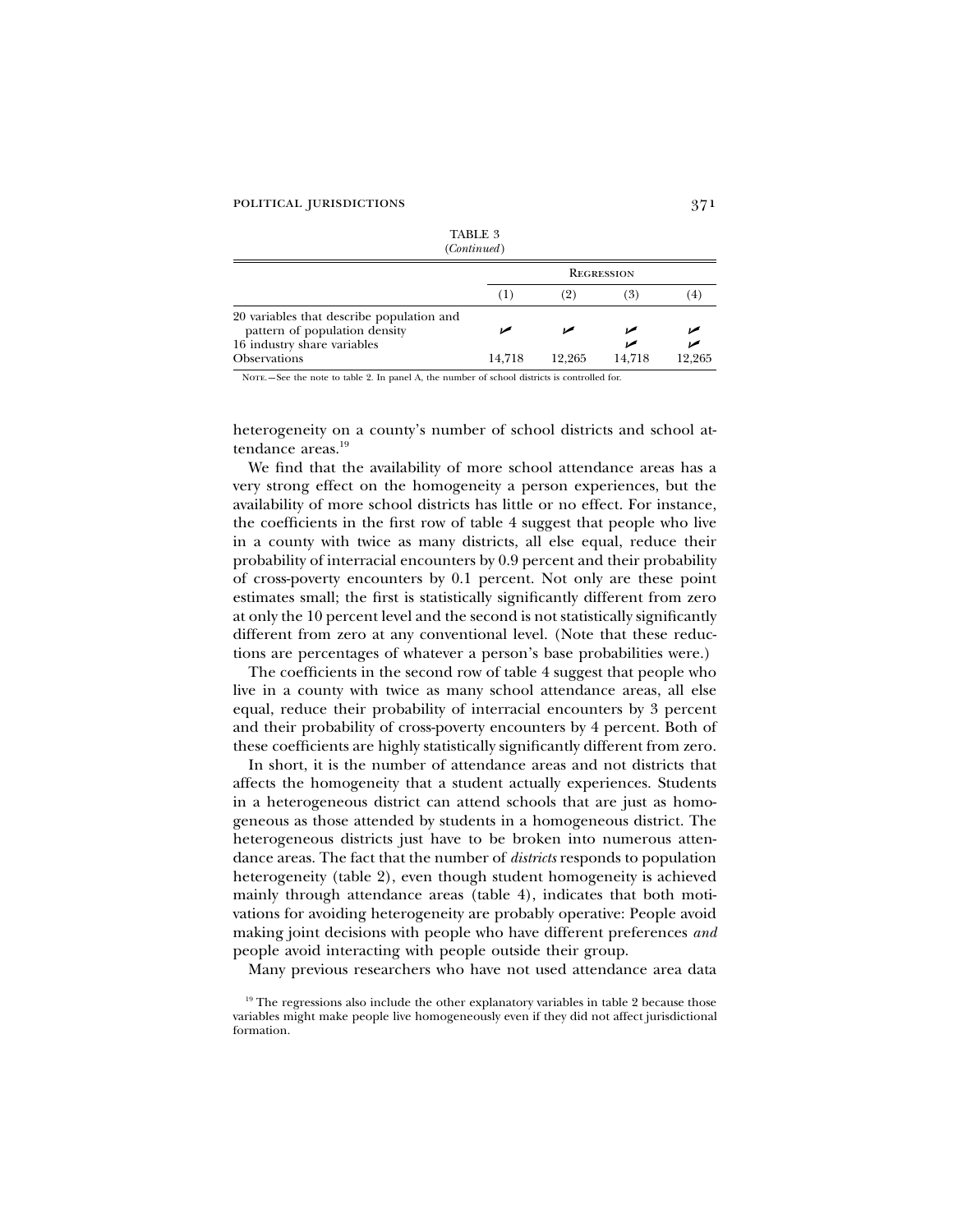#### TABLE 4

Effect of the Number of School Districts and School Attendance Areas on the Heterogeneity That People Actually Experience

|                                                   | <b>DEPENDENT VARIABLE</b>                                                                                |                                                                                                                        |  |  |  |  |
|---------------------------------------------------|----------------------------------------------------------------------------------------------------------|------------------------------------------------------------------------------------------------------------------------|--|--|--|--|
|                                                   | Ratio of Actually Experi-<br>enced Racial Heterogeneity<br>over Possible Racial<br>Heterogeneity*<br>(1) | Ratio of Actually Experi-<br>enced Poverty Heterogeneity<br>over Possible Poverty<br>Heterogeneity <sup>†</sup><br>(2) |  |  |  |  |
| In (number of districts in                        | $-.009$                                                                                                  | $-.001$                                                                                                                |  |  |  |  |
| county)                                           | (.005)                                                                                                   | (.006)                                                                                                                 |  |  |  |  |
| ln(number of school at-                           | $-.030$                                                                                                  | $-.040$                                                                                                                |  |  |  |  |
| tendance areas in<br>county)                      | (.006)                                                                                                   | (.008)                                                                                                                 |  |  |  |  |
| Gini coefficient house-                           | $-.637$                                                                                                  | $-.071$                                                                                                                |  |  |  |  |
| hold income                                       | (.122)                                                                                                   | (.027)                                                                                                                 |  |  |  |  |
| Religious heterogeneity                           | $-.019$                                                                                                  | .052                                                                                                                   |  |  |  |  |
|                                                   | (.018)                                                                                                   | (.023)                                                                                                                 |  |  |  |  |
| ln(mean household                                 | $-.068$                                                                                                  | .012                                                                                                                   |  |  |  |  |
| income)                                           | (.026)                                                                                                   | (.032)                                                                                                                 |  |  |  |  |
| Percentage of adults with                         | .001                                                                                                     | .001                                                                                                                   |  |  |  |  |
| at least high school                              | (.001)                                                                                                   | (.001)                                                                                                                 |  |  |  |  |
| Percentage of adults with                         | .003                                                                                                     | $-.002$                                                                                                                |  |  |  |  |
| at least college                                  | (.001)                                                                                                   | (.001)                                                                                                                 |  |  |  |  |
| Percentage of population                          | .287                                                                                                     | .151                                                                                                                   |  |  |  |  |
| aged 65 or older                                  | (.073)                                                                                                   | (.107)                                                                                                                 |  |  |  |  |
| In (number of streams)                            | $-.002$                                                                                                  | $-.001$                                                                                                                |  |  |  |  |
|                                                   | (.002)                                                                                                   | (.003)                                                                                                                 |  |  |  |  |
| 12 other variables de-<br>scribing population     |                                                                                                          |                                                                                                                        |  |  |  |  |
| and population density                            |                                                                                                          |                                                                                                                        |  |  |  |  |
| State fixed effects                               |                                                                                                          |                                                                                                                        |  |  |  |  |
| 16 industry share                                 |                                                                                                          |                                                                                                                        |  |  |  |  |
| variables                                         |                                                                                                          |                                                                                                                        |  |  |  |  |
| 20 variables that describe                        |                                                                                                          |                                                                                                                        |  |  |  |  |
| population and pat-                               |                                                                                                          |                                                                                                                        |  |  |  |  |
| tern of population                                |                                                                                                          |                                                                                                                        |  |  |  |  |
| density                                           |                                                                                                          | مما                                                                                                                    |  |  |  |  |
| Observations (counties) <sup><math>†</math></sup> | 2,294                                                                                                    | 1,141                                                                                                                  |  |  |  |  |

NorE.—See the note to table 2.<br>\* This ratio is the probability that a student meets a student of a different race in his school, divided by the probability that he would meet a person of a different race if his school had the same composition as his county.<br>† This ratio is the probability that a student meets a student with a different free-lunch eligibility in his school, di

by the probability that he would meet a person with a different free-lunch eligibility if his school had the same composition

as his county. ‡ The numbers of observations differ from those in table 2 only because some districts and schools do not report their racial composition or free-lunch eligibility.

have misleadingly concluded that the number of *districts* in an area is the key to the heterogeneity that students experience at school. This is an incorrect conclusion based on inadequate data.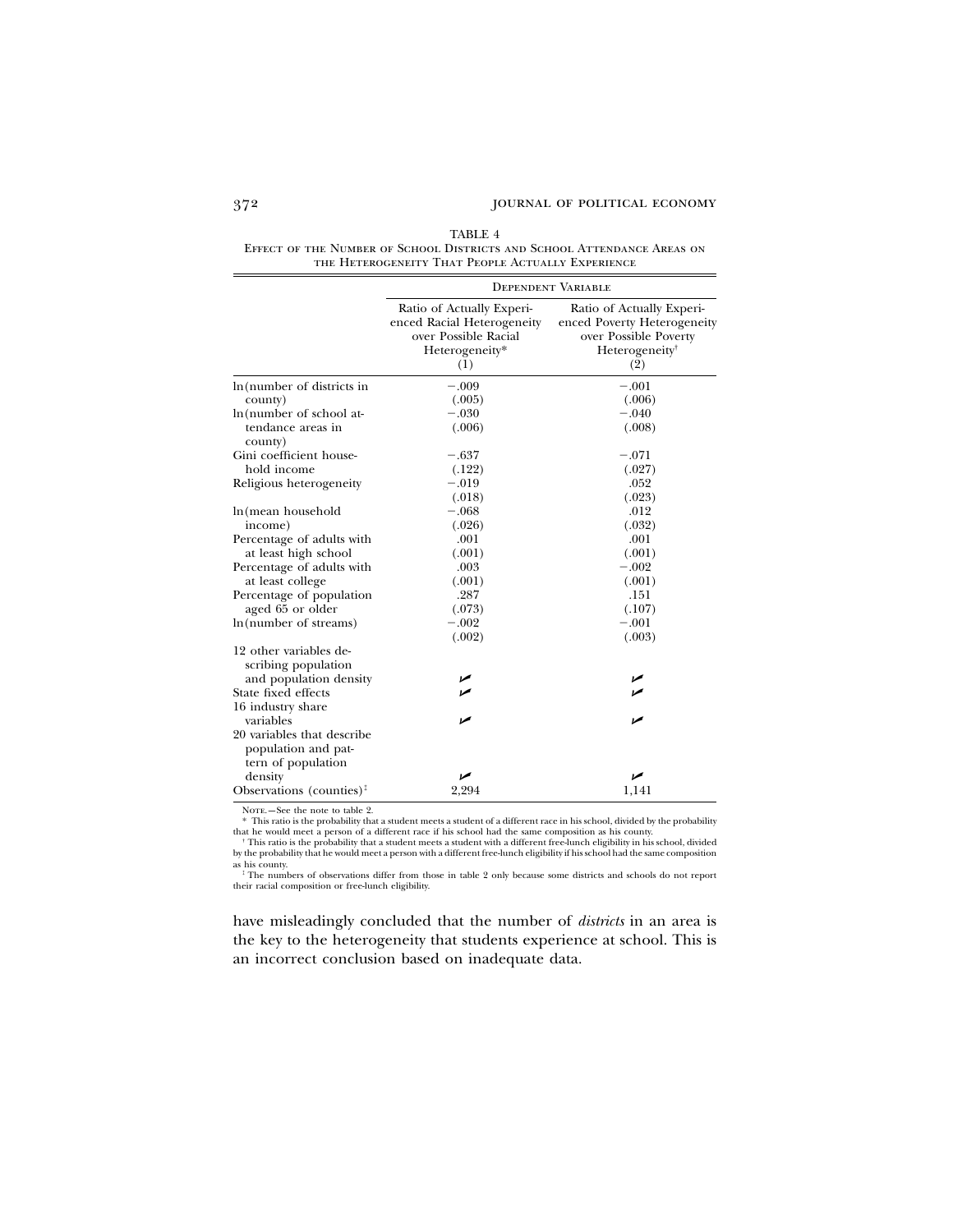

Fig. 1.—Does an amplitude of districts cause racial heterogeneity to change?

#### *D. Panel Evidence: Changes over Time in the Number of School Districts*

We now take a stab at clarifying the causal mechanism through which the trade-off operates: does population heterogeneity affect the number of jurisdictions, or is it the other way around? At a minimum, jurisdictions must change if they are responding to heterogeneity. That is, in this subsection, we test a necessary condition for causality, not a sufficient condition. We investigate whether jurisdictions change with population heterogeneity using the interval from 1960 to 1990. Over this period, *increases* in the number of school districts in a county were extremely rare. What we mainly test, therefore, is whether consolidation was slower in counties that were more heterogeneous.<sup>20</sup>

#### 1. Panel Data in Figures

Before we look at regression results, consider a few figures. In figure 1, we attempt to show whether counties with an amplitude of districts in 1960 attract a racially heterogeneous population between 1960 and

<sup>&</sup>lt;sup>20</sup> Consolidations and secessions are legally easy only when they benefit both potential jurisdictions. Thus many districts can find a district to be a partner and share fixed costs, but few parts of districts that would want to secede can secede, since secessions would usually hurt at least a substantial minority of the population of the area that would be seceded from. See Sec. VII for a description of the legal environment for consolidation and secession.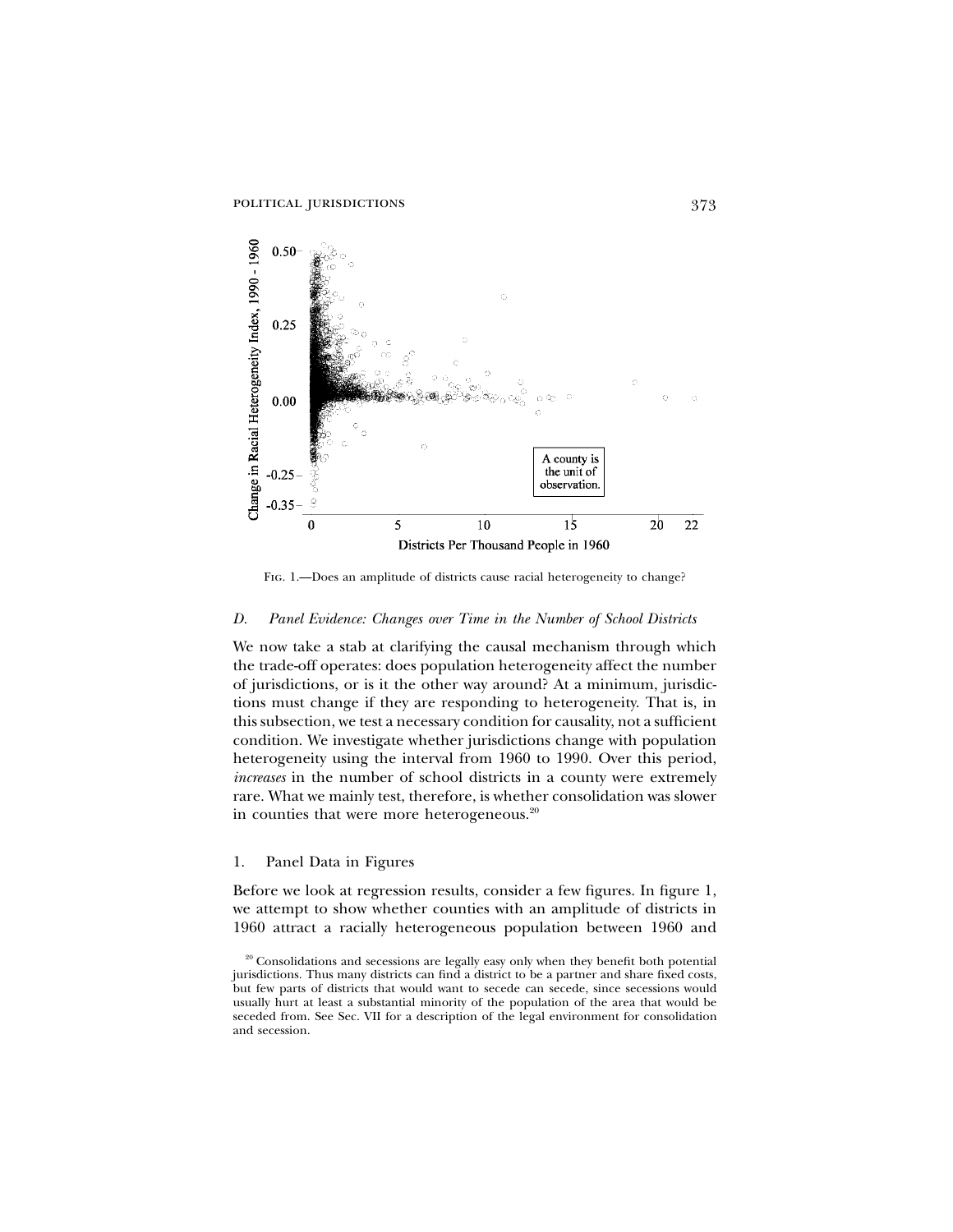

FIG. 2.-Does racial heterogeneity prevent districts from consolidating?

1990. The *x-*axis records a county's number of districts per person in 1960. The *y-*axis records the change in a county's racial heterogeneity index between 1960 and 1990. If having an amplitude of districts attracts racial heterogeneity, then we expect an upward-sloping scatter of points.

Figure 1 shows that the relationship appears to be flat. That is, counties with an amplitude of districts are no more likely to attract a racially heterogeneous population than counties with a scarcity of districts. (The observant reader may notice that many counties have fewer than 0.5 district per thousand people. If we focus on just these counties and look at the scatter of points, the relationship is quite flat but slightly *downward* sloping. This is the wrong slope if we are looking for indications that counties with an amplitude of districts attract heterogeneous populations.)

Figure 2 attempts to show whether having a racially heterogeneous population in 1960 made a county less likely to engage in district consolidation between 1960 and 1990. The *x-*axis records a county's racial heterogeneity index in 1960. The *y-*axis records the change in a county's number of districts per 1,000 people between 1960 and 1990. Only consolidation, not secession, is occurring over this period, so the top of the *y-*axis is zero for "no change" and the rest of the *y-*axis is in negative territory. If having a racially heterogeneous population prevents consolidation, then we expect an upward-sloping scatter of points.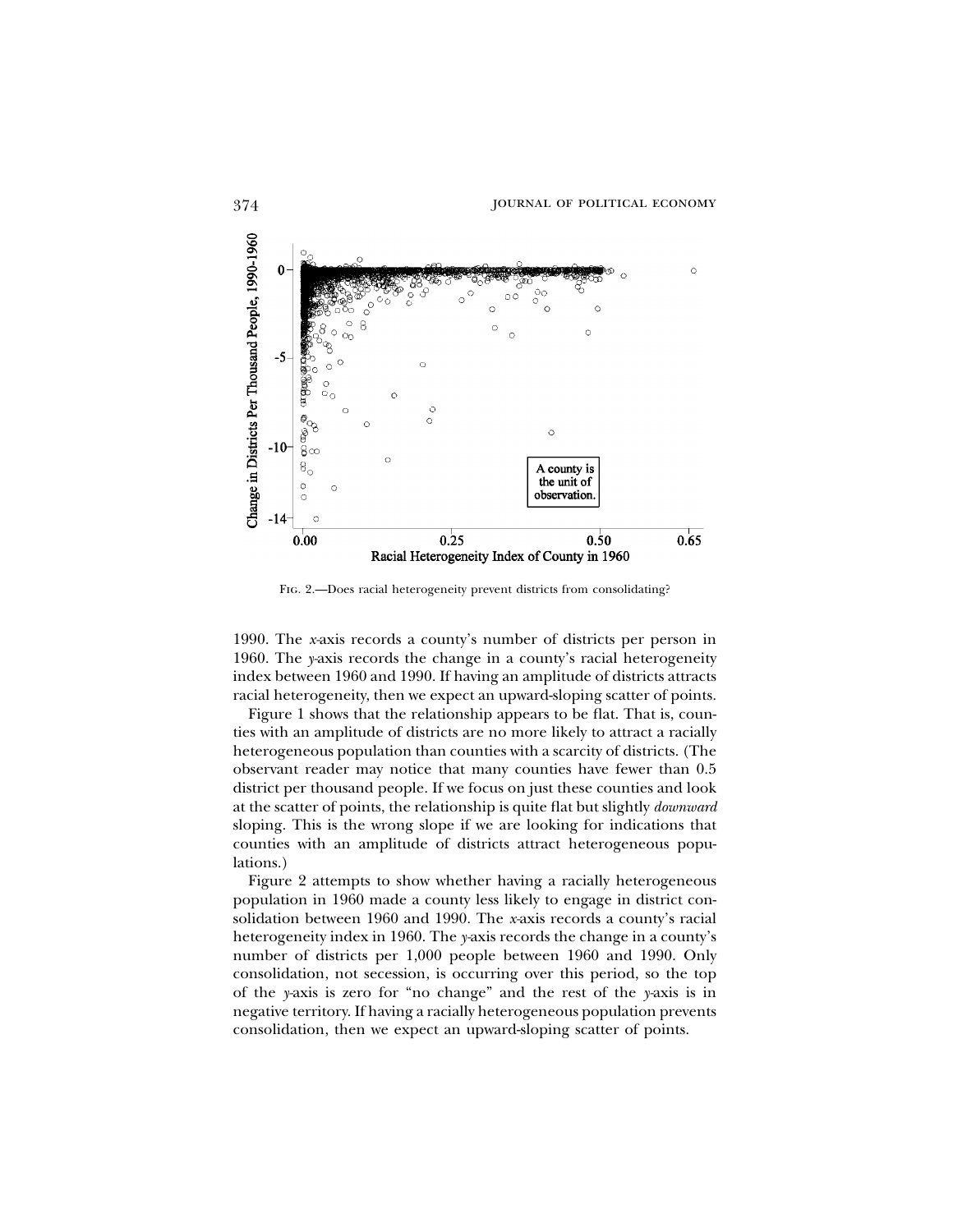#### political jurisdictions 375

#### TABLE 5

#### Effect of Changes in Population Heterogeneity on Changes in the Number of SCHOOL DISTRICTS IN A COUNTY BETWEEN 1990 AND 1960 Dependent Variable: Change in ln(Number of School Districts in a County), 1990

Minus 1960

|                                                    |         | <b>REGRESSION</b> |         |         |  |  |  |
|----------------------------------------------------|---------|-------------------|---------|---------|--|--|--|
|                                                    | (1)     | (2)               | (3)     | (4)     |  |  |  |
| Change in racial heterogeneity                     | .931    | .892              | .908    | .880    |  |  |  |
|                                                    | (.166)  | (.164)            | (.167)  | (.165)  |  |  |  |
| Change in white ethnic                             |         | .410              |         | .370    |  |  |  |
| heterogeneity                                      |         | (.048)            |         | (.049)  |  |  |  |
| Change in Hispanic ethnic                          |         | .172              |         | .101    |  |  |  |
| heterogeneity                                      |         | (.072)            |         | (.071)  |  |  |  |
| Change in Gini coefficient house-                  | 3.269   | 3.499             | 1.042   | 1.401   |  |  |  |
| hold income                                        | (.566)  | (.563)            | (.605)  | (.609)  |  |  |  |
| Change in religious heterogeneity                  | $-.359$ | $-.137$           | $-.258$ | $-.066$ |  |  |  |
|                                                    | (.115)  | (.115)            | (.114)  | (.114)  |  |  |  |
| Change in ln(mean household                        | 1.132   | .939              | 1.346   | 1.177   |  |  |  |
| income)                                            | (.077)  | (.079)            | (.087)  | (.089)  |  |  |  |
| Change in percentage of adults                     | $-.021$ | $-.021$           | $-.027$ | $-.026$ |  |  |  |
| with at least high school                          | (.003)  | (.003)            | (.003)  | (.003)  |  |  |  |
| Change in percentage of popula-                    | $-.004$ | $-.001$           | .004    | .007    |  |  |  |
| tion aged 65 or older                              | (.005)  | (.005)            | (.005)  | (.005)  |  |  |  |
| 20 variables that describe change                  |         |                   |         |         |  |  |  |
| in population and pattern of<br>population density | حرا     |                   |         |         |  |  |  |
| Change in industry share variables                 |         |                   |         |         |  |  |  |
| <b>Observations</b>                                | 2,718   | 2,670             | 2,718   | 2,670   |  |  |  |

NOTE. - An observation is a county in which the number of districts can change. All variables are first-differenced (1990 minus 1960). Data are taken from U.S. Department of Education (1994), block files of the 1960 Census of Population, and National Council of Churches of Christ in the United States (1956). See also the note to table 2.

Figure 2 shows that the relationship is, indeed, upward sloping. Racial heterogeneity at the beginning of the period does appear to prevent consolidation. (The observant reader may notice that many counties experienced little or no jurisdictional change over the period. This accounts for the dense cloud of observations at zero on the *y-*axis.)

#### 2. Panel Data in Regressions

Having looked at some of the data, we show regression estimates of the effect of changing county heterogeneity on changes in the number of districts between 1960 and 1990. Specifically, table 5 shows estimates from a first-differenced version of the equation estimated in table 2. The first-differenced specification not only clarifies whether jurisdictions are actually changing but also ensures that many idiosyncratic features of counties are no longer omitted variables. Any county characteristic that is fixed over time drops out, so this specification is a good test for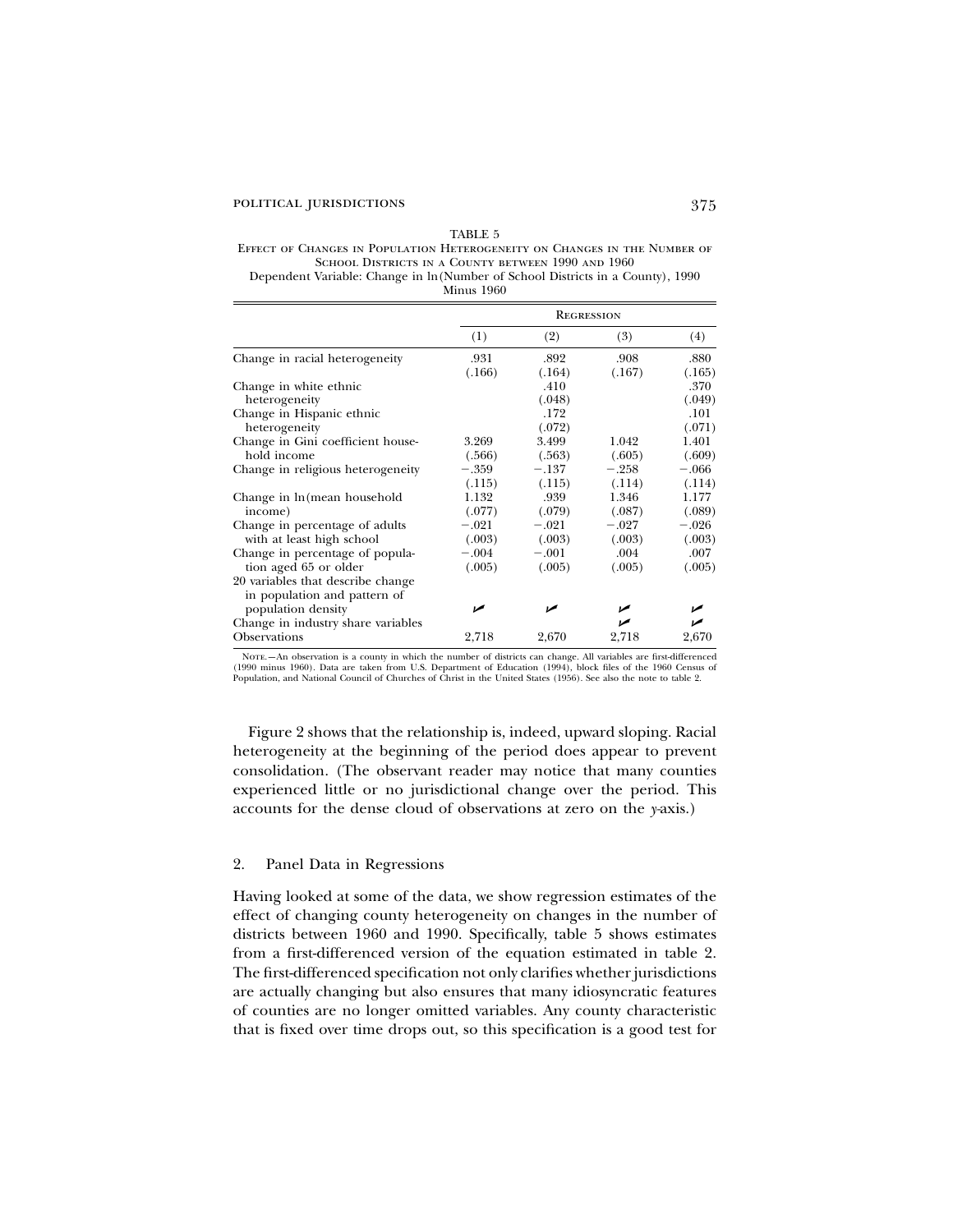coincidental correlation between heterogeneity and a large number of jurisdictions.<sup>21</sup>

The first row of table 5 suggests that counties that experienced increasing racial heterogeneity between 1960 and 1990 were more likely to resist district consolidation over that period. The coefficient on the change in racial heterogeneity is approximately one, which implies that a county that experienced an increase of two standard deviations in racial heterogeneity lost 36 percent *fewer* districts between 1960 and 1990 than a county that experienced no change in racial heterogeneity.

In addition, between 1960 and 1990, it appears that a county that experienced a two-standard-deviation increase in white ethnic heterogeneity lost 6 percent fewer districts and a county that experienced a two-standard-deviation increase in income heterogeneity lost 11 percent fewer districts. Changes in Hispanic ethnic and religious heterogeneity do not appear to affect a county's number of school districts.<sup>22</sup>

Ultimately, one can show only the *likely* causality by looking at the panel data in the ways that we have done in this section. To provide more certainty about causality, we need to focus on changes in counties' population heterogeneity that are credibly exogenous.

 $21$  Another way to use panel data from 1960 to 1990 is to determine whether counties that had "too many" districts in 1960 (on the basis of their characteristics then) experienced more consolidation between 1960 and 1990. The answer to this question is "yes." We ran the regressions shown in table 2 with 1960 cross-section data and obtained residuals. We then regressed each county's change in its number of districts between 1960 and 1990 on the residuals. We obtained coefficients that suggest that a county that had 10 percent "too many" districts in 1960 was likely to lose about seven of those 10 percent between 1960 and 1990.

<sup>&</sup>lt;sup>22</sup> The reader may be interested in seeing a version of table 5 in which we control for a county's initial levels of racial, income, religious, and ethnic heterogeneity. These results are presented in the online Appendix (table A2). They are nearly the same as those in table 5. The reader may also wish to know what happens if we allow each state to have its own time trend in district consolidation between 1960 and 1990. Given that we are estimating a first-differenced specification, this means allowing a fixed effect for each state. Such a specification is not unambiguously more revealing. If counties in a state are experiencing increased heterogeneity (or even if just a few influential counties in a state are experiencing increased heterogeneity) and they want to resist consolidation, their resistance will show up in state laws and administrative decisions that make resisting easier. We know, in fact, from our reading that influential counties *did* get state laws changed, so it is likely that state time trends will *be* the causal reaction, not an exogenous thing around which the reaction occurs. Put another way, if we control for a time trend for each state, we are probably overcontrolling or throwing out a good deal of the causal relationship in an attempt to eliminate spurious ones. Nevertheless, in the online Appendix (table A3), we show a version of table  $\overline{5}$  in which we allow each state to have its own time trend (fixed effect in the difference) between 1960 and 1990. As we would expect, the coefficients on racial and income heterogeneity are smaller (about 60 percent as large), but they have the same signs and are still highly statistically significant. Dixon and Kerstetter (1959) and U.S. Department of Urban Studies (1966) are "manuals" for jurisdictions on how to use and change their state's laws to achieve their consolidation/secession goals. They contain examples of successful campaigns for changes in state laws.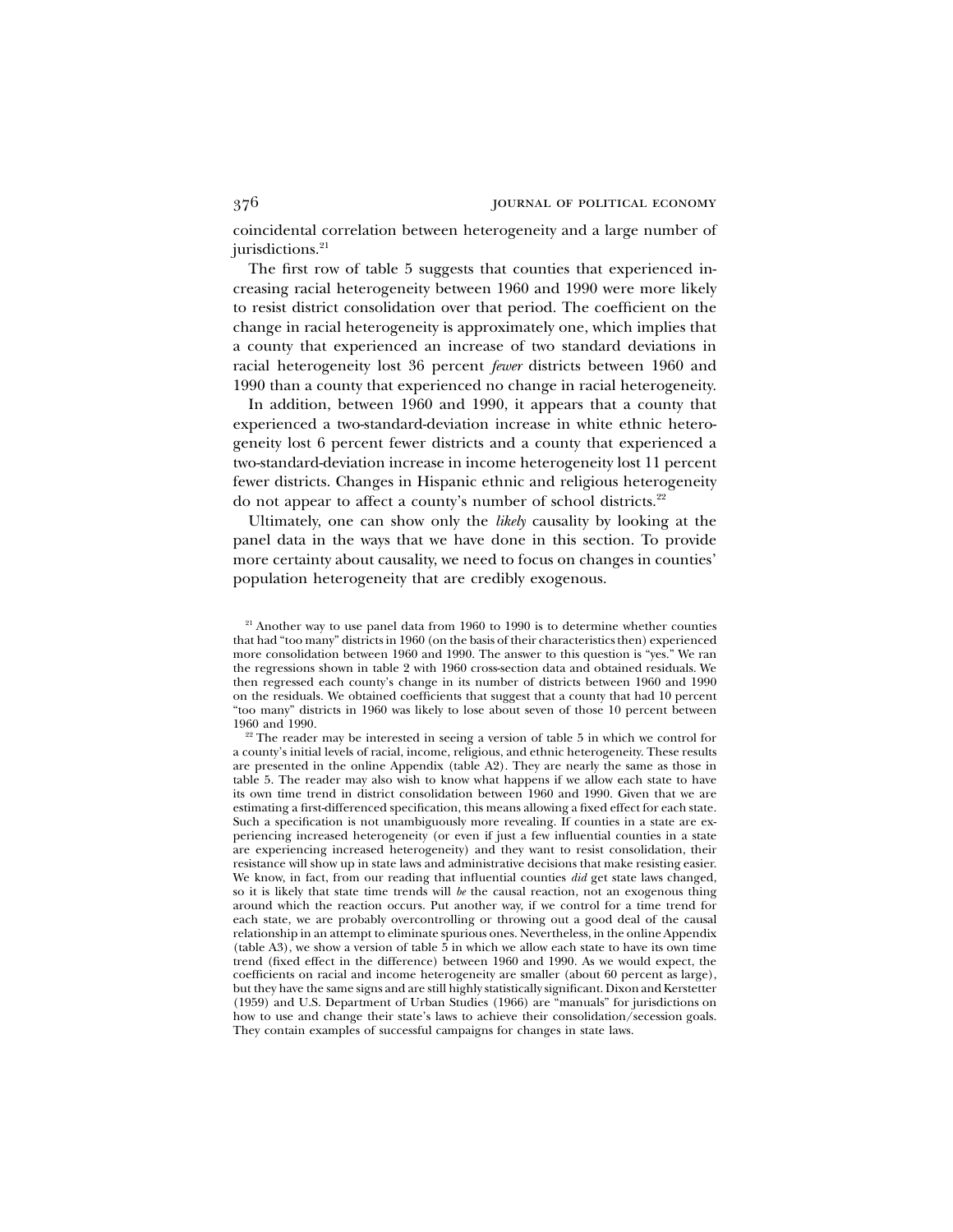#### POLITICAL JURISDICTIONS 377

#### *E. Exogenous Shocks to Racial Heterogeneity: Two World Wars*

In an attempt to fulfill this need, we turn to historical events that generated credibly exogenous changes in certain counties' racial heterogeneity: the South-North migration of blacks to feed labor-needy war industries during World War I and World War II. The Great Black Migration was driven by the needs of the war industry. In fact, firms that produced war-related products sent trains to the South that they filled with workers whom they quickly recruited (for histories, see Harrison [1991] and Lemann [1992]). The migrations of blacks during the world wars are good natural experiments in racial heterogeneity because their timing and extent were driven largely by European political events. Also, they dramatically affected a small and easily identified group of northern counties that happened to have pre-existing concentrations of industries that produced goods particularly in demand during war. In each war, there were equally industrial counties that were much less affected, simply because their industries were not focused on war goods.

The affected counties were a peculiar subset, even among largely urban northern counties with substantial manufacturing. For instance, in Ohio, three counties experienced substantial black migration during World War I: Mahoning (Youngstown area), Cuyahoga (Cleveland area), and Franklin (Columbus area). Several similarly urban, manufacturingbased counties did not experience nearly as much migration: Hamilton (Cincinnati area), Summit (Akron area), Lucas (Toledo area), Montgomery (Dayton area), and Stark (Canton area). Using county-level data from the decennial Censuses of Population, we selected a group of "affected" counties that were urban and experienced an increase of at least two percentage points in the black share of their population between 1910 and 1920 (for World War I) or between 1940 and 1950 (for World War II). An increase of two percentage points corresponds to the ninetieth percentile of the change in urban counties' percentage black, for both the 1910–20 and 1940–50 decades. We verified that each county had a major war industry (each did). Although two percentage points may appear to be a small change, blacks picked residential locations in the industrial core of each county. Thus the urbanized areas of each affected county experienced substantial increases in racial heterogeneity. The 13 counties affected by World War I migration were concentrated in Ohio, Indiana, Pennsylvania, Michigan, Missouri, Kansas, Nebraska, and West Virginia. The 32 counties affected by World War II migration were more dispersed and were also located in California, Illinois, Maryland, and New Jersey. See the online Data Appendix for a more detailed description of the affected counties.

For each war, we selected a group of comparison counties by matching each affected county to another county in its state that was very similar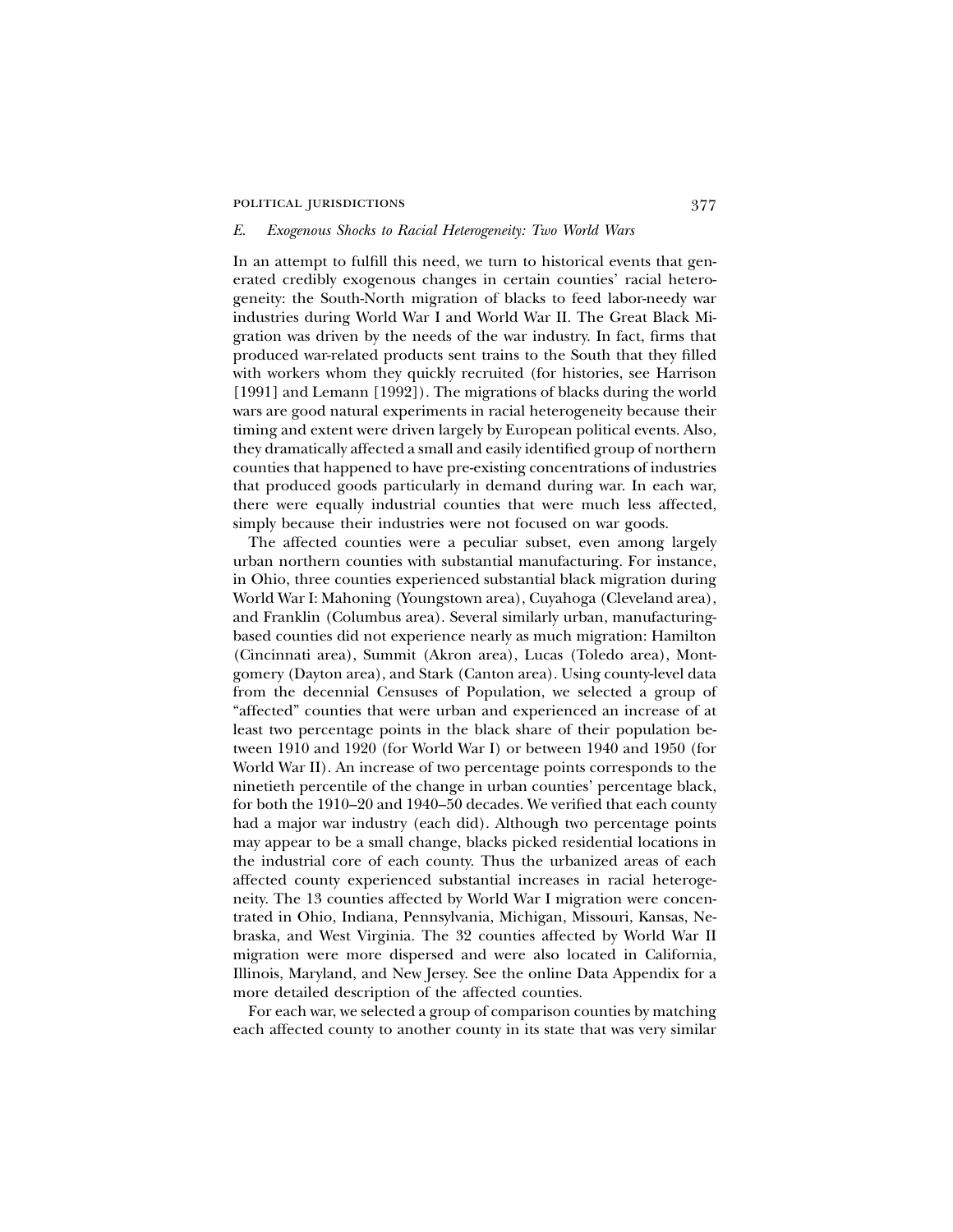ex ante in population, urbanization, and initial share of its population who were black. Our procedure can be described as either matching or blocking on the propensity score (see below). We chose a matched group of comparison counties because putting all the counties into a regression and then controlling for covariates would work poorly, owing to the fact that many "control" counties would be so dissimilar to the affected counties that our estimates would depend strongly on functional form restrictions. Also, we needed to focus on a limited number of comparison counties for practical reasons. Getting school district data on 1910–50 is difficult (see the online Data Appendix).

The goal of matching is to find comparison counties that are very similar to the affected counties on ex ante characteristics that are correlated with the probability of selection into the affected group. Thus, within the matched group of counties, there will be a balance between the affected and comparison observations, at least on the observable variables that affect selection into treatment. Within the matched group, the functional form restrictions imposed by regression are therefore unlikely to be troubling.

We used ex ante characteristics of counties to estimate a probit regression for the probability of selection into the affected group of counties. The probit regression contained state fixed effects, the log of population, population density, the percentage of the population that was urban, the percentage of the population employed in manufacturing, and the initial percentage black. We then followed the recommended propensity score algorithm, adding powers and interactions of covariates until we had a block around each treatment observation that was balanced on the covariates. (See Dehejia and Wahba [2002] for more on propensity score–based estimators.) By balanced, we mean that the observations within a block did not display statistically significant treatment-control differences on any of the covariates, on the basis of twosided *t*-tests at the .05 level of confidence. Then, for each treatment county, we chose the control county within its block that had the most similar propensity score. The procedure may sound elaborate, but it amounts to a simple match. We could have, in fact, easily picked out the comparison counties by visual inspection of a few key ex ante characteristics: the log of population, percentage urban, percentage employed in manufacturing, and initial percentage black. New York City is so unique that we could not find comparison counties for it (no comparison county was in its block).

#### 1. The World War Experiments in Figures

Our world war data are small in quantity, so although we do regression analysis, we first display the data in a few figures. Figures 3 and 4, which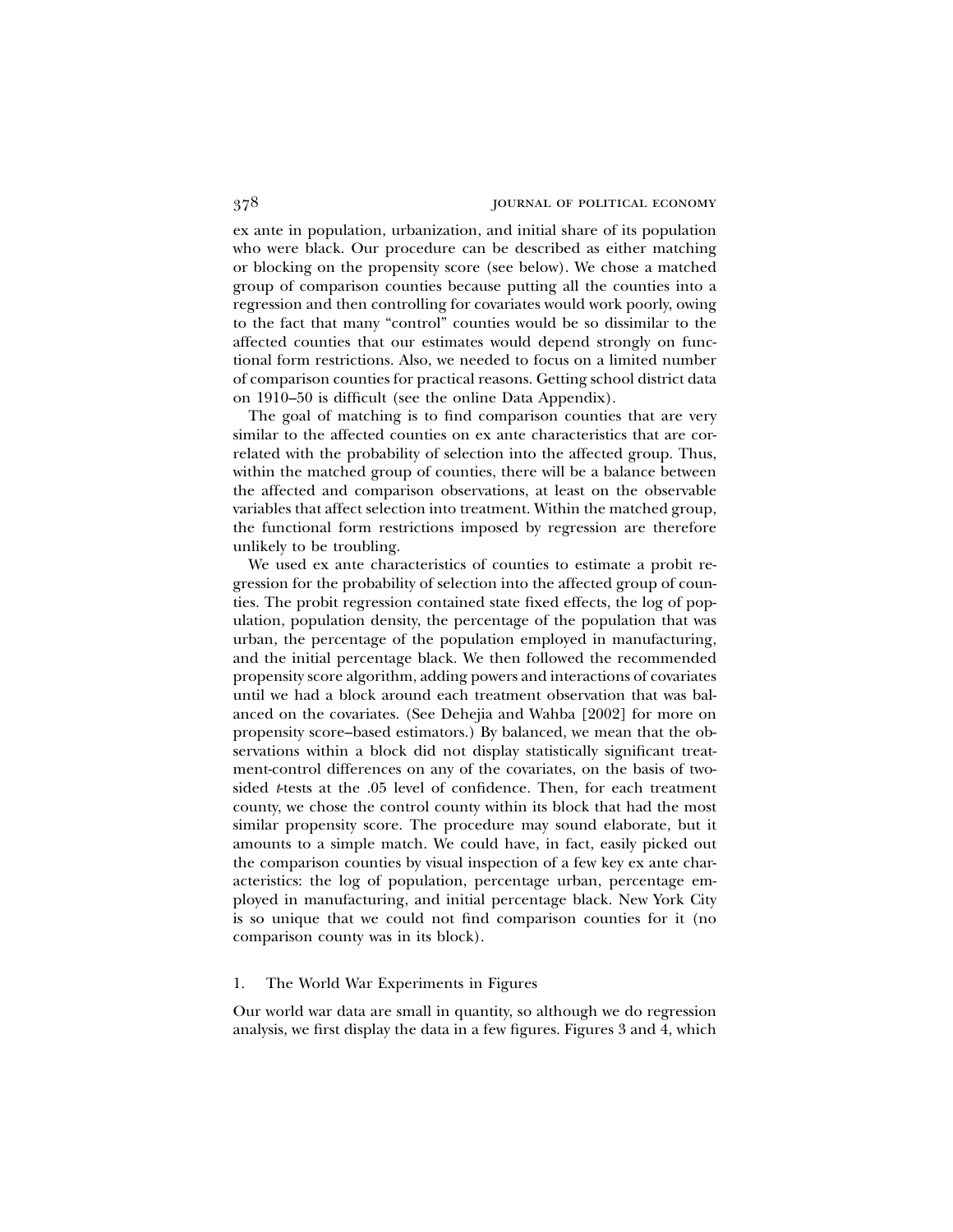

Fig. 3.—Black World War I in-migration and the number of school districts per county



Fig. 4.—Black World War II in-migration and the number of school districts per county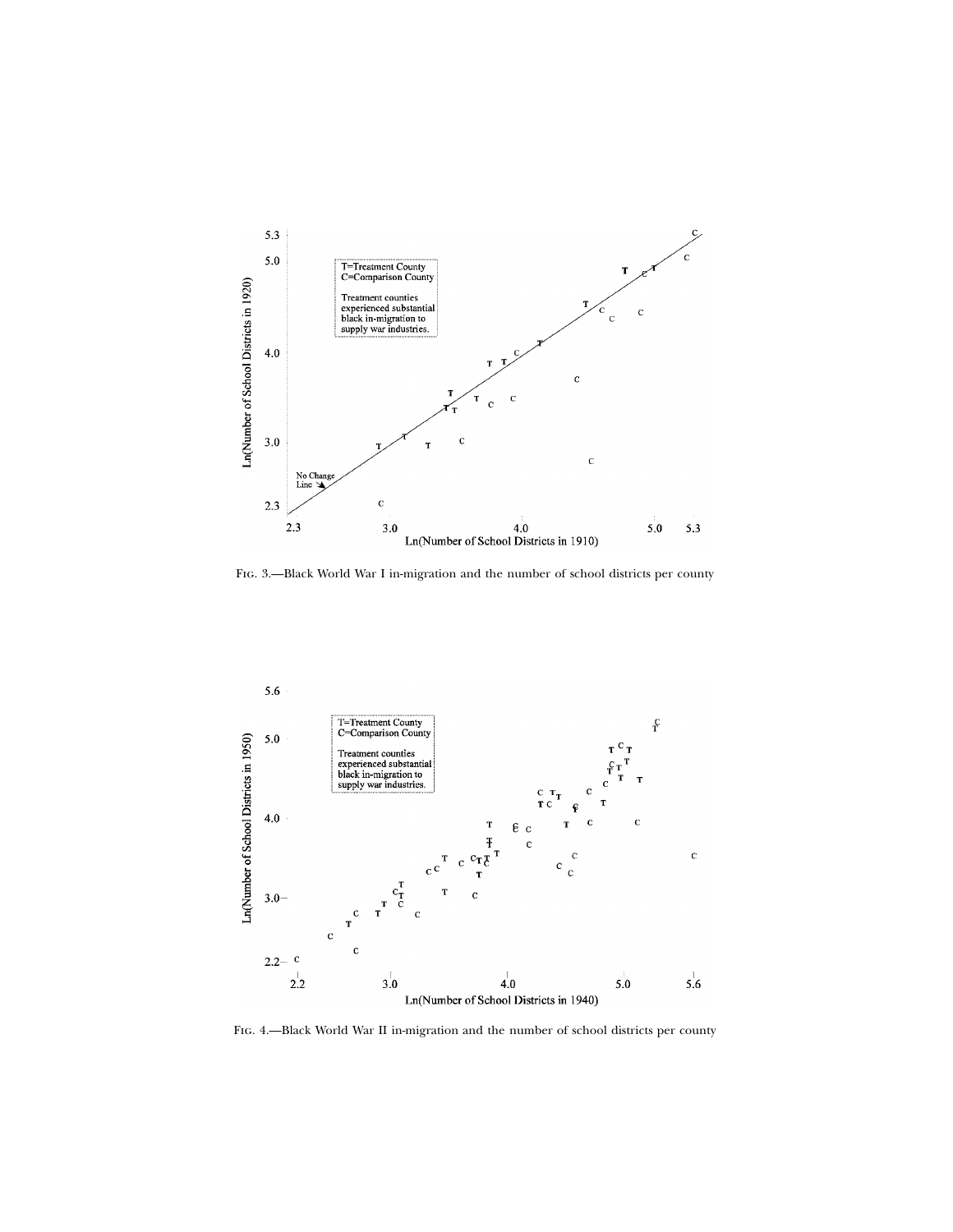represent World Wars I and II, respectively, work as follows. The *x-*axis shows the log(number of school districts) at the beginning of the war decade, for treatment and control counties; the *y-*axis shows the log(number of school districts) at the end of the war decade. A county that maintains its district structure will have its observation sit on a notional 45-degree line, a county with a shrinking number of districts has its observation below the 45-degree line, and so on. Looking at the figures, one can see that the treatment counties tend to lie very close to the notional 45-degree line (or above it, in some cases, showing that their number of districts *rose*). The control counties tend to lie further south, showing that their number of districts was more likely to shrink. In other words, the counties affected by the Great Black Migration resisted district consolidation more than similar counties that were unaffected.

We can make this demonstration clearer by looking at the difference between what the treatment counties actually did and what they would predictably have done if they had not experienced substantial black inmigration. For this demonstration, we ran a regression, *using just the control counties*, of the change in the log of a county's number of districts on the variables in our regression: changes in racial heterogeneity, ethnic heterogeneity, religious heterogeneity, and so on. We then used the estimated coefficients to predict what the treatment counties would have done if they had behaved like the control counties and if they had experienced no change in racial heterogeneity (i.e., we zeroed out their change in racial heterogeneity).

Figures 5 and 6, which represent World Wars I and II, respectively, put the predicted change in the number of school districts on the *x*axis. The actual change is on the *y-*axis. If the affected districts behaved as they would have been predicted to, without their real change in racial heterogeneity, the points would be an upward-sloping scatter around a notional 45-degree line. If the scatter is mainly above the notional 45 degree line, then the affected counties are consolidating less than we would have predicted, had there been no change in racial heterogeneity.

Figures 5 and 6 show that the affected counties reduced their number of districts far less than we would have predicted had there been no change in racial heterogeneity. In fact, the World War II treatment counties are lined up almost horizontally at "zero actual change," showing their stiff resistance to consolidation during a period in which aggressive district consolidation was the norm.

We would like to be able to show, cartographically, how school districts in our affected and comparison counties changed. Unfortunately, this is generally impossible because there is so little information about vanished districts (see the online Data Appendix). However, we were fortunate enough to be able to construct school district maps for a pair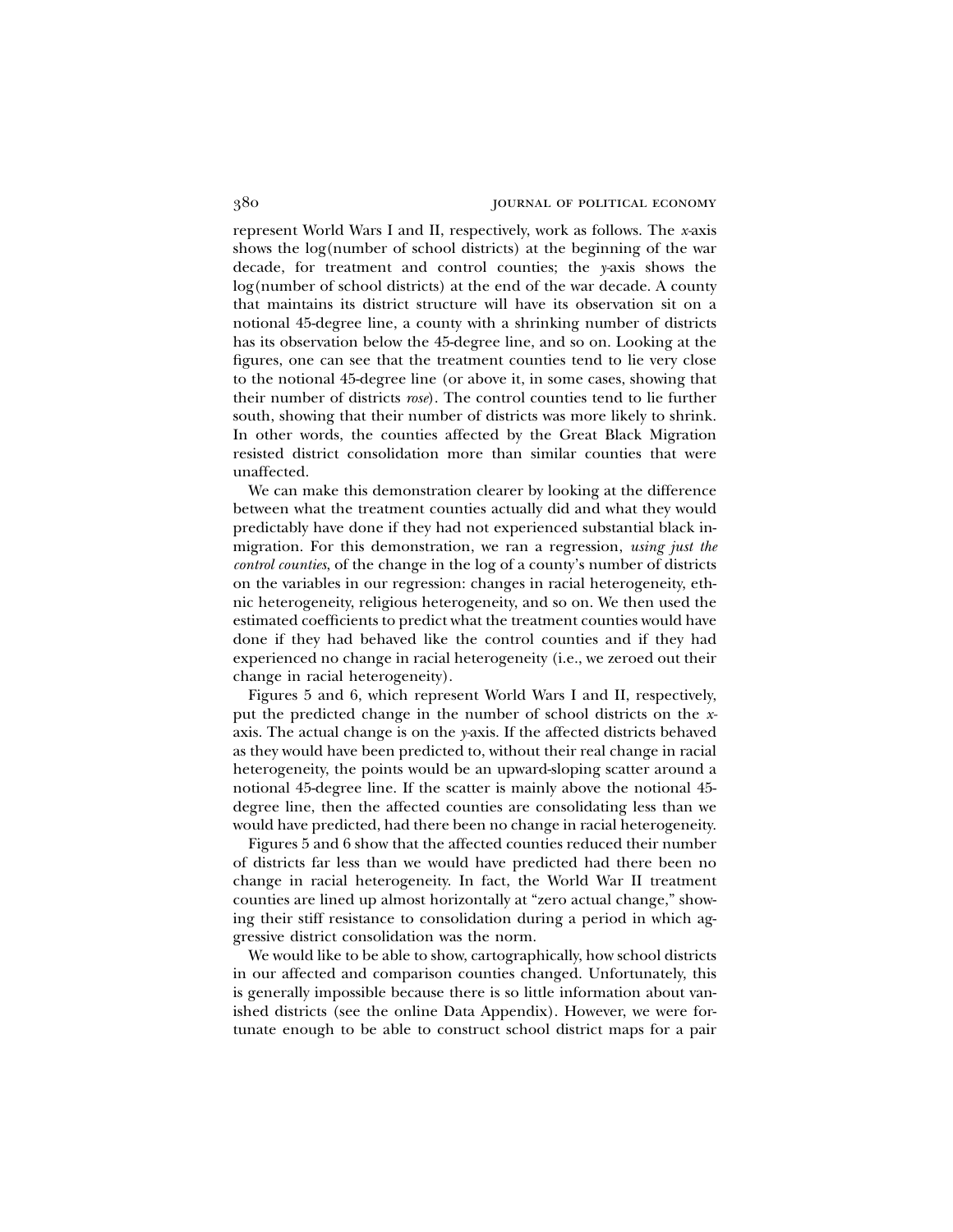

Fig. 5.—Counties with substantial black World War I in-migration do not have the predicted shrinkage in districts between 1910 and 1920.



Fig. 6.—Counties with substantial black World War II in-migration do not have the predicted shrinkage in districts between 1940 and 1950.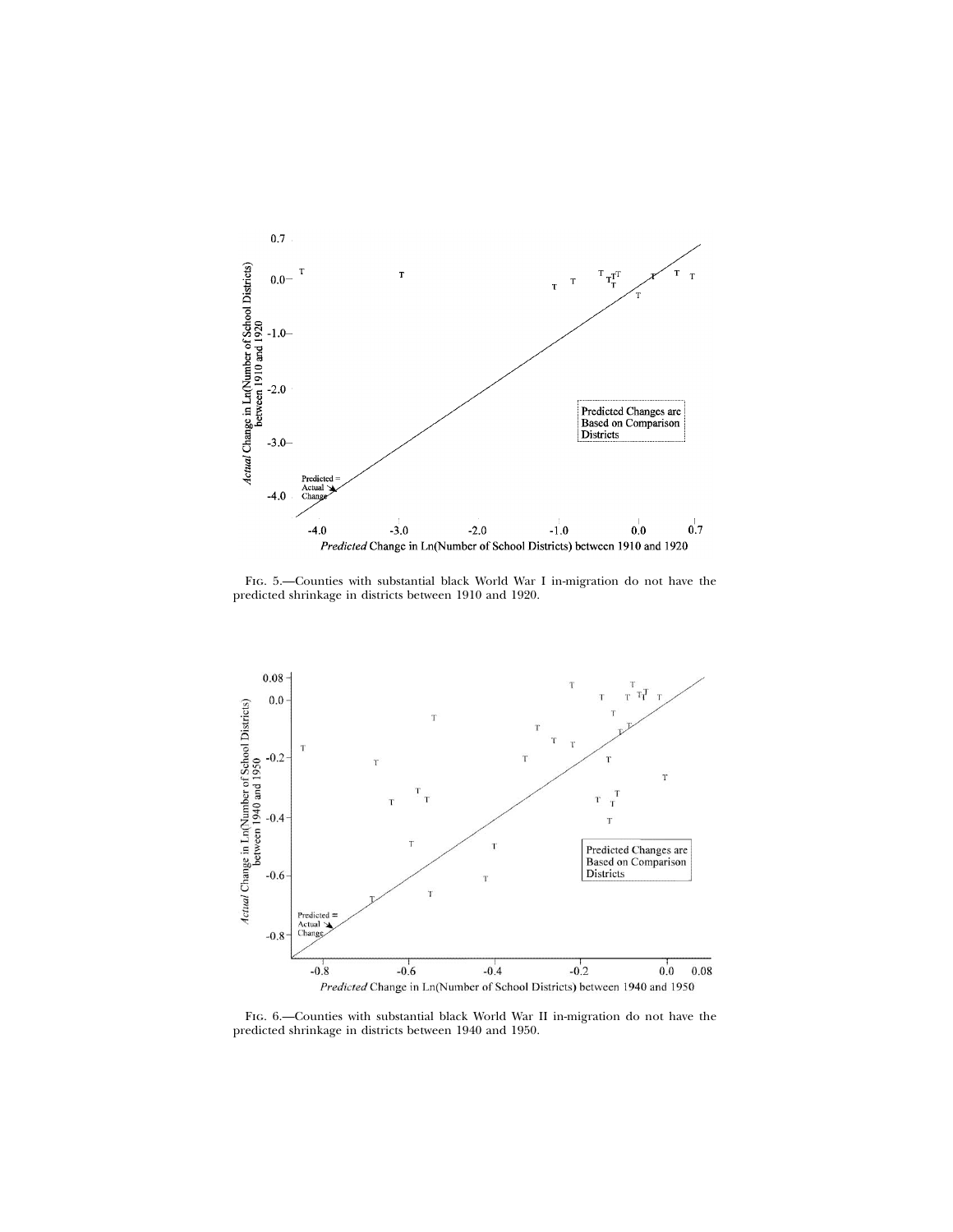of counties before and after World War I: Cuyahoga (Cleveland area) and Hamilton (Cincinnati area) counties in Ohio. In World War I, Cuyahoga was a typical treatment county; Hamilton was a typical control county. Figures 7–10 show district maps for Cuyahoga and Hamilton counties in 1910 and 1926. In both counties, there was a good deal of consolidation of rural and small township districts into larger districts. However, the crucial difference is in the area around the industrial city at the core of each county. The Cleveland City School District actually *shrank* between 1910 and 1926, as white residential areas seceded under a process called "village exemption." Also, in Cuyahoga County, no area that was outside the Cleveland district in 1910 allowed itself to be consolidated with Cleveland. Conversely, the Cincinnati City School District *expanded* between 1910 and 1926, absorbing nearly all the exempted villages in its territory and consolidating smaller districts and schools around its margins.

#### 2. The World War Experiments in Regressions

For comparability with our previous results, we perform a regression analysis parallel to the panel analysis of the last subsection. Specifically, we regress the change in each county's log(number of districts) on the changes in its racial heterogeneity, ethnic heterogeneity, religious heterogeneity, percentage employed in manufacturing, and the population and density terms shown in equation  $(7).^{23}$ 

Table 6 reports our regression results. Column 1 shows the results of the World War I decade regression. The number of school districts in a county is not statistically significantly affected by the change in white ethnic heterogeneity, Hispanic ethnic heterogeneity, religious heterogeneity, or the controls for population, population density, and the percentage of employment in manufacturing. The change in the racial heterogeneity index does, however, have a statistically significant effect on the number of school districts. Affected counties experienced average increases of 0.047 and 0.062 in their racial heterogeneity indices in World Wars I and II, respectively. Multiplying these numbers times the coefficients, we find that the affected counties had 5 percent more districts after World War I and 4 percent more districts after World War II because they had experienced the Great Black Migration. If Cuyahoga

 $23$  There are no income data in the 1910–40 Censuses of Population, so we cannot include a measure of income heterogeneity. We do not have enough observations to include numerous industry variables, so we include one key one: the percentage of employment in manufacturing. There are no available subcounty data on population density, so we cannot divide counties into subareas with different population densities. We therefore estimate eq. (7) with only one group. With one group, the last term in the equation is best proxied by the log of population plus the log of population density.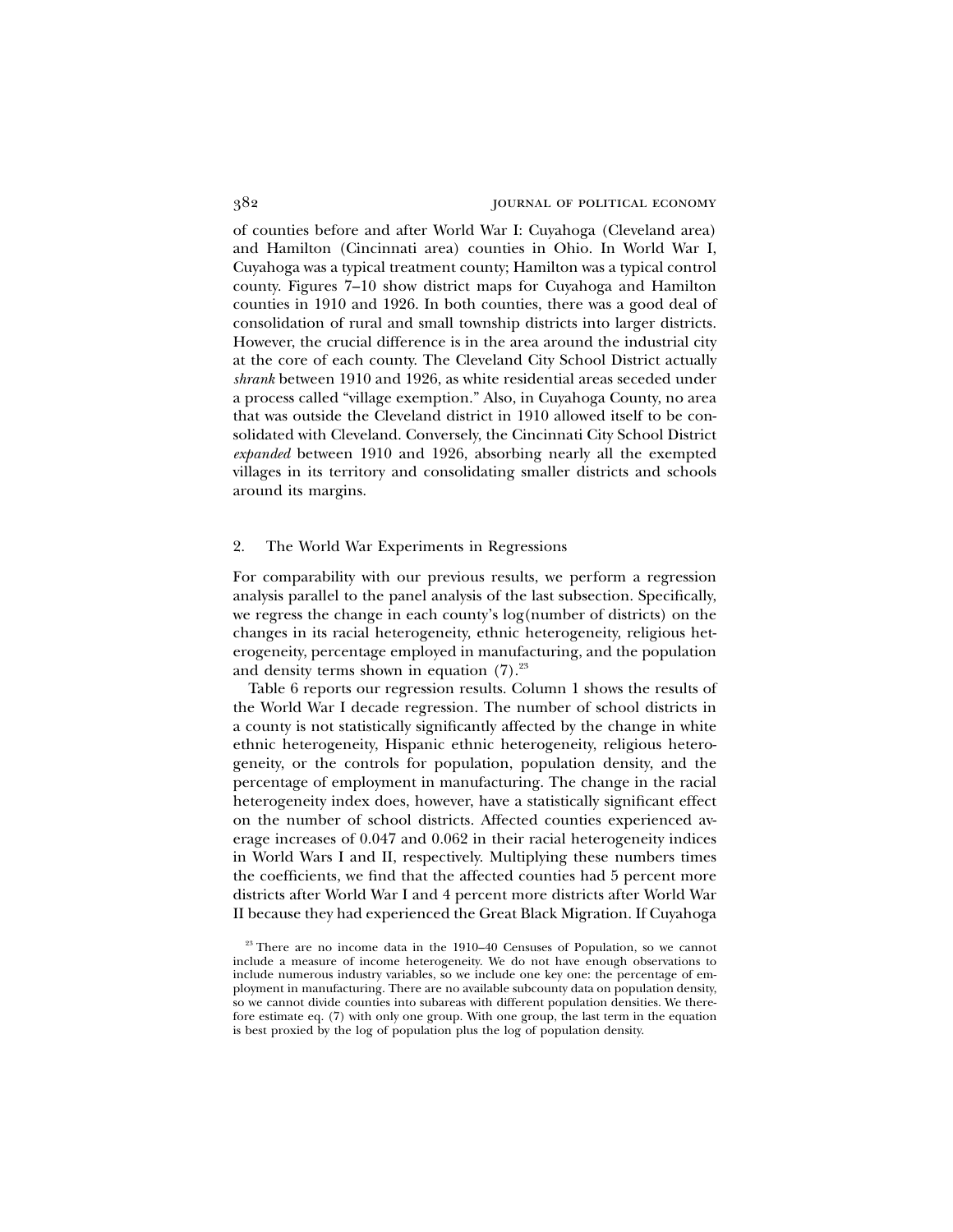

Fig. 7.—Cuyahoga County, Ohio, school districts in <sup>1910</sup>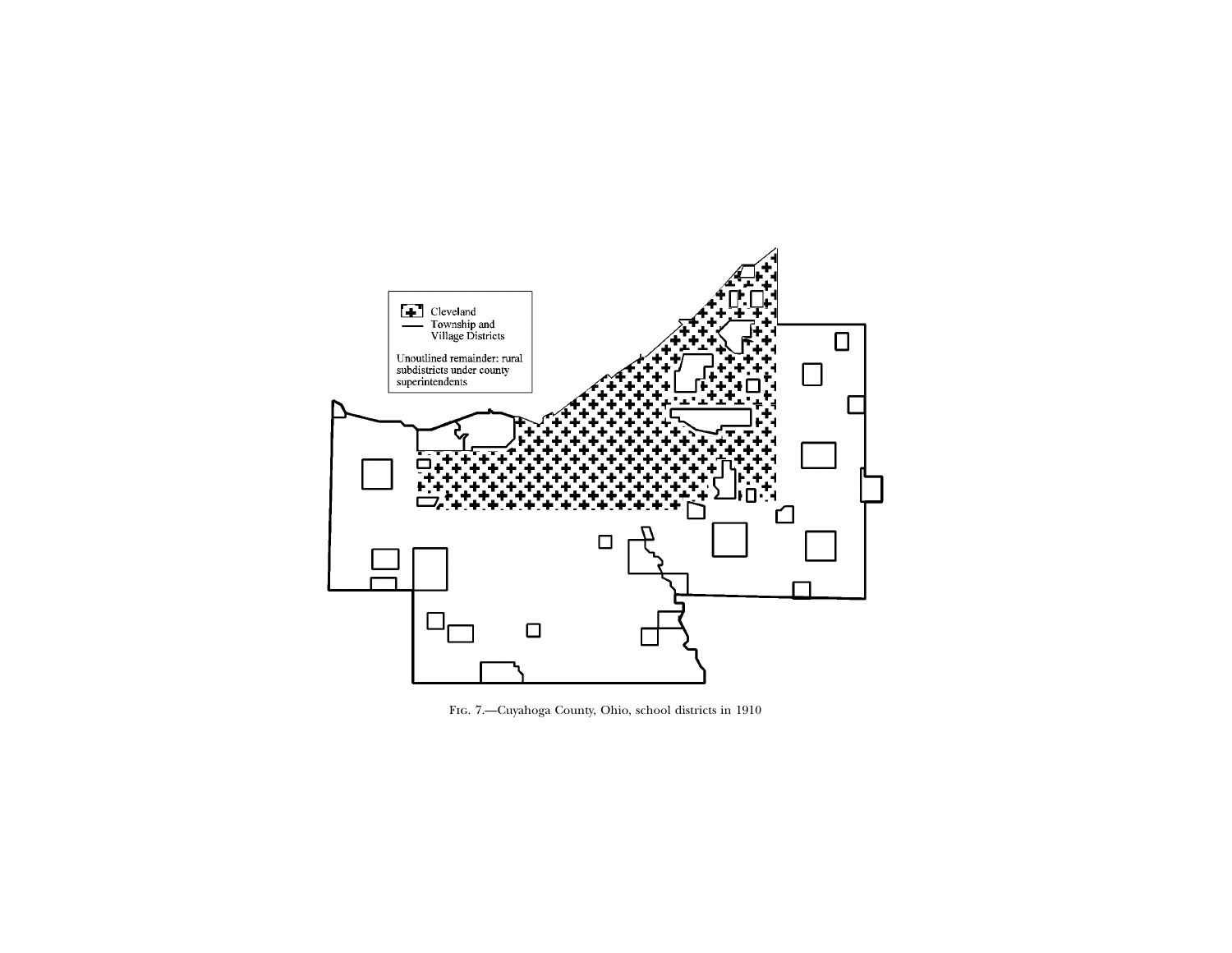

Fig. 8.—Cuyahoga County, Ohio, school districts in 1926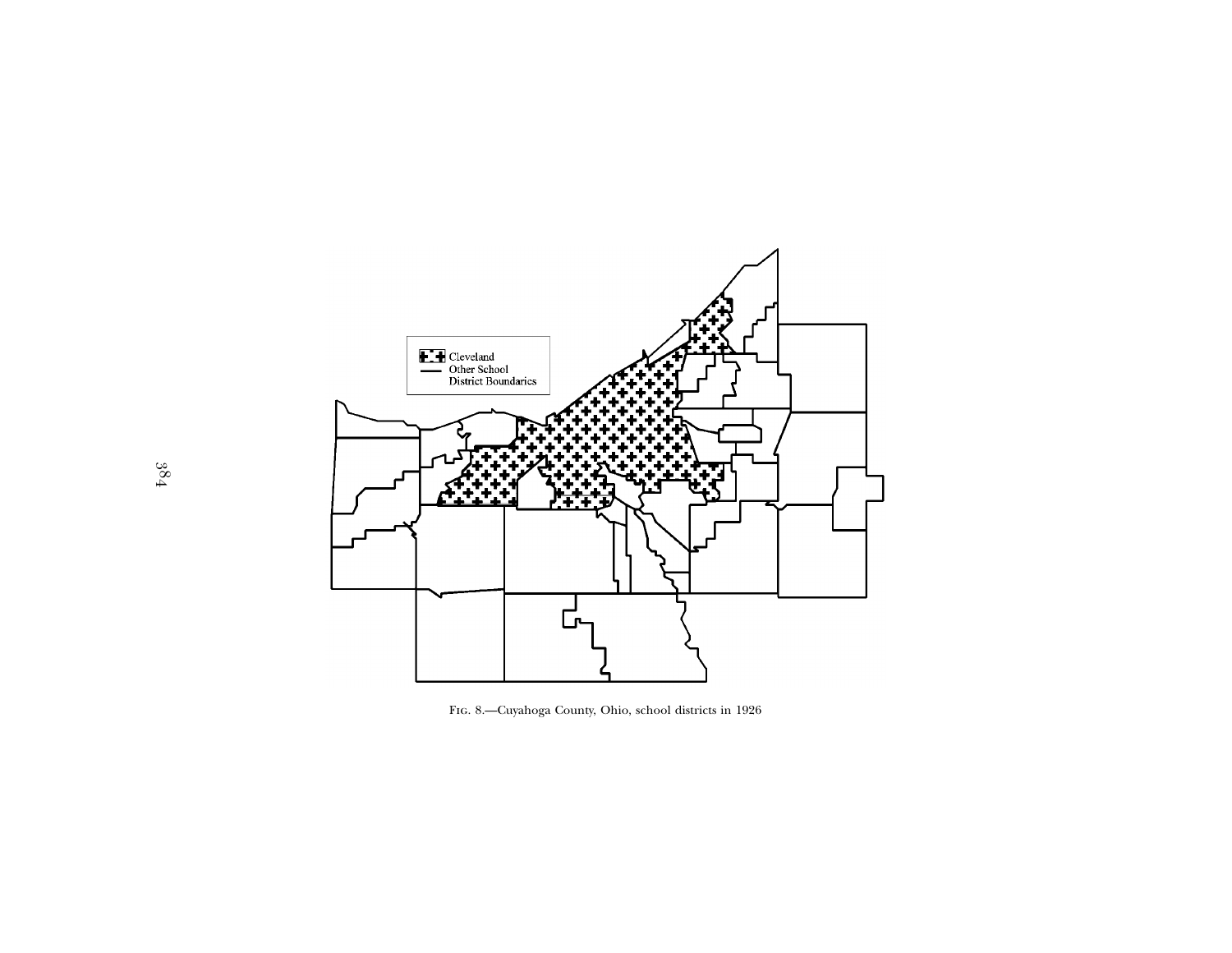

Fig. 9.—Hamilton County, Ohio, school districts in 1910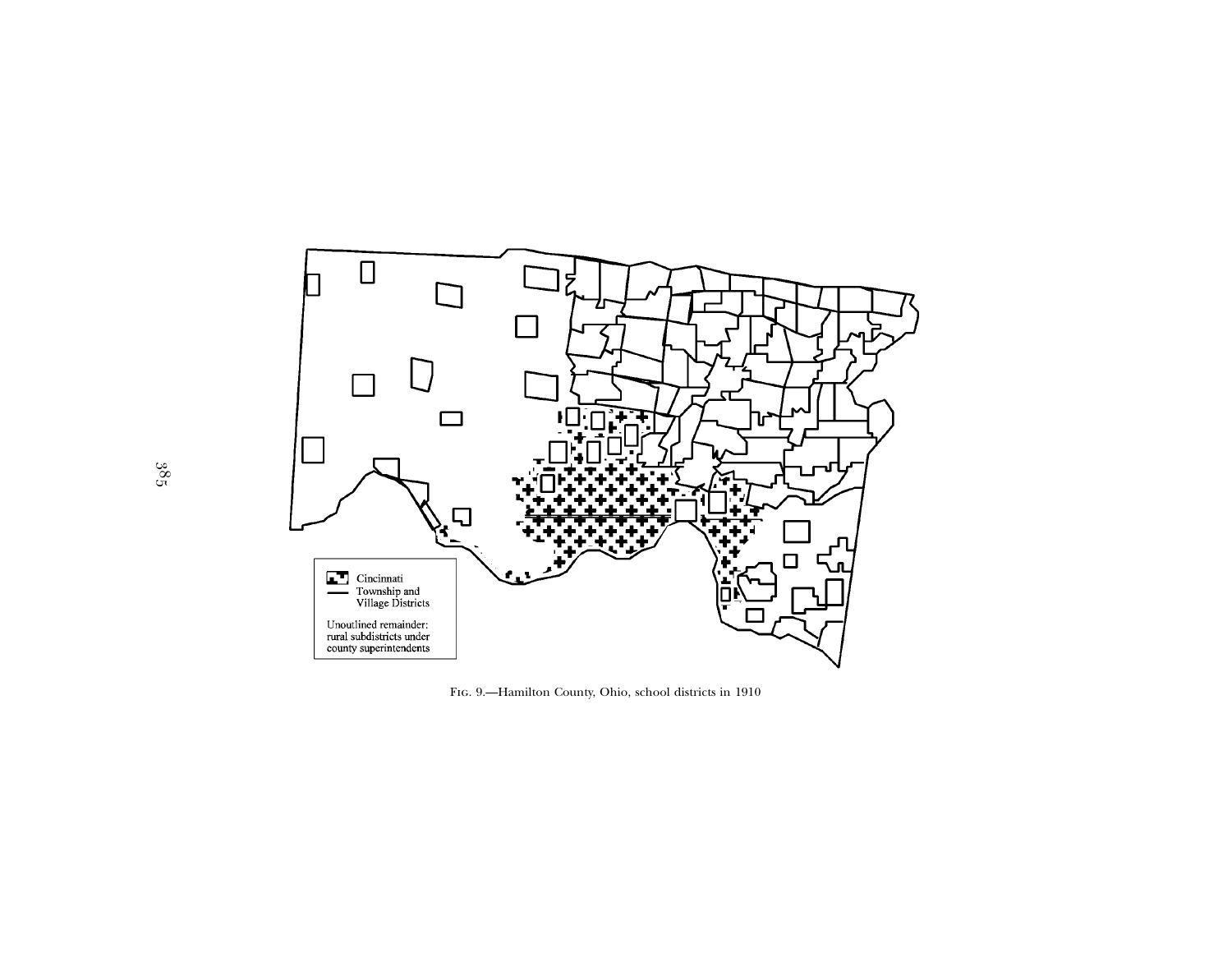

Fig. 10.—Hamilton County, Ohio, school districts in 1926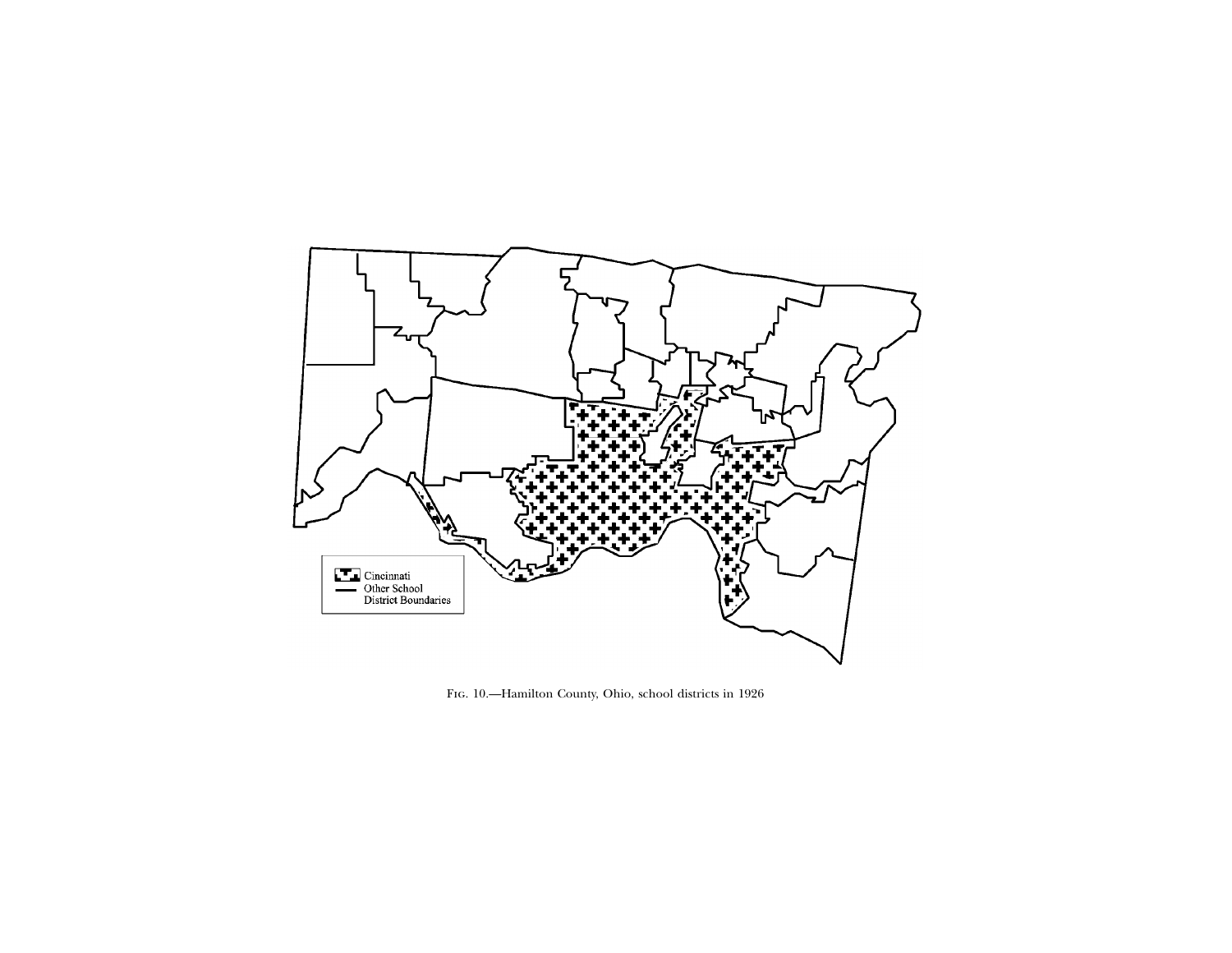#### political jurisdictions 387

#### TABLE 6

#### Effects of Racial Heterogeneity Shocks Generated by World War Industry **DEMANDS**

Dependent Variable: Change in ln(Number of School Districts in a County) over the Decade

|                                                                | World War I<br>"Experiment"<br>$(1910 - 20)$<br>(1) | World War II<br>"Experiment"<br>$(1940 - 50)$<br>(2) |
|----------------------------------------------------------------|-----------------------------------------------------|------------------------------------------------------|
| Change in racial heterogeneity                                 | 1.049<br>(.420)                                     | .677<br>(.317)                                       |
| Change in white ethnic                                         | $-.038$                                             | .028                                                 |
| heterogeneity                                                  | (.107)                                              | (.099)                                               |
| Change in Hispanic ethnic                                      | .041                                                | .259                                                 |
| heterogeneity                                                  | (.185)                                              | (.186)                                               |
| Change in religious                                            | $-.868$                                             | $-.687$                                              |
| heterogeneity                                                  | (.971)                                              | (.810)                                               |
| Change in log(population) and<br>log(square root of population |                                                     |                                                      |
| density)                                                       | مما                                                 | مما                                                  |
| Change in percentage                                           |                                                     |                                                      |
| manufacturing                                                  | مما                                                 | مما                                                  |
| Observations                                                   | 26                                                  | 64                                                   |

Note.—Least-squares estimates of a first-differenced version of eq. (7). Standard errors are in parentheses. An observation is either a county that experienced a shock to racial heterogeneity because of war industry demands or a county that was similar to a "shocked" county at the beginning of the decade. The comparison counties were chosen<br>on the basis of their beginning-of-decade match with the affected counties (see text). Data are taken from t of Population, Censuses of Religious Bodies, Censuses of Governments, Government Units in the United States, and many reports of state superintendents of education. See the online Data Appendix.

and Hamilton counties are typical, the "extra" districts were concentrated around the industrial cities.

#### **V. Results for Municipalities and Special Districts**

We now turn briefly to municipalities and special districts because they are interesting in their own right and because we want to see whether the school district results are general. Also, special districts usually involve minimal personal interaction, so they may help us understand whether people value homogeneity because they dislike interaction with people from other groups.

#### *A. The Cross-Sectional Relationship between Heterogeneity and Jurisdictions*

Table 7 reports our basic regressions on municipalities and special districts. The specification is identical to the one used for the school district regressions in table 2, and the table is organized in the same way as table 2.

The first row shows that racial heterogeneity in a county is a statistically significant predictor of both the number of municipalities and the num-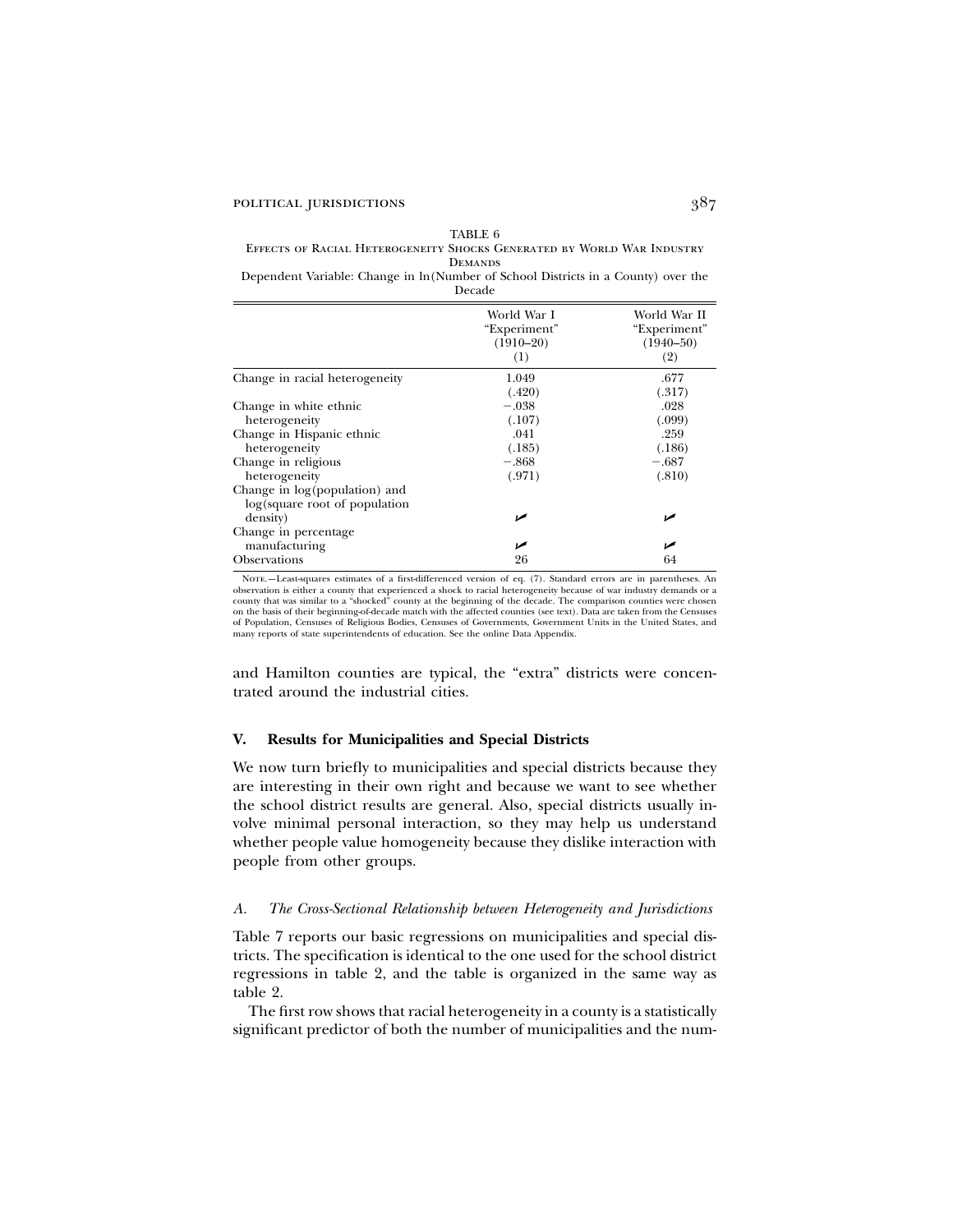| EFFECT OF POPULATION HETEROGENEITY ON THE NUMBER OF MUNICIPALITIES AND SPECIAL DISTRICTS IN A COUNTY |                           |                                           |                   |                   |                 |                                                 |                |                   |  |
|------------------------------------------------------------------------------------------------------|---------------------------|-------------------------------------------|-------------------|-------------------|-----------------|-------------------------------------------------|----------------|-------------------|--|
|                                                                                                      | <b>DEPENDENT VARIABLE</b> |                                           |                   |                   |                 |                                                 |                |                   |  |
|                                                                                                      |                           | In (Number of Municipalities in a County) |                   |                   |                 | In (Number of Special Districts in a<br>County) |                |                   |  |
|                                                                                                      | (1)                       | (2)                                       | (3)               | (4)               | (5)             | (6)                                             | (7)            | (8)               |  |
| Racial heterogeneity                                                                                 | .144<br>(.062)            | .117<br>(.061)                            | .201<br>(.070)    | .181<br>(.076)    | .556<br>(.115)  | .531<br>(.116)                                  | .485<br>(.120) | .478<br>(.122)    |  |
| White ethnic heterogeneity                                                                           |                           | $-.618$<br>(.178)                         |                   | $-.333$<br>(.178) |                 | .001<br>(.193)                                  |                | $-.039$<br>(.194) |  |
| Hispanic heterogeneity                                                                               |                           | .070<br>(.067)                            |                   | .092<br>(.068)    |                 | .087<br>(.074)                                  |                | .007<br>(.074)    |  |
| Gini coefficient household income                                                                    | 1.169<br>.666)            | 1.829<br>(.676)                           | 1.520<br>(.662)   | 1.703<br>(.674)   | 1.251<br>(.721) | 1.375<br>(.734)                                 | .901<br>(.716) | .958<br>(.733)    |  |
| Religious heterogeneity                                                                              | .020<br>(0.095)           | $-.017$<br>(.097)                         | $-.001$<br>(.094) | $-.009$<br>(.096) | .548<br>(.103)  | .521<br>(106)                                   | .433<br>(.102) | .454<br>(.106)    |  |

TABLE 7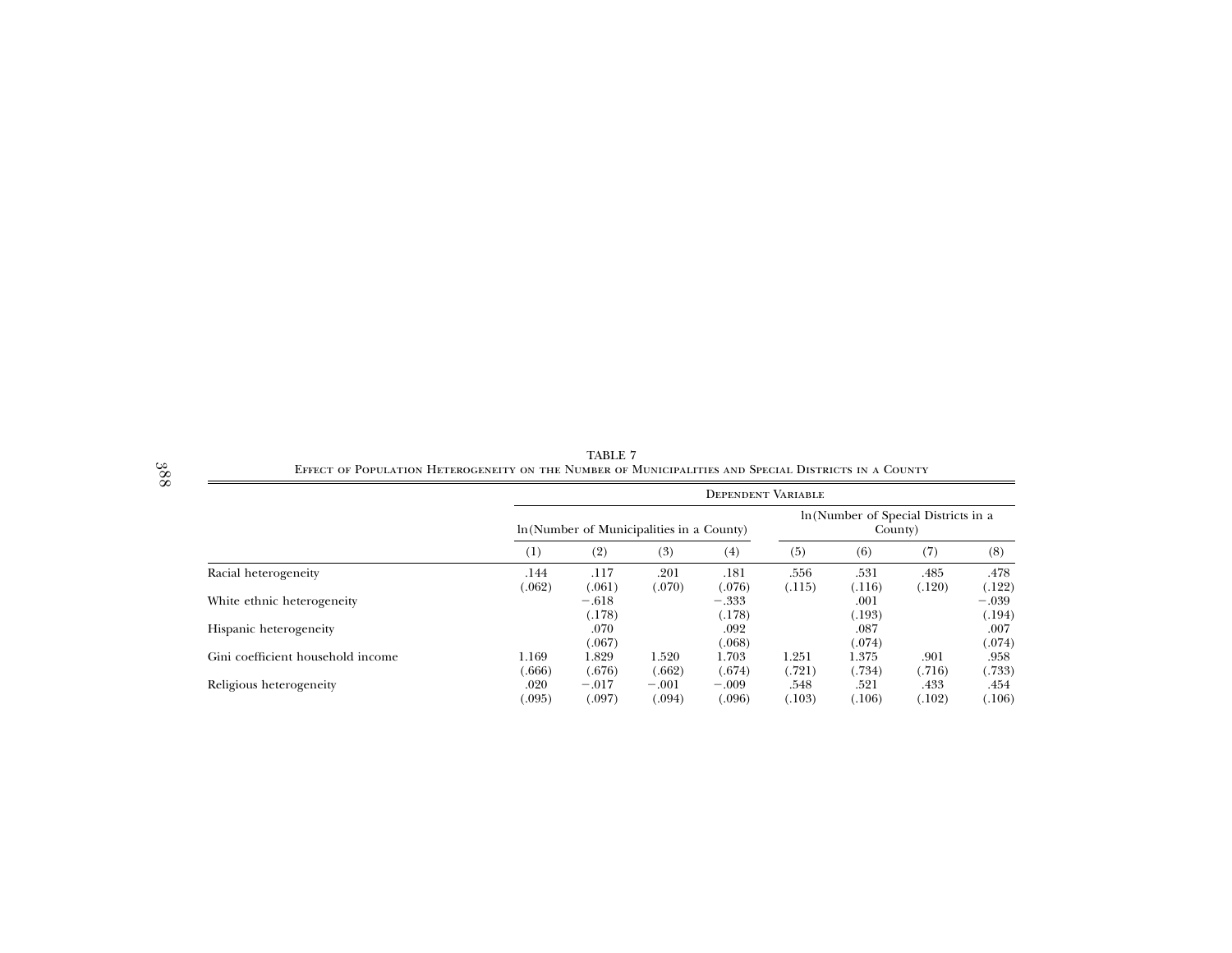| In(mean household income)                         | .625    | .614    | .382    | .377    | .382    | .368    | .344    | .332    |
|---------------------------------------------------|---------|---------|---------|---------|---------|---------|---------|---------|
|                                                   | (.114)  | (.116)  | (.143)  | (.145)  | (.124)  | (.126)  | (.155)  | (.157)  |
| Percentage of adults with at least high school    | .001    | .004    | .005    | .007    | $-.011$ | $-.010$ | $-.013$ | $-.011$ |
|                                                   | (.003)  | (.003)  | (.003)  | (.003)  | (.003)  | (.003)  | (.003)  | (.003)  |
| Percentage of adults with at least college        | $-.018$ | $-.019$ | $-.022$ | $-.022$ | .010    | .009    | .005    | .005    |
|                                                   | 0.004   | (.004)  | (.005)  | (.005)  | (.004)  | (.004)  | 005     | (.005)  |
| Percentage of population aged 65 or older         | .027    | .026    | .032    | .031    | .017    | .015    | .021    | .021    |
|                                                   | 0.004   | (.004)  | (.004)  | (.004)  | (.004)  | (.004)  | (.004)  | (.004)  |
| In(number of streams)                             | .033    | .033    | .027    | .023    | .083    | .080    | .069    | .070    |
|                                                   | (.012)  | (.012)  | (.013)  | (.013)  | (.014)  | (.014)  | (.014)  | (.015)  |
| 20 variables that describe population and pattern |         |         |         |         |         |         |         |         |
| of population density                             | مما     | مما     | مما     | ممز     | مما     | مما     | ✔       |         |
| State fixed effects                               | ✔       | مما     | مما     | ✔       | مما     | ✔       | ✔       | مما     |
| Industry share variables                          |         |         | مما     | مما     |         |         | مم      | مما     |
| <b>Observations</b>                               | 2.949   | 2,901   | 2,949   | 2,901   | 2.908   | 2,863   | 2,908   | 2,863   |

Note.—Least-squares estimates of 1990 cross-sectional data. Standard errors are in parentheses. The numbers of municipalities and special districts are taken from the 1992 Census of Governments. See also the note to table 2.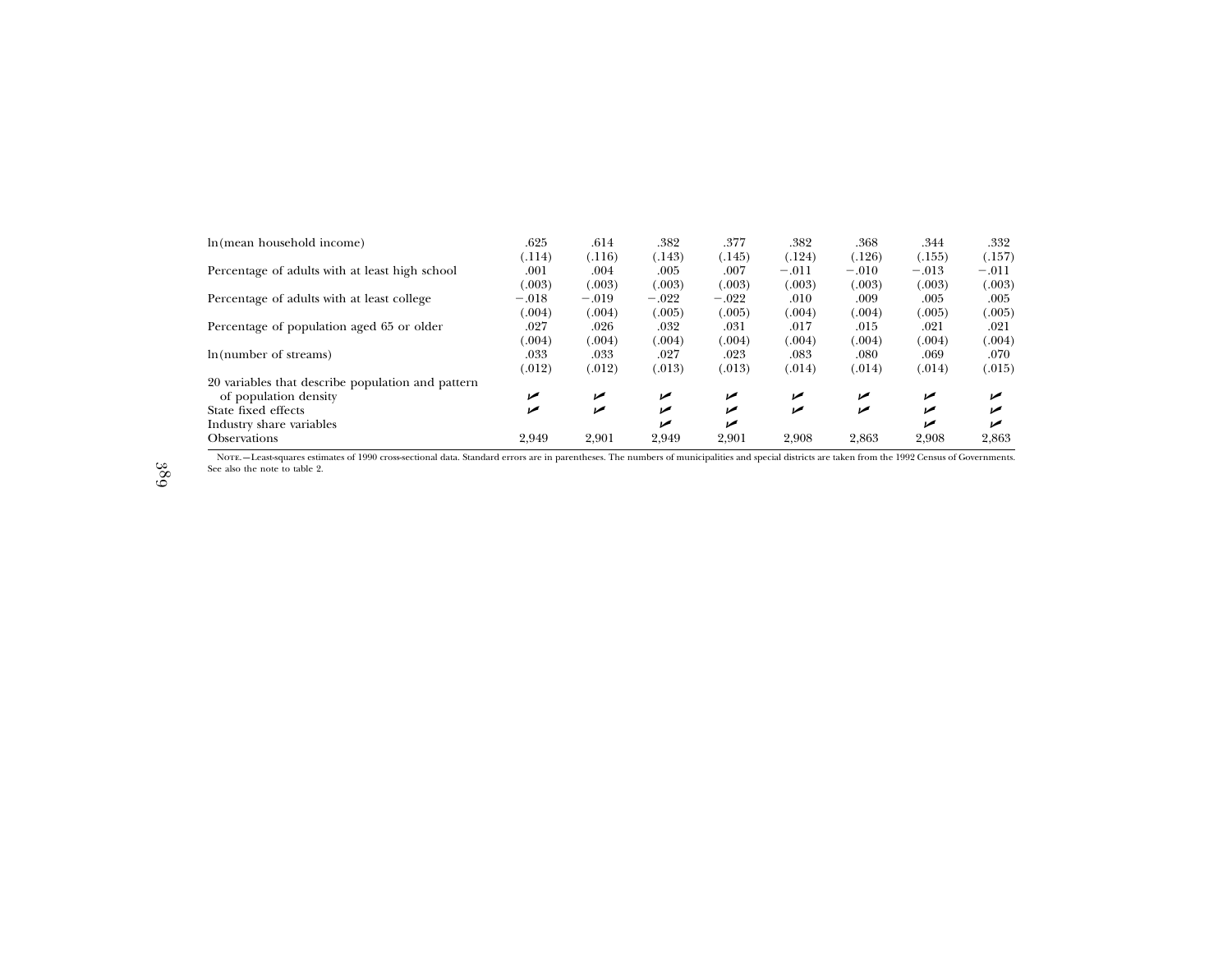ber of special districts. For the number of municipalities, the effect of racial heterogeneity becomes stronger in magnitude when the industry employment shares are included. As before, we emphasize the coefficients in the most inclusive specifications (cols. 4 and 8). These coefficients imply that an increase of two standard deviations in the racial heterogeneity index raises the number of municipalities by 7 percent and raises the number of special districts by 18 percent.

Income heterogeneity has a statistically significant effect on the number of municipalities, but not on the number of special districts. An increase of two standard deviations in the Gini coefficient raises the number of municipalities by about 11 percent.

White ethnic heterogeneity has, if anything, a negative impact on the number of municipalities and special districts, but its effect varies with the specification and is at most marginally statistically significant at conventional levels. Religious heterogeneity has no effect on the number of municipalities but increases the number of special districts by a statistically significant amount: an increase of two standard deviations in the religious heterogeneity index raises the number of special districts by about 16 percent. The other covariates have effects much like those they have for school districts (compare to table 2). $^{24}$ 

Because adding industry employment shares substantially *raises* the coefficient on racial heterogeneity in the municipality regressions, we explored these variables further and found that they may be picking up the importance of private, local businesses. In fact, if we include the log of the number of private businesses in the county, the industry employment shares lose a great deal of statistical significance. Perhaps, as Burns (1994) argues, the demand for governments is more likely to be implemented when there are businesspeople who have a large enough stake in jurisdictional structure to organize secession campaigns or campaigns of resistance to consolidation.

<sup>&</sup>lt;sup>24</sup> When we compare school districts and counties, it is obvious that provision of public schooling is delegated to the districts. We cannot make such a neat division of responsibility for the public services that municipalities and special districts provide. Some counties provide public services that municipalities or special districts provide in other counties. Although state fixed effects are likely to pick up much of the variation in the division of responsibility, we wanted to see whether the results in table 7 were sensitive to the division of responsibility. The Census of Governments puts public services into 17 categories. For each category, we constructed indicator variables for whether the county (i) owned and operated the public service, (ii) owned the service but contracted out for the operation, (iii) neither owned nor operated but contracted out for the provision of the service, or (iv) did not provide the service. We then ran regressions like those in table 7, except that we included these indicator variables. The coefficients on the measures of heterogeneity were robust to this change in the specification.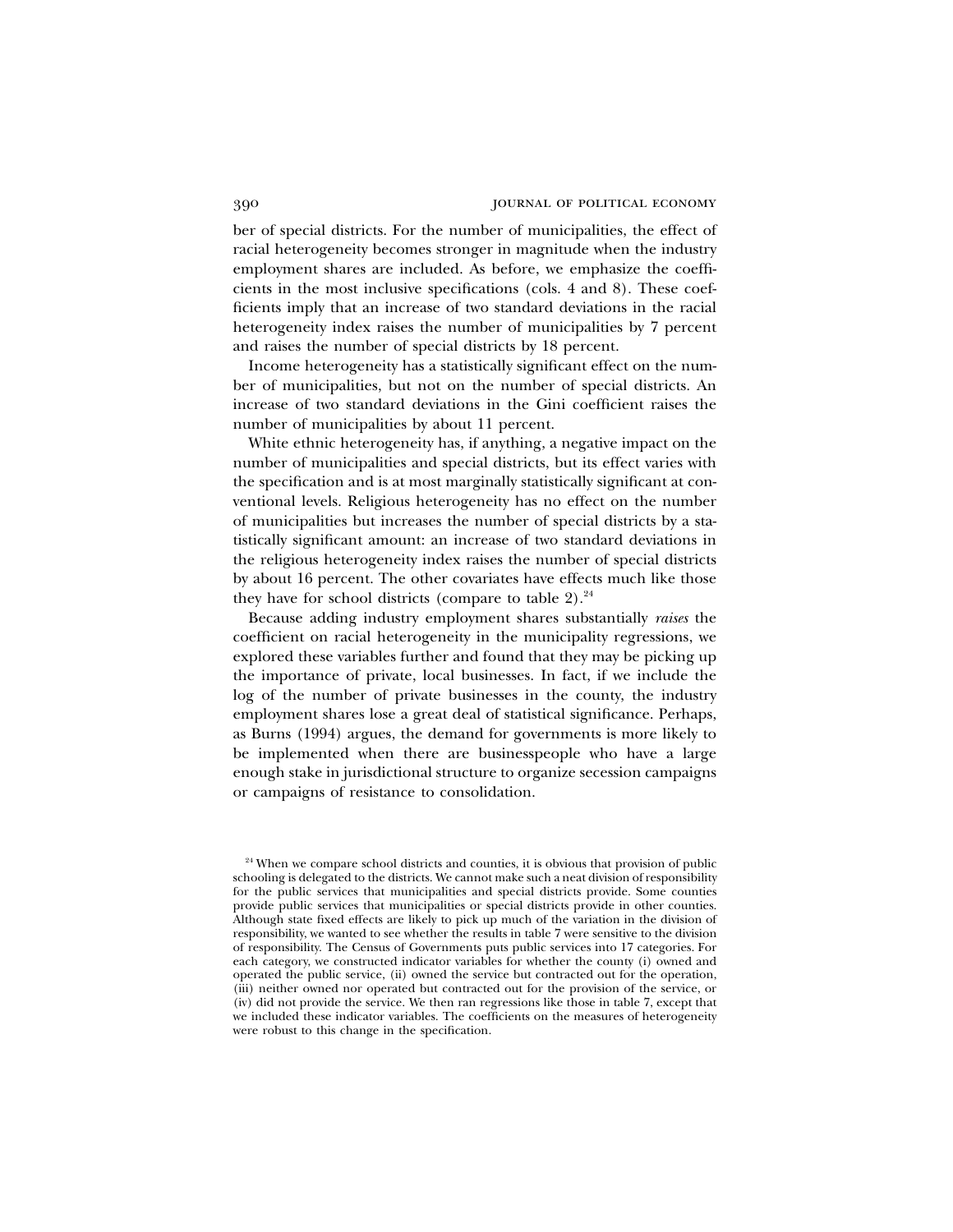#### POLITICAL JURISDICTIONS 391

#### *B. Panel Results*

A necessary condition for causality is that the number of jurisdictions actually change. As before, we determine whether this necessary condition is satisfied using a first-differenced version of the estimating equation. The results are shown in table 8. (For results with controls for initial heterogeneity levels and state fixed effects, see the online Appendix tables A4 and A5.) For municipalities, the estimated coefficient on the racial heterogeneity index is statistically significant and implies that an increase of two standard deviations in racial heterogeneity raises the number of municipalities by about 6 percent. This effect is reassuringly close to the cross-sectional estimates of table 7. In addition, an increase of two standard deviations in income heterogeneity raises the number of municipalities by about 2 percent. Increases in white ethnic heterogeneity are also associated with increased numbers of municipalities. Overall, the municipality results are consistent across tables 7 and 8 (cross-section and first-differences).

The same cannot be said for the special districts results. Recall that the cross-section results in table 7 suggested that special districts were increasing in racial heterogeneity and religious heterogeneity but unaffected by other types of heterogeneity. The first-differenced results in table 8 show that changes in special districts do not appear to be systemically related to changes in any form of heterogeneity. In short, the first-difference results imply that the cross-section results are largely coincidental: arrangements for special districts are idiosyncratic, and special districts are coincidentally associated with some forms of heterogeneity in the cross section. We conclude that special districts are not affected by population heterogeneity, and we surmise that the lack of effect may be due to the low-interaction nature of special districts. Public services such as fire control, water supply, drainage, garbage collection, and flood control do not require interaction among the service recipients. We might also argue that people do not differ much in their demand for such services. However, it is clear that interaction is lacking, but we know that preferences must vary somewhat. If the lack of interaction is the reason that special districts do not change with population heterogeneity, it suggests that an unwillingness to mix with different people is part of the reason for the link between heterogeneity and school districts, school attendance areas, and municipalities.

#### **VI.** *How* **Do Jurisdictions Change?**

Finally, we are interested in getting inside the black box: *how* does jurisdictional structure respond to population heterogeneity? We argued at the outset that jurisdictions are formed as the trade-off between econ-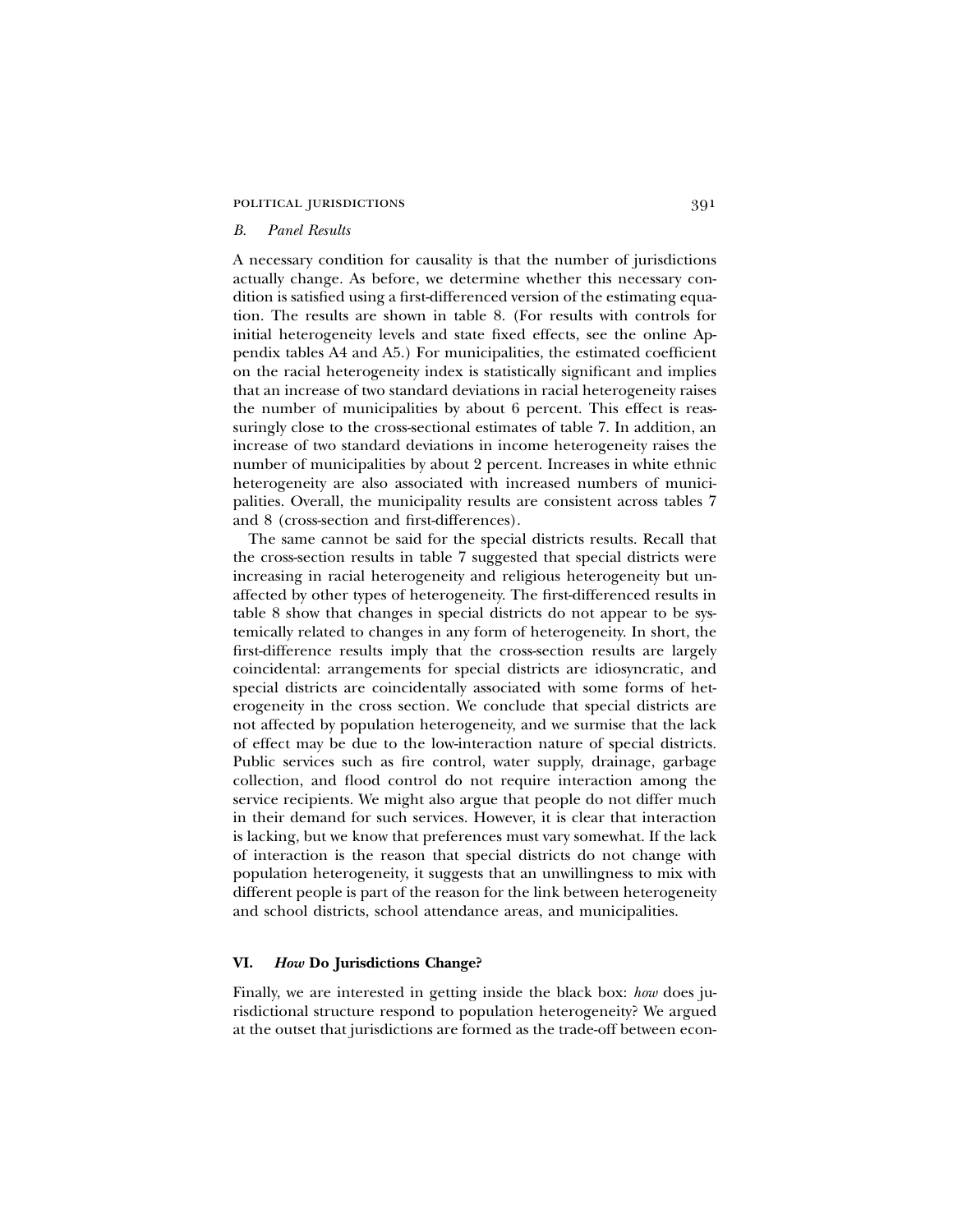| CHANGE IN:                                                        | <b>DEPENDENT VARIABLE</b>              |                   |                |                   |                                              |                   |                   |                   |  |
|-------------------------------------------------------------------|----------------------------------------|-------------------|----------------|-------------------|----------------------------------------------|-------------------|-------------------|-------------------|--|
|                                                                   | Log Change in Number of Municipalities |                   |                |                   | Log Change in Number of Special<br>Districts |                   |                   |                   |  |
|                                                                   | (1)                                    | (2)               | (3)            | (4)               | (5)                                          | (6)               | (7)               | (8)               |  |
| Racial heterogeneity                                              | .237<br>(.056)                         | .202<br>(.057)    | .175<br>(.057) | .168<br>(.058)    | .012<br>(.165)                               | .028<br>(.168)    | $-.160$<br>(.166) | $-.158$<br>(.169) |  |
| White ethnic heterogeneity                                        |                                        | .072<br>(.016)    |                | .065<br>(.017)    |                                              | $-.018$<br>(.049) |                   | $-.020$<br>(.049) |  |
| Hispanic heterogeneity                                            |                                        | $-.084$<br>(.025) |                | $-.087$<br>(.025) |                                              | .044<br>(.073)    |                   | .069<br>(.073)    |  |
| Gini coefficient household income                                 | .598<br>(.190)                         | .669<br>(.194)    | .221<br>(.207) | .297<br>(.212)    | 1.316<br>(.562)                              | 1.320<br>(.574)   | .732<br>(.605)    | .757<br>(.621)    |  |
| Religious heterogeneity                                           | .130<br>(.039)                         | .159<br>(.040)    | .145<br>(.039) | .169<br>(.040)    | .276<br>(.113)                               | .284<br>(.117)    | .214<br>(.130)    | .215<br>(.136)    |  |
| In (mean household income)                                        | .156<br>(.026)                         | .134<br>(.027)    | .194<br>(.030) | .176<br>(.031)    | $-.175$<br>(.076)                            | $-.183$<br>(.081) | $-.191$<br>(.087) | $-.209$<br>(.091) |  |
| Percentage of adults with at least high school                    | .001<br>(.001)                         | .001<br>(.001)    | .001<br>(.001) | .001<br>(.001)    | .010<br>(.003)                               | .010<br>(.003)    | .010<br>(.003)    | $-.010$<br>(.003) |  |
| Percentage of population aged 65 or older                         | $-.001$<br>(.002)                      | .001<br>(.002)    | .002<br>(.002) | .003<br>(.002)    | $-.013$<br>(.005)                            | $-.016$<br>(.005) | $-.005$<br>(.005) | $-.008$<br>(.005) |  |
| 20 variables that describe population and popula-<br>tion density | مما                                    | ✔                 | مما            | مما               | مما                                          | ✔                 | ✔                 | ✔                 |  |
| Industry share variables<br>Observations                          | 2,844                                  | 2,799             | مما<br>2,843   | مما<br>2,798      | 2,624                                        | 2,584             | مما<br>2,623      | مما<br>2,583      |  |

TABLE 8Effect of Changes in Population Heterogeneity on Changes in the Number of Municipalities and Special Districts, 1960–90

Norr.—Least-squares estimates. Standard errors are in parentheses. An observation is a county. For the first four regressions, the dependent variable is ln(number of municipalities in a county<br>in 1990) minus ln(number of m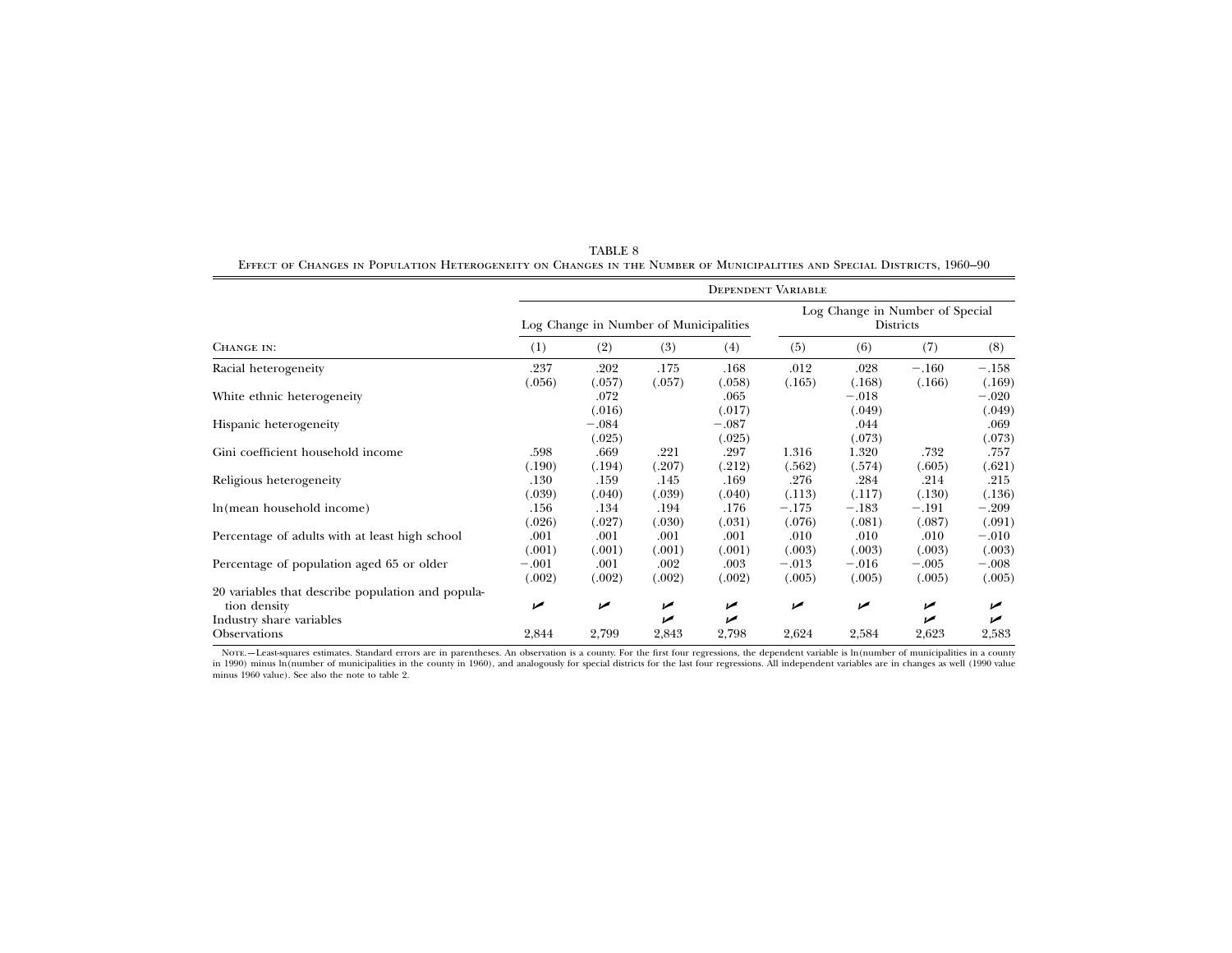#### POLITICAL JURISDICTIONS 393

omies of scale and population heterogeneity operates on the circumstances created by historical contingency. It is hard to observe directly many historical contingencies and many of the consolidation and secession decisions that generate our results. However, we can observe a key historical contingency: the way in which land was initially distributed in a state. We can also observe a key factor in consolidation and secession decisions: state laws governing such changes. In this section, we see whether we can explain the state fixed effects we estimated using these factors.

In most states, a supermajority of the voters in *each* (potential) jurisdiction must vote for a consolidation or secession ("mutual consolidation"). Getting a supermajority is costly if a minority of voters in either (potential) jurisdiction opposes the change. There is not much variation among states' secession laws, but there is variation among states' consolidation laws. States with "strong annexation" laws allow one jurisdiction to annex another, as long as the annexing jurisdiction gets support from the majority of *its* voters. "Weak" annexation laws provide for a similar process but require the annexing jurisdiction to provide substantial evidence that the target jurisdiction is dependent on its (the annexing jurisdiction's) businesses or infrastructure. "Mutual annexation" is a very weak form of annexation in which annexation can be initiated by only one jurisdiction but must be completed by majority voting in both jurisdictions. We classified states as strong annexation, weak annexation, mutual annexation, or mutual consolidation states using U.S. Department of Urban Studies (1966).

In addition, state effects may be explained by laws that governed how land was sold and how local jurisdictions were set up when the state was still a territory or colony. In particular, if land was sold so that individual landowners tended to acquire diffuse acreage, then large jurisdictions were set up because they allowed a landowner with diffuse acreage to deal with only one local jurisdiction. Conversely, if land was sold so that individual landowners tended to acquire compact acreage, then small jurisdictions were created. Using Halverson (1939), we classify counties according to the legal system under which they were formed: the proprietor system, the direct purchase system, the Louisiana Purchase state system, and the Homestead Act. Under the proprietor system, proprietors (developers) bought large pieces of land, which they repackaged and sold as compact landholdings to individuals. Under the direct purchase system, an individual could buy acreage directly from the (colonial) government. This system encouraged individuals to find the best land available and produced landholdings that straggled over large areas. Most Louisiana Purchase territories had a system similar to the direct purchase system, although some land was repackaged by developers. Under the Homestead Act, individuals could satisfy the home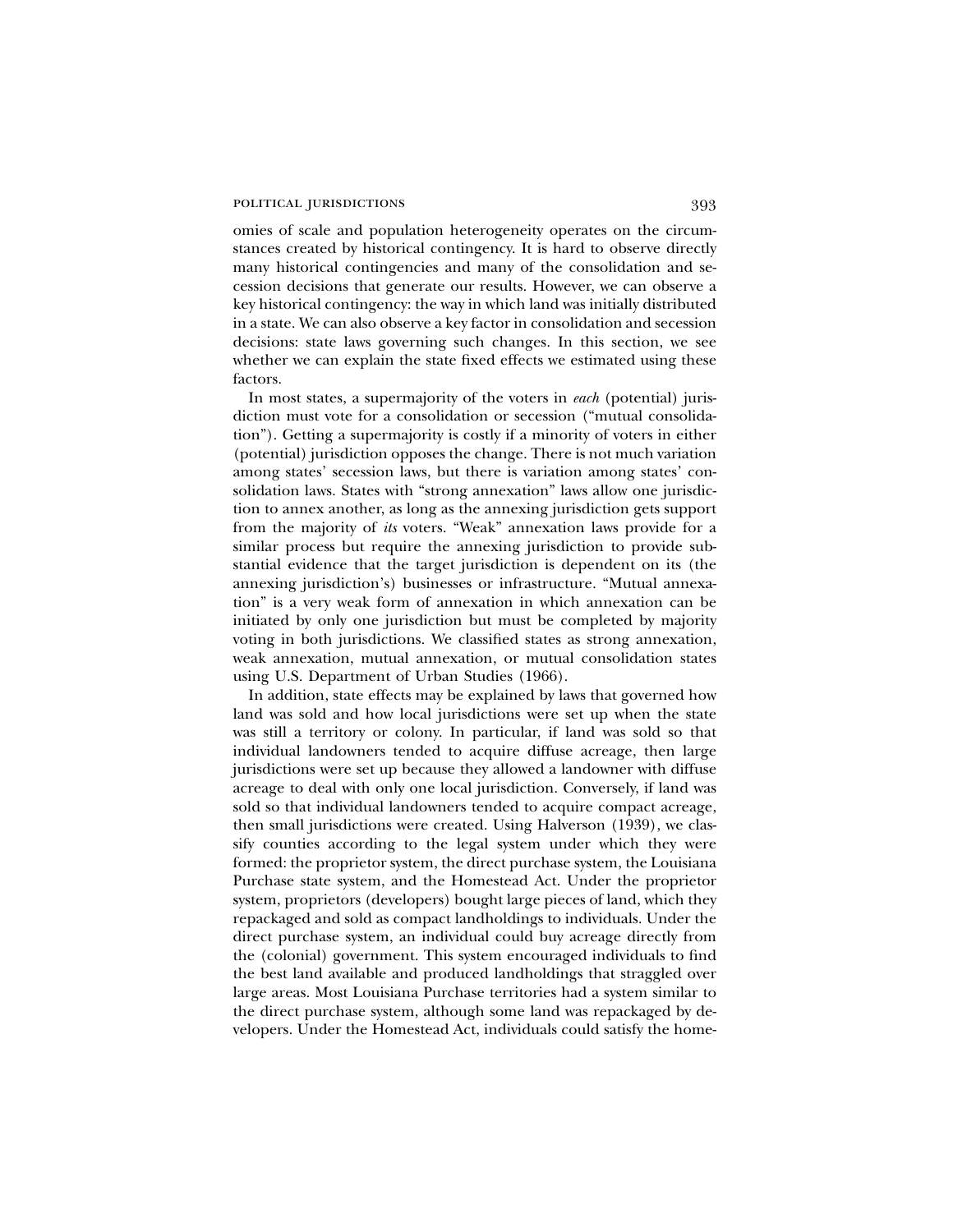stead requirement by buying adjacent parcels, thus creating compact holdings.

Our law variables explain about 30 percent of the variation in the state fixed effects estimated in table 2. (Fixed effects from the municipal regressions in table 7 work similarly.) For instance, we found that counties located in states with strong, weak, and mutual annexation laws have, respectively, 2.1 fewer districts, 1.7 fewer districts, and 0.2 fewer districts than counties in states with mutual consolidation laws. We found that proprietor system and Homestead Act states had, respectively, 10.7 and 7.7 more districts per county than Louisiana Purchase states.<sup>25</sup> The effect of the direct purchase laws was not statistically significantly different from that of Louisiana purchase laws.

In short, we have some idea of *how* local jurisdictional structure responds to heterogeneity. Counties begin with different "basic" numbers of local jurisdictions because of different geography and different initial laws; heterogeneity creates pressure for secession or (more often) resistance to consolidation; and the incidence of actual secessions and consolidations varies with the political cost of these activities.

#### **VII. Conclusions**

The trade-off between economies of scale and heterogeneity is an important determinant of the number and size of local political jurisdictions in the United States. Racial heterogeneity consistently has a significant positive effect on the number of local jurisdictions. That is, there is strong evidence that people are willing to sacrifice economies of scale in order to avoid racial heterogeneity in their local jurisdiction. The evidence also supports the existence of a trade-off between income heterogeneity and economies of scale, but the trade-off is smaller in magnitude and less robust to altering the specification than the tradeoff with racial heterogeneity. We find little evidence of a trade-off between economies of scale and religious heterogeneity, white ethnic heterogeneity, or Hispanic ethnic heterogeneity, except *within* school districts in which forming additional attendance areas is very inexpensive.

We provide both cross-section and panel evidence. Since 1960, there has been strong pressure on jurisdictions to consolidate, but we find that less consolidation took place in counties that were more diverse racially. We offer suggestive evidence on causality using panel data from 1960 to 1990, but our most convincing evidence on causality comes from counties that received positive shocks to racial heterogeneity in

<sup>&</sup>lt;sup>25</sup> All the effects described thus far in this paragraph are statistically significantly different from zero at the 5 percent level.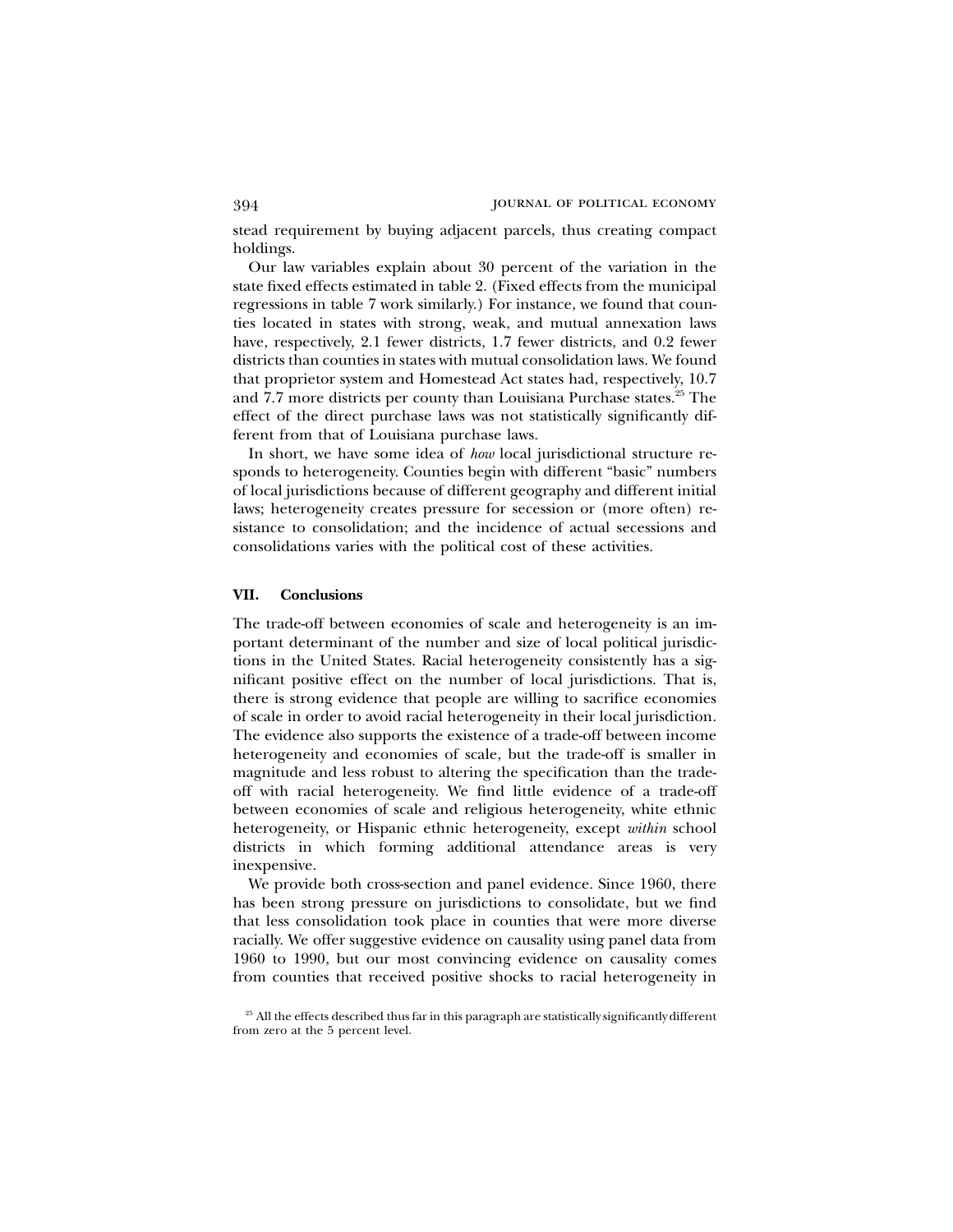#### POLITICAL JURISDICTIONS 395

the two world wars. We find that such counties were significantly less prone to consolidate their jurisdictions than counties that appeared similar at the beginning of each war decade. Both the timing and location of war-related shocks to racial heterogeneity are credibly exogenous, so the war estimates strongly suggest that spurious correlation and endogenous migration do not account for our results.

We find evidence that people avoid heterogeneity because they do not want to interact with different people, but we also find evidence that people avoid heterogeneity because different people prefer different public goods. Our evidence is not decisive enough to allow us to apportion the blame neatly, but we conclude that both explanations are operative.

Our most striking result is the importance of racial heterogeneity relative to income heterogeneity. It is conventional to assert that households sort themselves among jurisdictions on the basis of income, if for no other reason than that they wish to avoid redistribution through the financing of local public goods. However, heterogeneity of preferences and avoidance of interaction receive very little attention from analysts of local public goods. Indeed, most models of local jurisdictions assume that households care *exclusively* about the income of other residents in their jurisdiction. Our work suggests that diverse preferences and avoidance of interaction play at least as important a role as income, perhaps even a more important role. Moreover, our results suggest that race and ethnicity are important determinants of these preferences.

#### **References**

- Alesina, Alberto, Reza Baqir, and William Easterly. 1999. "Public Goods and Ethnic Divisions." *Q.J.E.* 114 (November): 1243–84.
- Alesina, Alberto, Edward L. Glaeser, and Bruce Sacerdote. 2001. "Why Doesn't the United States Have a European-Style Welfare State?" *Brookings Papers Econ. Activity*, no. 2, pp. 187–278.
- Alesina, Alberto, and Enrico Spolaore. 1997. "On the Number and Size of Nations." *Q.J.E.* 112 (November): 1027–56.
- Bolton, Patrick, and Gerard Roland. 1997. "The Breakup of Nations: A Political Economy Analysis." *Q.J.E.* 112 (November): 1057–90.
- Burns, Nancy. 1994. *The Formation of American Local Governments: Private Values in Public Institutions*. Oxford: Oxford Univ. Press.
- Central Intelligence Agency. 2003. *The CIA World Fact Book 2002*. Washington, D.C.: U.S. Government Printing Office.
- Cutler, David M., Douglas W. Elmendorf, and Richard J. Zeckhauser. 1993. "Demographic Characteristics and the Public Bundle." *Public Finance/Finances Publiques* 48 (suppl.): 178–98.
- Cutler, David M., Edward L. Glaeser, and Jacob L. Vigdor. 1999. "The Rise and Decline of the American Ghetto." *J.P.E.* 107 (June): 455–506.
- Dehejia, Rajeev H., and Sadek Wahba. 2002. "Propensity Score-Matching Meth-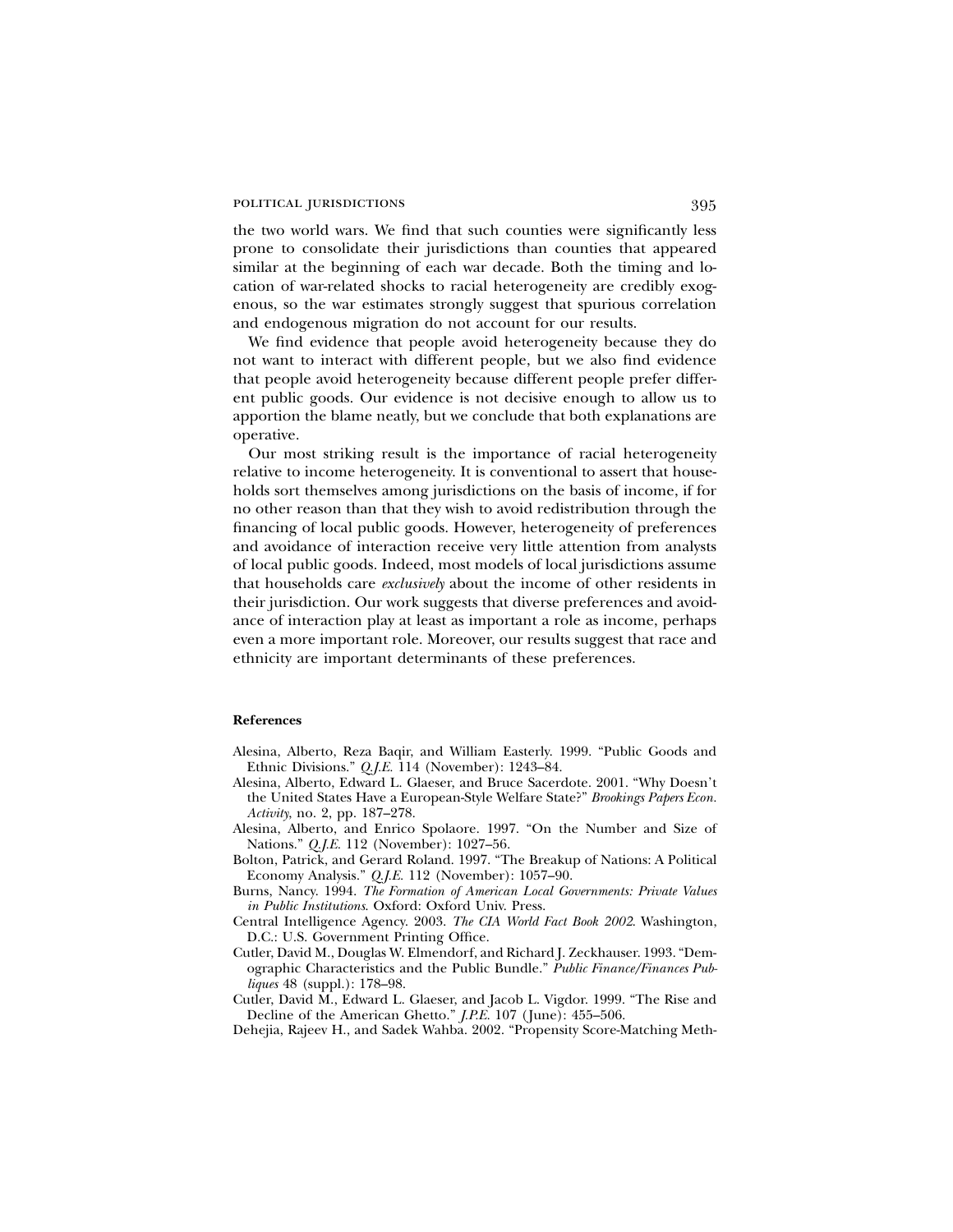ods for Nonexperimental Causal Studies." *Rev. Econ. and Statis.* 84 (February): 151–61.

- Dixon, Robert G., Jr., and John R. Kerstetter. 1959. *Adjusting Municipal Boundaries: The Law and Practice in 48 States*. Washington, D.C.: American Municipal Assoc.
- Epple, Dennis, and Glenn J. Platt. 1998. "Equilibrium and Local Redistribution in an Urban Economy When Households Differ in Both Preferences and Incomes." *J. Urban Econ.* 43 (January): 23–51.
- Glaeser, Edward L., Jose´ A. Scheinkman, and Andrei Shleifer. 1995. "Economic Growth in a Cross-Section of Cities." *J. Monetary Econ.* 36 (December): 117– 43.
- Goldin, Claudia, and Lawrence F. Katz. 1999. "Human Capital and Social Capital: The Rise of Secondary Schooling in America, 1910–1940." *J. Interdisciplinary Hist.* 29 (March): 683–723.
- Hacker, Andrew. 1992. *Two Nations: Black and White, Separate, Hostile, Unequal*. New York: Scribner's.
- Halverson, F. Douglas. 1939. *County Histories of the United States, Giving Present Name, Date Formed, Parent County, and County Seat*. Salt Lake City: n.p.
- Harrison, Alferdteen, ed. 1991. *Black Exodus: The Great Migration from the American South*. Jackson: Univ. Press Mississippi.
- Huckfeldt, R. Robert, and Carol Weitzel Kohfeld. 1989. *Race and the Decline of Class in American Politics*. Urbana: Univ. Illinois Press.
- Hoxby, Caroline M. 1998. "How Much Does School Spending Depend on Family Income? The Historical Origins of the Current School Finance Dilemma." *A.E.R. Papers and Proc.* 88 (May): 309–14.
- -. 2000. "Does Competition among Public Schools Benefit Students and Taxpayers?" *A.E.R.* 90 (December): 1209–38.
- Lemann, Nicholas. 1992. *The Promised Land: The Great Black Migration and How It Changed America*. New York: Vintage Books.
- Luttmer, Erzo F. P. 2001. "Group Loyalty and the Taste for Redistribution." *J.P.E.* 109 (June): 500–528.
- National Council of Churches of Christ of the United States. 1956. *Survey of Churches and Church Membership, 1952*. Washington, D.C.: Nat. Council Churches of Christ United States.
- Poterba, James M. 1997. "Demographic Structure and the Political Economy of Public Education." *J. Policy Analysis and Management* 16 (Winter): 48–66.
- Tiebout, Charles M. 1956. "A Pure Theory of Local Expenditures." *J.P.E.* 64 (October): 416–24.
- U.S. Department of Education. National Center for Education Statistics. 1994. *School District Data Book: 1990 Census School District Special Tabulation*. Arlington, Va.: MESA Group.
- ———. 2003. *Common Core of Data 2001–02*. Washington, D.C.: Nat. Center Education Statis.
- U.S. Department of Urban Studies. National League of Cities. 1966. *Adjusting Municipal Boundaries: Law and Practice*. Washington, D.C.: Nat. League Cities.
- Wilson, William Julius. 1996. *When Work Disappears: The World of the New Urban Poor*. New York: Knopf.